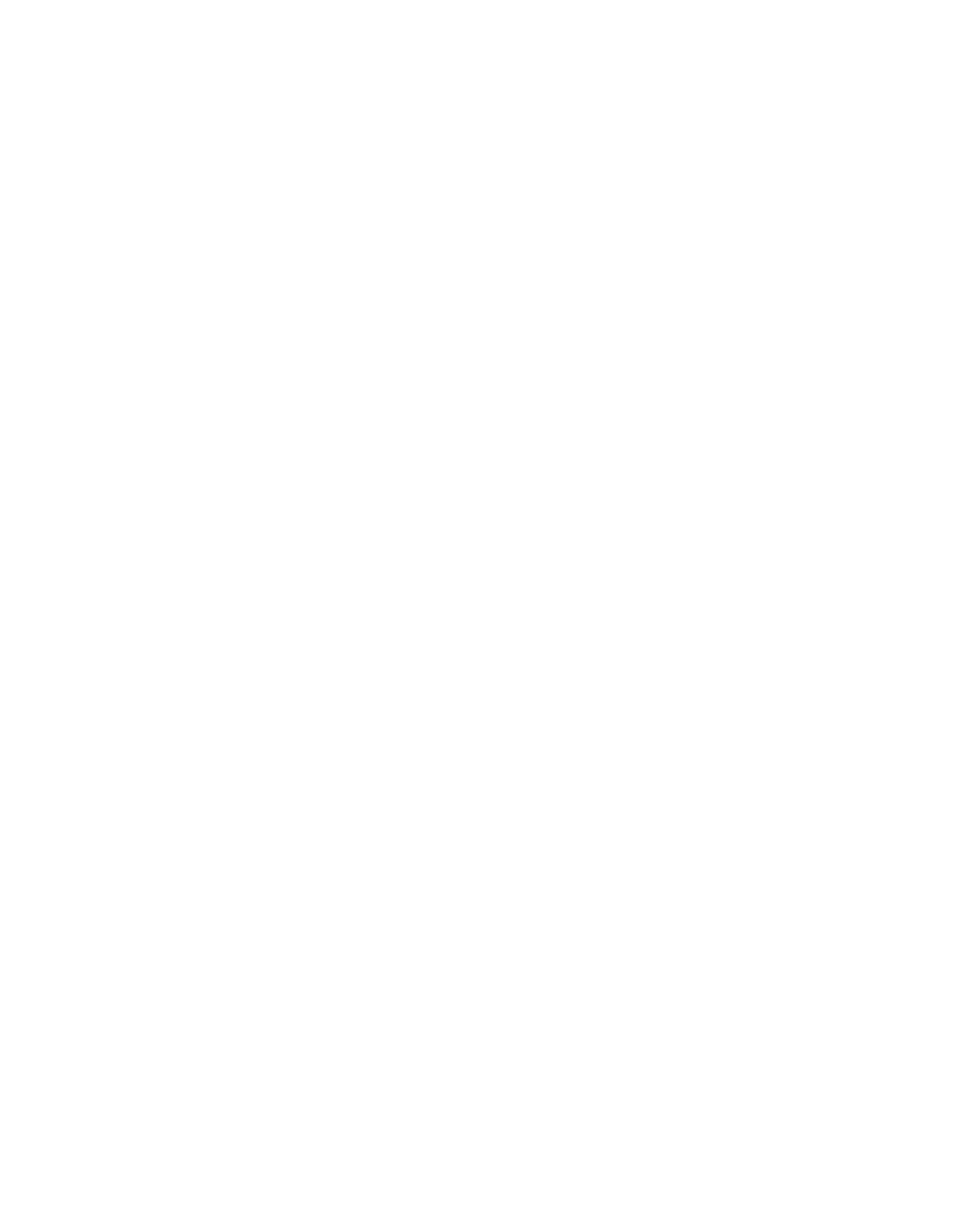## BY-LAW TO ADOPT A ZONING BY-LAW

## BY-LAW NO. 244

**U**nder the Authority vested in by Section 34 of the *Community Planning Act*, the Municipal Council of the TOWN OF SACKVILLE enacts as follows:

1. This By-law may be cited as the "Town of Sackville Zoning By-law";

2. The document entitled "Town of Sackville Zoning By-law" attached hereto is adopted;

3. By-law No. 212 entitled "Town of Sackville Zoning By-law", enacted on the 9th day of November, 2009, is repealed together with all amendments.

| Read a first time this | 14th | day of December , 2015. |  |
|------------------------|------|-------------------------|--|
|                        |      |                         |  |

Read a second time this 11th day of January , 2016.

Read a third time and passed this 11th day of January , 2016.

Mayor Clerk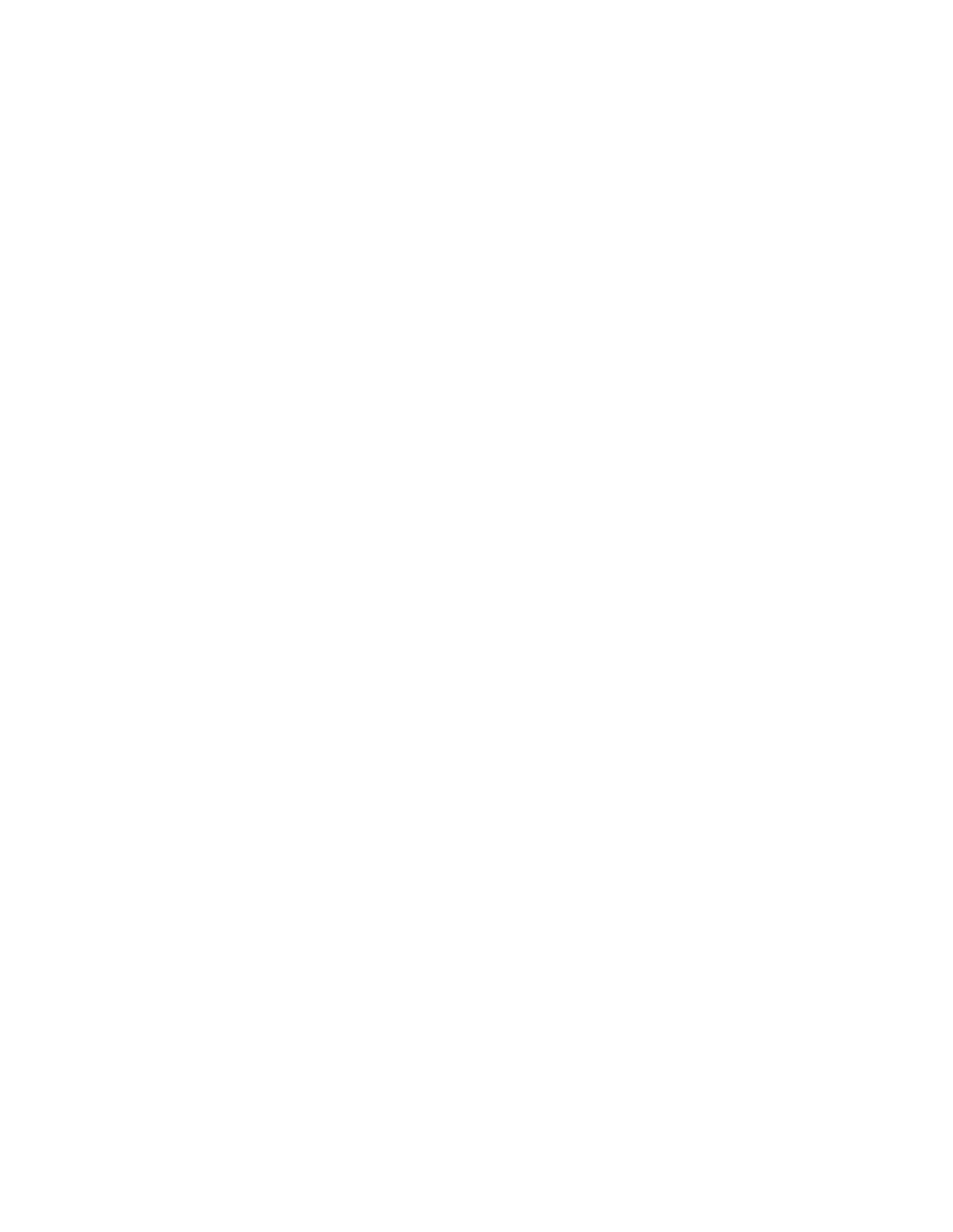## SOLEMN DECLARATION

## TOWN OF SACKVILLE ZONING BY-LAW NO. 244

I, Donna Beal, of the Town of Sackville, in the County of Westmorland and the Province of New Brunswick, Clerk, DO SOLEMNLY DECLARE;

- 1. THAT I am the Clerk of the Town of Sackville, a Municipal Corporation, and have personal knowledge of the facts herein declared;
- 2. THAT the requirements of Sections 66 and 68 of the *Community Planning Act* have been complied with in respect to By-law No 244, a Bylaw to Adopt the Zoning By-law, which was passed by the common Council of the Town of Sackville on January 11, 2016;

AND, I make this solemn declaration conscientiously believing it to be true, and knowing that it is of the same force and effect as if made under oath and by virtue of the *Evidence Act*.

Declared before me at the Town of Sackville, County of ) Westmoreland and Province of New Brunswick, this \_\_\_\_\_ day of \_\_\_\_\_\_\_\_\_\_\_\_\_, A.D., 2016. ) Clerk

Commissioner of Oaths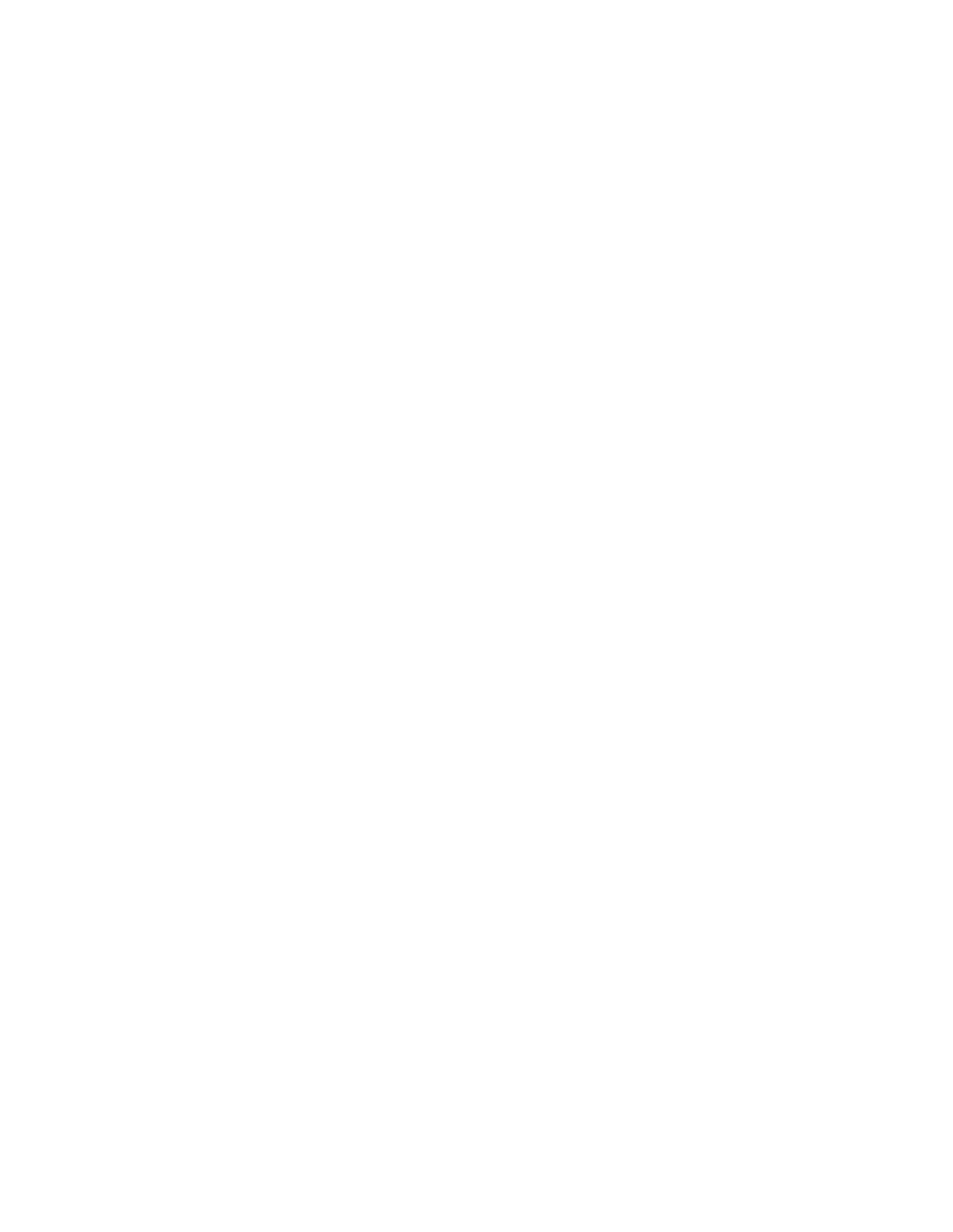|      | PART 1: TITLE AND DEFINITIONS                                   | 1            |
|------|-----------------------------------------------------------------|--------------|
|      | 1.1 Definitions                                                 | $\mathbf{1}$ |
|      |                                                                 |              |
|      | PART 2: ADMINISTRATION                                          | 13           |
| 2.1  | Purpose                                                         | 13           |
| 2.2  | Scope                                                           | 13           |
| 2.3  | Powers of the Council                                           | 14           |
| 2.4  | Special Powers of the Planning Review and Adjustment Committeee | 15           |
| 2.5  | Amendments                                                      | 15           |
| 2.6  | Building Permit - Excavation Quarries and Top Soil Removal      | 16           |
| 2.7  | Conversion                                                      | 16           |
|      | PART 3: GENERAL PROVISIONS FOR ALL ZONES                        | 17           |
| 3.1  | Frontage on Street                                              | 17           |
| 3.2  | <b>Height Restrictions</b>                                      | 17           |
| 3.4  | Uses                                                            | 17           |
| 3.5  | Multiple Uses                                                   | 19           |
| 3.6  | <b>Temporary Construction Uses</b>                              | 19           |
| 3.7  | One Dwelling Per Lot                                            | 19           |
| 3.8  | <b>Special Uses</b>                                             | 19           |
| 3.9  | <b>Existing Conditions</b>                                      | 20           |
| 3.10 | Conformity With Existing Front Yards                            | 21           |
| 3.11 | Permitted Encroachments                                         | 21           |
| 3.12 | Parking                                                         | 22           |
| 3.13 | Floodplain Development                                          | 25           |
| 3.14 | Zone Boundaries                                                 | 26           |
| 3.15 | Development Near A Water Course or Lake                         | 26           |
| 3.16 | Fences                                                          | 26           |
| 3.17 | Landscaping and Drainage                                        | 27           |
| 3.18 | Home Occupations                                                | 27           |
| 3.19 | Environmental Standards for Home Occupations                    | 28           |
| 3.20 | <b>Enclosure for Swimming Pools</b>                             | 28           |
| 3.21 | Structure To Be Moved                                           | 30           |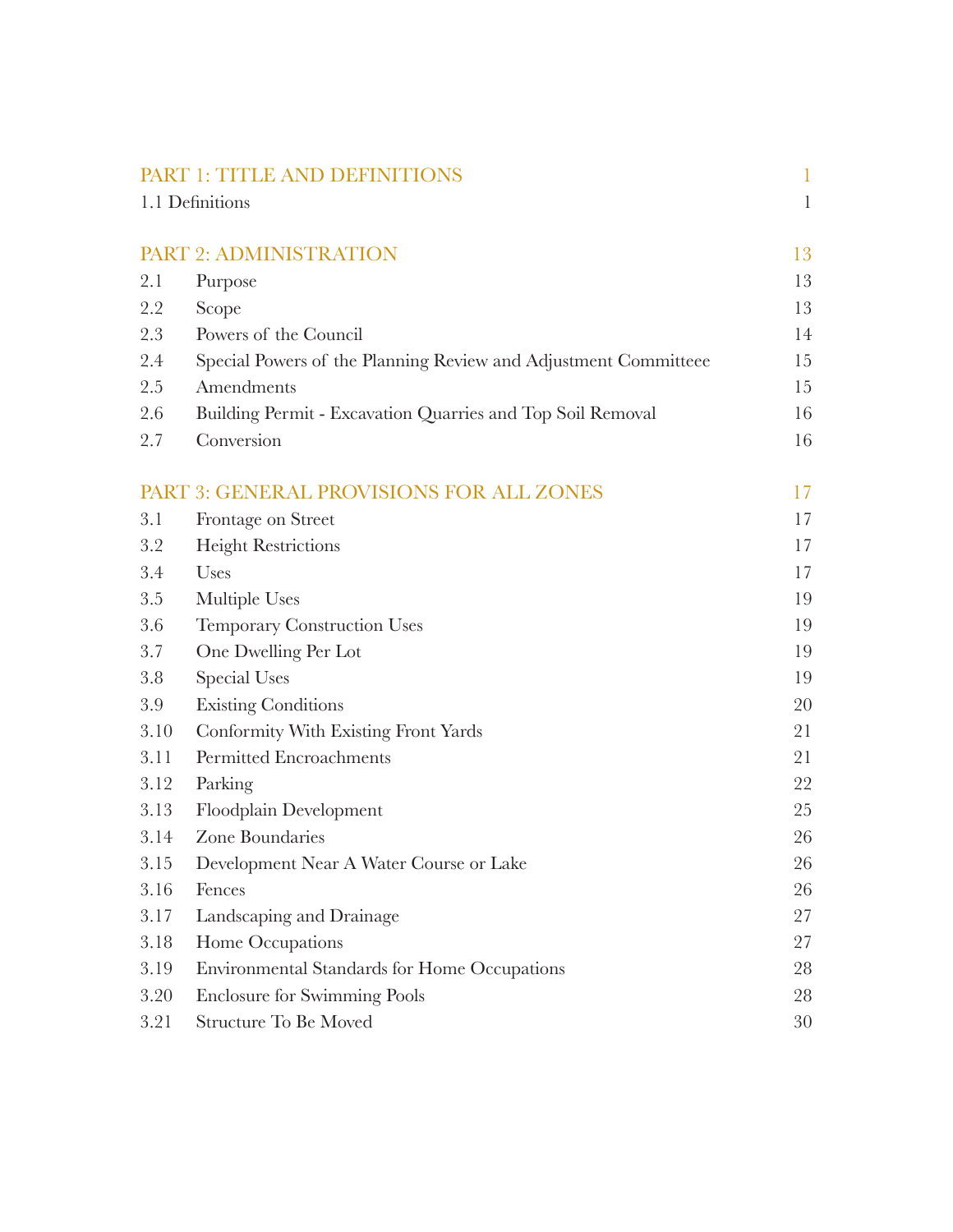| 3.22 | Illumination                                            | 30 |
|------|---------------------------------------------------------|----|
| 3.23 | Corner Sight Line                                       | 31 |
| 3.24 | Conversion of Certain Types of Residences to Apartments | 31 |
| 3.25 | Signs                                                   | 31 |
| 3.26 | Detached Dwelling Units                                 | 38 |
| 3.27 | Wind Energy Systems                                     | 38 |
| 3.28 | Residential Density and Infilling                       | 39 |
| 3.29 | <b>Extraction of Aggregates</b>                         | 40 |
| 3.30 | <b>Downtown Business District</b>                       | 42 |
| 3.31 | Proximity to Rail Lines (By-law No. 244-B)              | 43 |
|      | PART 4: ZONE CLASSIFICATION                             | 44 |
|      | PART 5: MIXED USE ZONE: MU                              | 45 |
| 5.1  | Uses                                                    | 45 |
| 5.2  | Zone Requirements                                       | 47 |
| 5.3  | Lot Occupancy                                           | 47 |
|      | PART 6: HIGHWAY COMMERCIAL ZONE: HC                     | 48 |
| 6.1  | Uses                                                    | 48 |
| 6.2  | <b>Zoning Requirements</b>                              | 49 |
|      | PART 7: NEIGHBOURHOOD COMMERCIAL ZONE: NC               | 50 |
| 7.1  | Uses                                                    | 50 |
| 7.2  | Zone Requirements                                       | 50 |
|      | PART 8: RESIDENTIAL HISTORIC COMMERCIAL ZONE: RHC       | 51 |
| 8.1  | Uses                                                    | 51 |
| 8.2  | Zone Requirements                                       | 52 |
|      | PART 9: URBAN RESIDENTIAL ZONE: R1                      | 53 |
| 9.1  | Uses                                                    | 53 |
| 9.2  | <b>Zone Requirements</b>                                | 54 |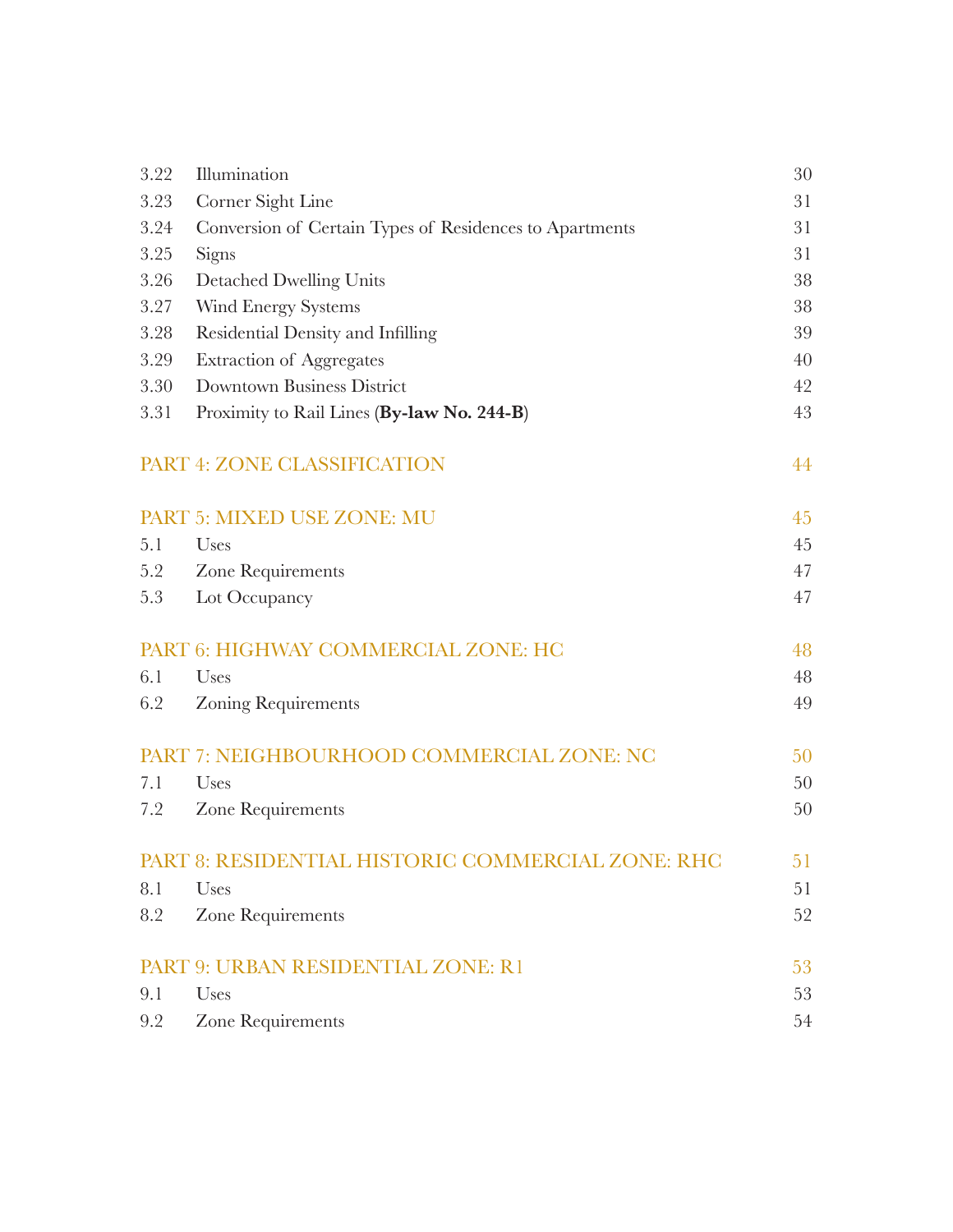|             | PART 10: URBAN RESIDENTIAL 2 ZONE: R2            | 55 |
|-------------|--------------------------------------------------|----|
| 10.1        | Uses                                             | 55 |
| 10.2        | Zone Requirements                                | 56 |
|             | PART 11: URBAN RESIDENTIAL 3 ZONE: R3            | 57 |
| 11.1        | Uses                                             | 57 |
| 11.2        | Zone Requirements                                | 59 |
|             | PART 12: RURAL RESIDENTIAL ZONE: RR              | 60 |
| 12.1        | Uses                                             | 60 |
| 12.2        | Zone Requirements                                | 61 |
|             | PART 13: MOBILE / MINI HOME RESIDENTIAL ZONE: MH | 62 |
| 13.1        | Uses                                             | 62 |
| 13.2        | <b>Zoning Requirements</b>                       | 63 |
|             | PART 14: INSTITUTIONAL ZONE: I                   | 65 |
| 14.1        | Uses                                             | 65 |
| 14.2        | <b>Zoning Requirements</b>                       | 66 |
|             | PART 15: INDUSTRIAL/BUSINESS PARK ZONE: IND      | 67 |
| 15.1        | <b>Permitted Uses</b>                            | 67 |
| 15.2        | <b>Zoning Requirements</b>                       | 68 |
| 15.3        | <b>Accessory Buildings and Structures</b>        | 68 |
|             | PART 16: AGRICULTURE/CONSERVATION ZONE: A/C      | 69 |
| $16.1$ Uses |                                                  | 69 |
| 16.2        | <b>Zoning Requirements</b>                       | 70 |
| 16.3        | Watershed Management                             | 70 |
| 16.4        | <b>Wellfield Protection</b>                      | 71 |
|             |                                                  |    |

Figure 1 - Town of Sackville Zoning Map

Figure 2 - Town of Sackville Hydrographic Map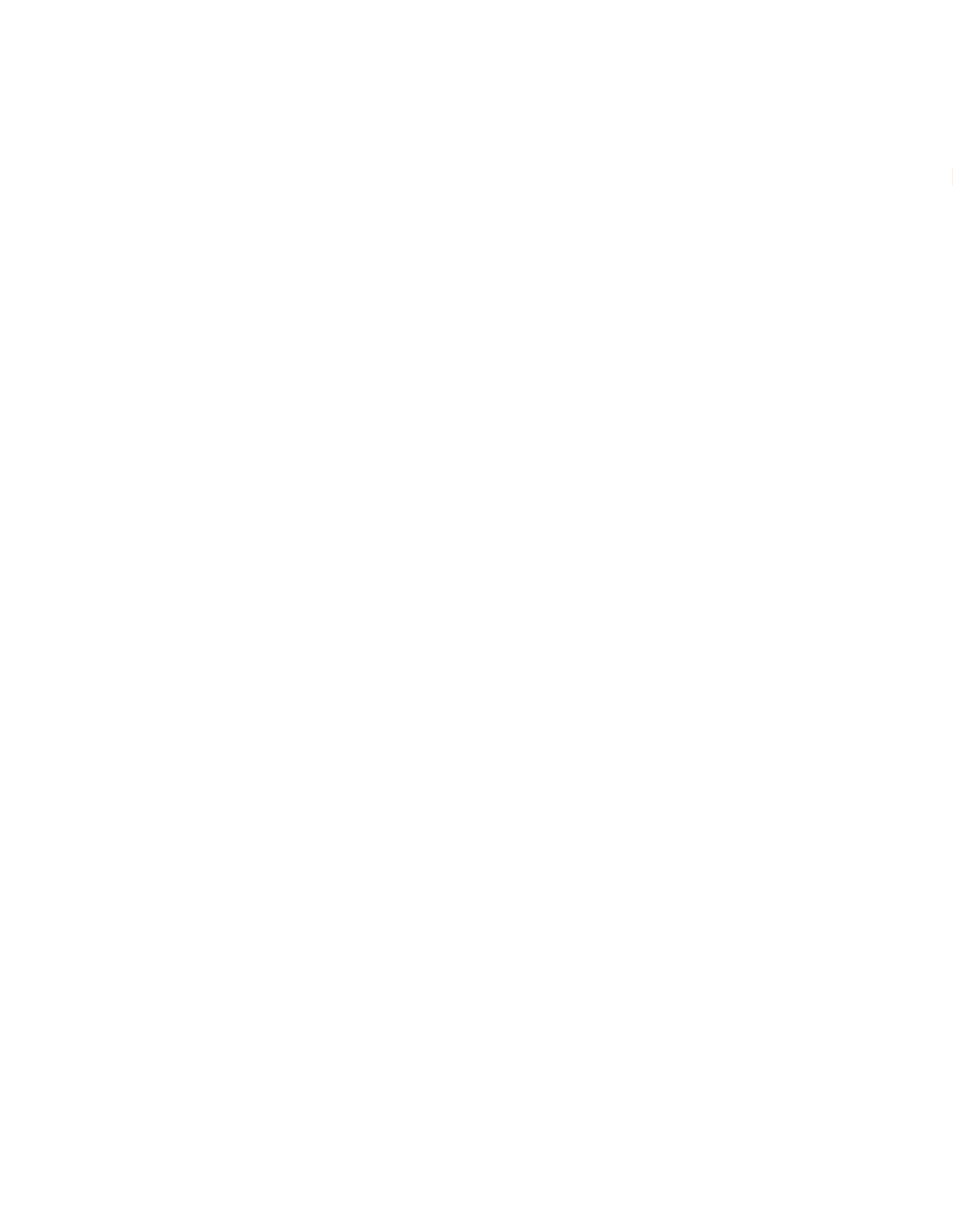# PART 1: TITLE AND DEFINITIONS

This By-law may be cited as the "Town of Sackville Zoning By-law".

#### 1.1 Definitions

 In this By-law all words shall have the meaning or meanings which are assigned to them in accepted English dictionaries except for the words which are defined as follows:



ABATTOIR, means the use of land, building or structure thereof in which animals are slaughtered;

ABUT, means where properties or lots share a common lot line or a common point along a lot line;

ACT, means the *Community Planning Act*;

 AGRICULTURAL USE, means general farming and, without limiting the generality of the foregoing, shall include uses such as the general cultivation of land and associated production, conditioning, processing and storing of field crops, vegetables, fruit, nursery stock, pasturing of livestock and the selling of such produce on the premises and includes a farm dwelling, accessory buildings and uses. Such uses do not include a cannery, abattoir, raising of fur bearing animals or the growing of controlled substances. Existing agricultural operations are permitted in all zones;

 ALTER, means to make any change, structural or otherwise, in a building or structure which is not for purposes of maintenance only;



 BOUTIQUE, means a small retail shop that specializes certain products (for example, wine, gifts, clothing, or food);

 BUFFER, means a spatial separation or setback between a defined use and a property line;

BUILDING, means a type of structure, whether permanent or temporary which is roofed and which is used for shelter or accommodation of persons, animals, materials or equipment;

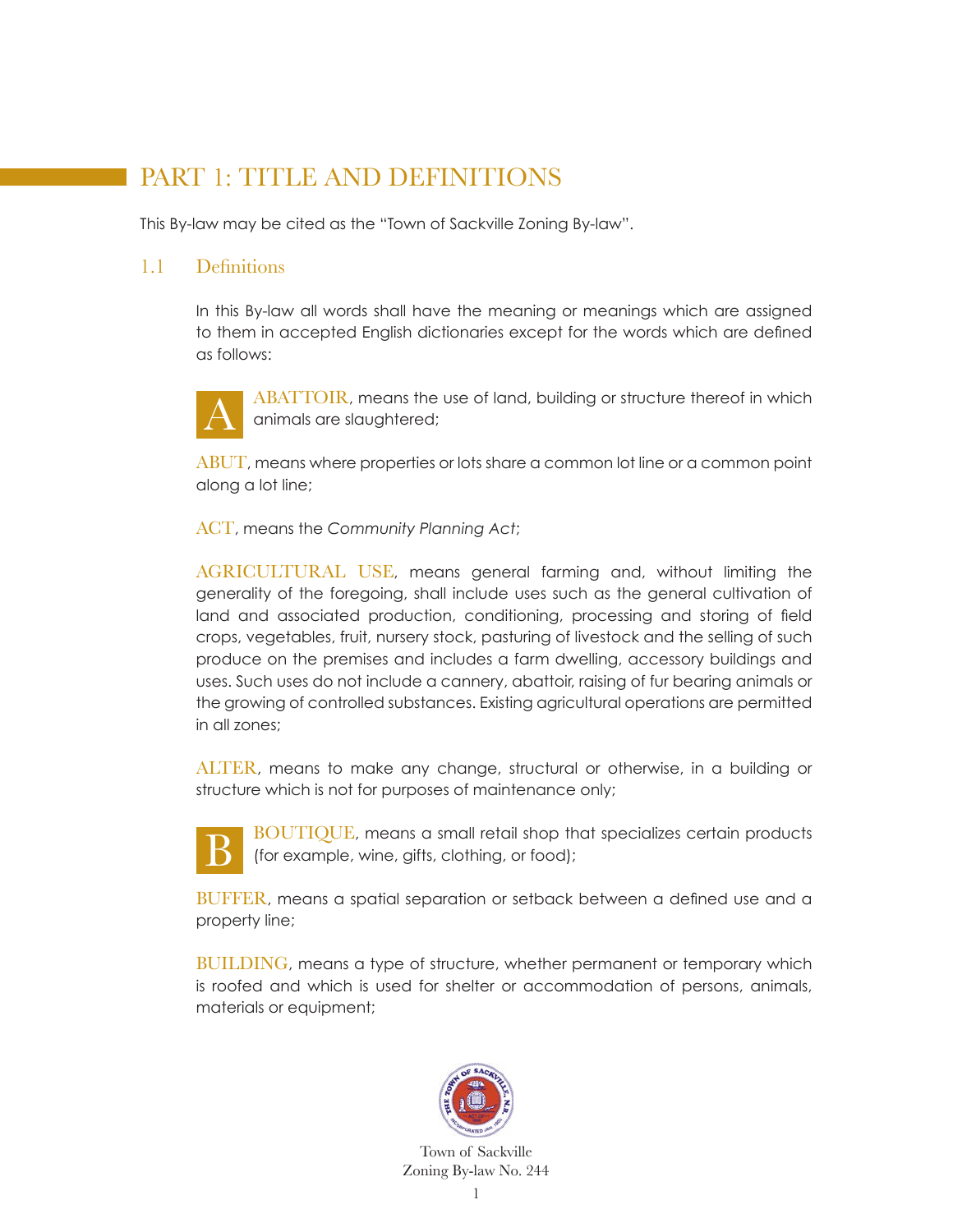BUILDING, ACCESSORY, means a detached subordinate building, not used for human habitation, except where permitted in this By-law, located on the same lot as the main building, structure or use to which it is accessory, the use of which is naturally or customarily incidental and complementary to the main use of the land, building or structure;

 BUILDING, MAIN, means a building in which the main or principal use of the lot is conducted;

BUILDING INSPECTOR, means a person appointed by Council under Section Six of the Building Regulation - *Community Planning Act* of New Brunswick;



COUNCIL, means the Council for the Town of Sackville;

 COMMERCIAL, LIMITED, means business enterprises that require minimal parking, and can exist within the existing building such as: bed and breakfasts, studios, antique shops, boutiques, and professional offices.

 COMMERCIAL VEHICLE, means any vehicle that is licensed as a commercial carrier as determined by the Register of Motor Vehicles;

COMMITTEE, means the Planning Review and Adjustment Committee;



 DAY CARE CENTRE, means a centre that provides early learning and care for children from infancy to school aged, including after-school programs that is licensed under the New Brunswick *Day Care Centre Act*.

DEVELOPMENT, means:

- (a) the erecting, placing, relocating, removing, demolishing, altering, repairing or replacing of a building or structure other than utility poles and wires, traffic control devices, pipelines defined in the *Pipeline Act*, 2005 except for buildings and structures remote from the pipeline used for management and administration or housing or storing of movable equipment or statutory notices,
- (b) where the purposes for which land, buildings and structures may be used are set out in a regional plan, municipal plan, rural plan, basic planning statement, development scheme, urban renewal

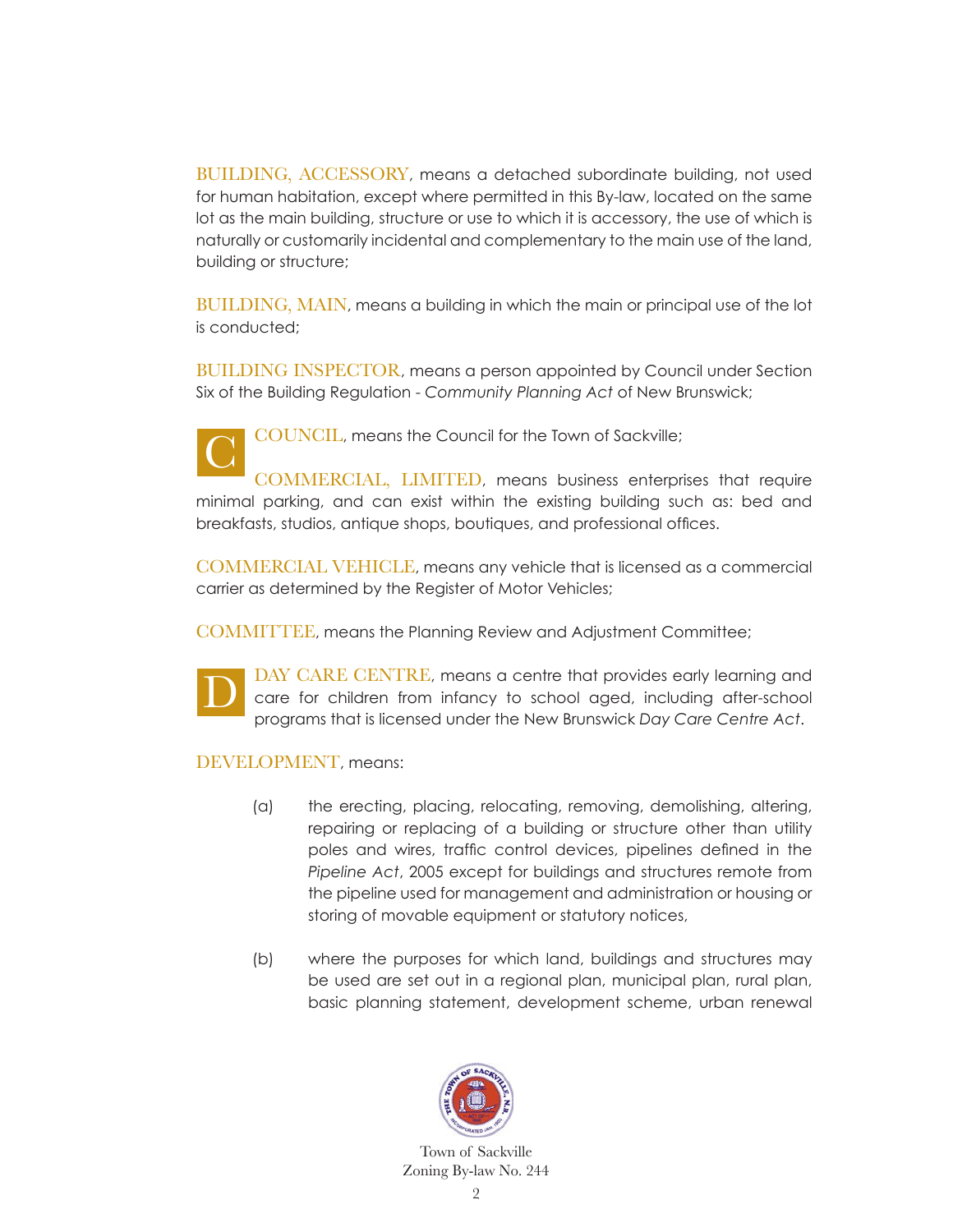scheme, zoning by-law or regulation, any change in the purpose for which any land, building or structure is used,

- (c) any excavation of sand, gravel, clay, shale, limestone or other deposit for a development mentioned in paragraph (a) or for purposes of the sale or other commercial use of the material excavated, or
- (d) the making of land by cutting or filling to a depth in excess of one meter except in the case of laying pipelines defined in the *Pipeline Act*, 2005;

 DWELLING, means a building containing one or more dwelling units and does not include a mobile home/mini home or motor home, travel trailer or recreational vehicle designed for seasonal and non-permanent occupation;

 DWELLING, DETACHED, means a free-standing residential building, commonly called a single dwelling unit.

 DWELLING UNIT, means one or more rooms used or intended for use by one or more individuals living as a single housekeeping unit, with a separate kitchen and sanitary facilities provided for the exclusive use of such individuals, and with a maximum of 40% of the dwelling floor area being dedicated to sleeping.

 DWELLING UNIT, ACCESSORY, means a secondary self-contained dwelling unit with a maximum of two bedrooms, that is either added to or contained within the structure of a detached dwelling unit, provided that it shall not exceed 25% of the main dwellings gross floor area, and the entrance must be on the side or rear of the structure.

 DWELLING, VERTICALLY ATTACHED, means a building consisting of two to six dwelling units which are vertically attached by one or more common wall(s) and which the property may be subdivided, with each unit having independent entrances to a front and rear yard. Each unit shall be serviced by independent municipal sewer and water connections.

ECOTOURISM, means an activity consisting of visiting natural environments to learn about and understand nature. Development for ecotourism initiatives may include, but shall not be limited to, trails, bridges, fences and interpretation centers. E

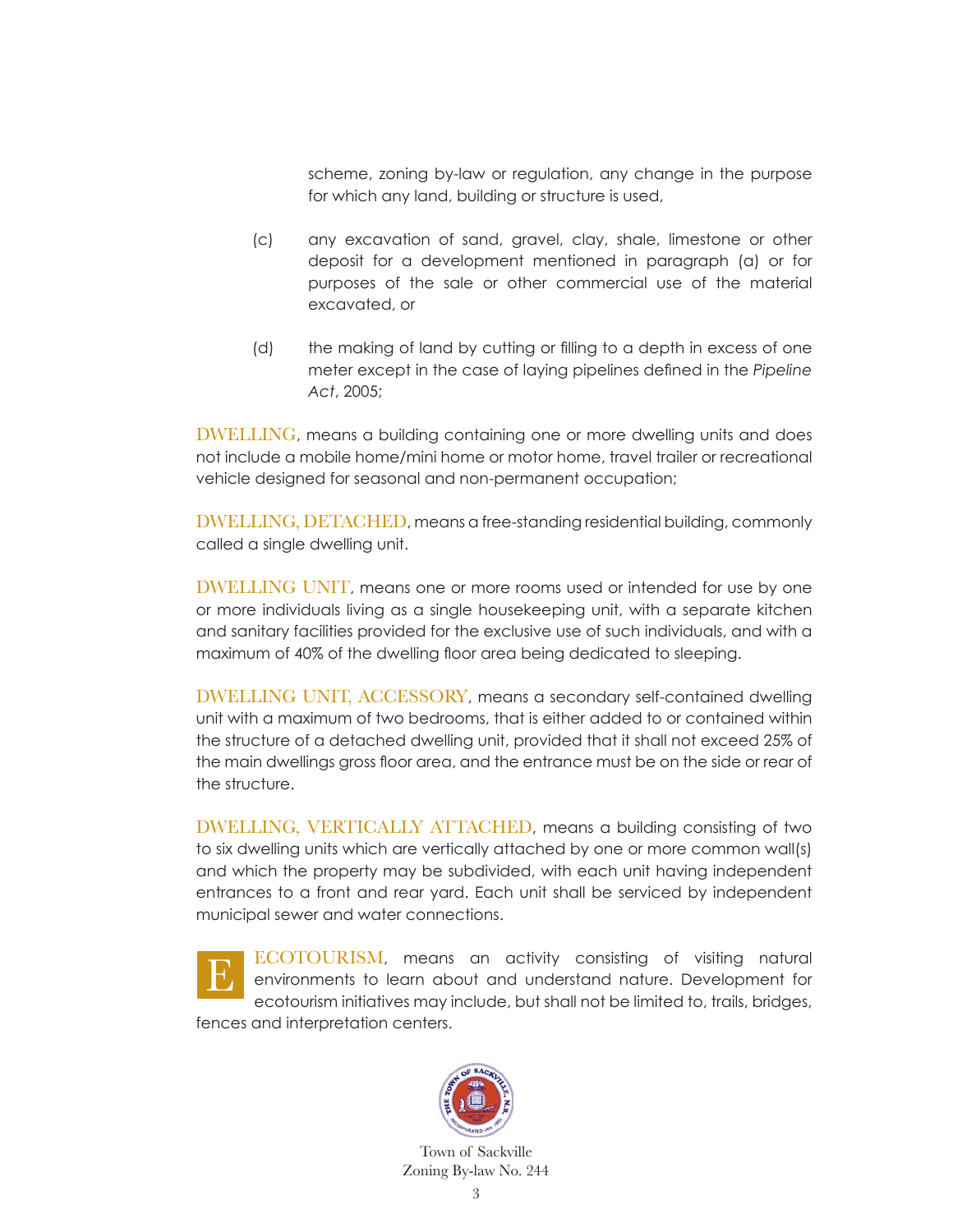ERECT, means to construct, build, assemble or relocate a building or structure, and includes any physical operations preparatory thereto;

FLOOD PROOFING, means that floodwaters of the described specified level or elevation are prevented from entering a structure by the placing of fill, or elevation of the structure, or having the sills of all doors above the specified level; F

 FRONTAGE, means the distance between the intersection of the side lot lines and measured from the front yard setback.

FORESTRY, means commercial silviculture and the production of timber or pulp;

HARD SURFACE, means any surface on a lot that is impervious to water and shall include buildings, asphalt paving, concrete paving, brick paving, compacted granular surfaces, and any surface intended for the purpose of parking vehicles. H

 HEIGHT, means the vertical distance on a building between the established grade and the highest point of the roof surface or the parapet, whichever is greater, but shall not include any construction used as an ornament or for the mechanical use of the building, chimney tower, steeple, solar collectors, antennae or satellite receiving dish;

 HOME OCCUPATION, means a business activity carried on within a residence or accessory building of the owner or operator of the business. Without limiting the generality of the foregoing, a home occupation may include: office use, personal service shop, craft workshop, the repair of household appliances, catering, small engine repair, daycare centre with a maximum of 6 children, an establishment teaching arts. Home occupations do not include the sale, rental, or repair of automobiles or recreational vehicles. But:

- a) shall be secondary to the use of the dwelling unit as a private residence;
- b) shall be no change to the outside appearance of the building or premises, or other visible evidence of the conduct of such home occupation other than one sign erected in accordance with this By-law;

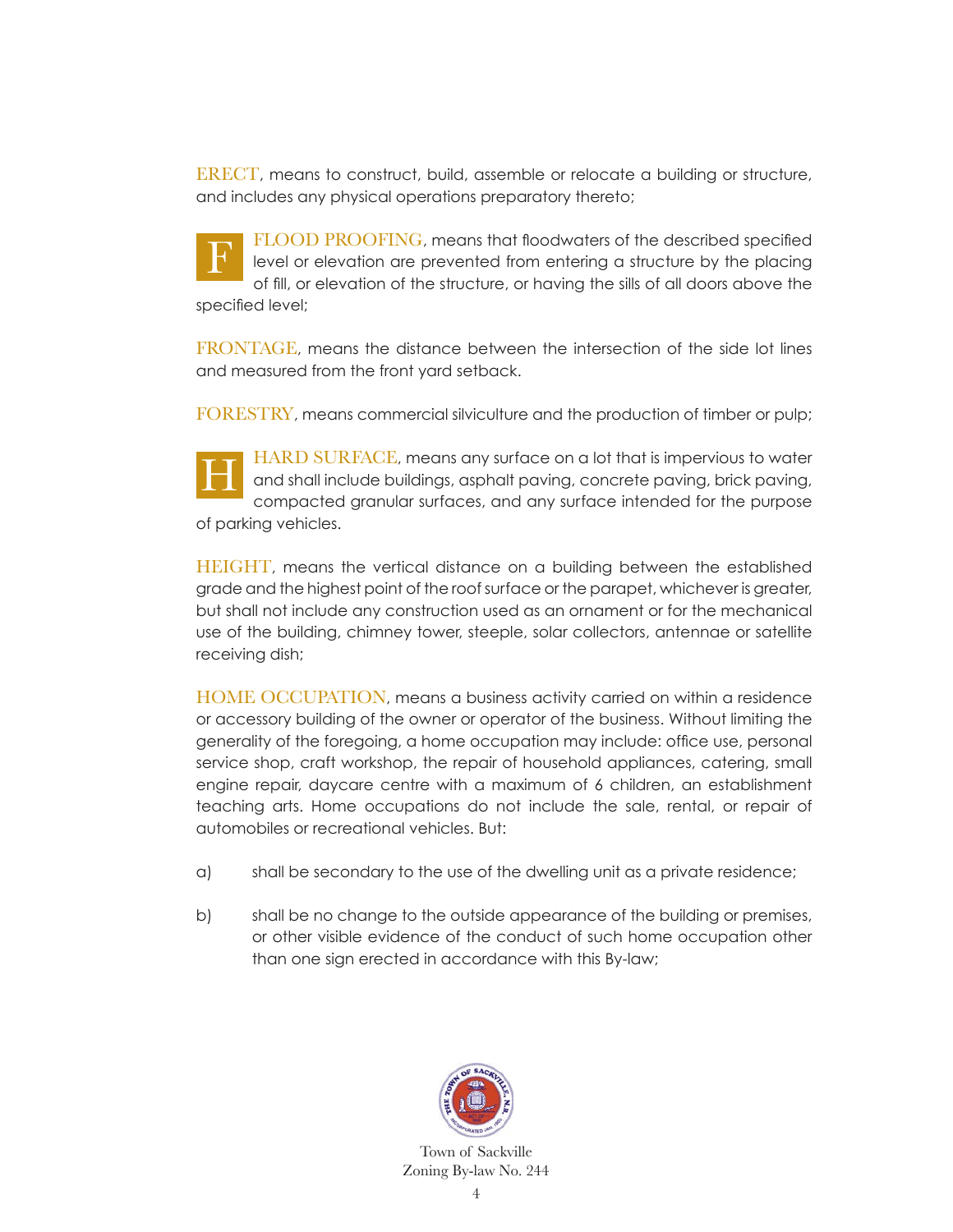- c) shall not create or become a public nuisance with respect to noise, traffic, or parking;
- d) shall have no person other than members residing in the dwelling unit residence plus one employee engaged in such occupation.

 HOMES, BED AND BREAKFAST, means part of a dwelling where the resident owner or resident provides accommodations with or without meals to the traveling public for financial remuneration;

 HOUSE, BOARDING, means a dwelling in which the proprietor resides in the house and supplies room and board for monetary gain which consists of 6 bedrooms or more exclusive of the owner of the building.

 HOUSEHOLD PET, means a domestic animal customarily kept within a dwelling or in an outside pen or accessory building for the sole purpose of pleasure rather than utility, and includes dogs, cats and rabbits, rodents and small birds and other animals, but excludes cattle, sheep, horses, pigs, poultry, bees, goats and other animals normally raised on farms and exotic animals normally kept in zoos including snakes, lions and llamas;

 INDUSTRIAL USE, means the use of land, building or structure designed for the purpose of manufacturing, assembling, preparing, inspecting, ornamenting, finishing, treating, altering, repairing, warehousing or storing or adapting for sale any goods, substance or article and the storage of building equipment materials; I

 INN, means a dwelling that provides accommodations for financial remuneration, shall have a dining facility and which shall include residential accommodation for the owner or caretaker;

 INSTITUTION, means land, building, structure or part of a structure used by any organization, group, or association for the promotion of charitable, educational or benevolent purpose and not for profit or gain;



 LOT, means any parcel of land which is contained as a separate lot description in a deed of land or as shown as an approved lot on an approved plan of subdivision filed in the Registry of Deeds;

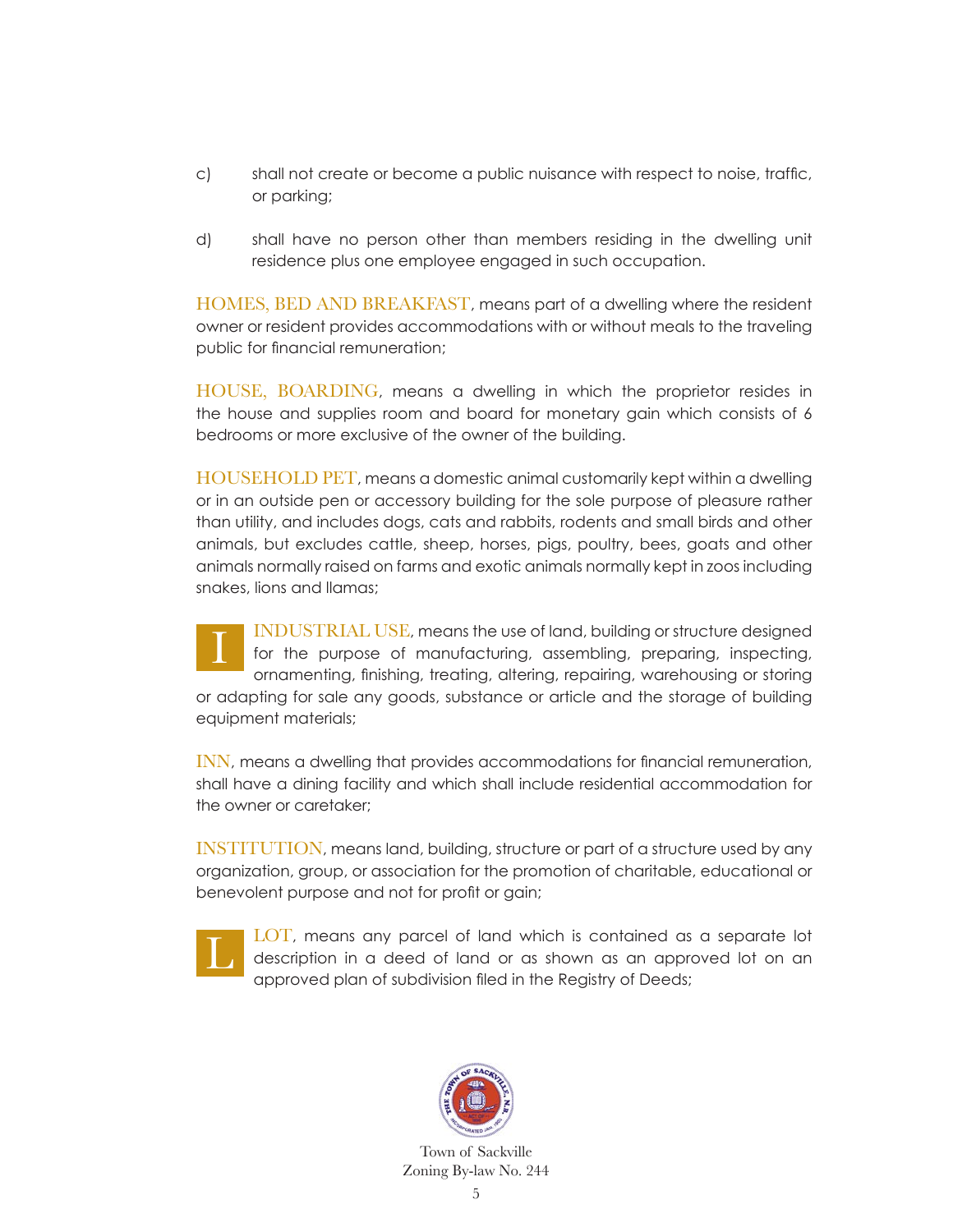MOBILE/MINI HOME, means a dwelling unit having a width of 5.5 m (18 ft.) or less, that is built on-site or manufactured in a factory with the wood floor system being an integral part of the structural integrity by way of design, and designed to be transported to a home site on a flatbed or steel frame. This definition does not include sectional homes transported in two or more sections and assembled on site; M

 MOBILE/MINI HOME PARK, means a parcel of land under single ownership which has been planned and improved for the placement for mobile/mini homes for non- transient use with a minimum of 10 mobile/mini home lots.

 MOBILE/MINI HOME SUBDIVISION, means a parcel of land which has been planned and improved for the placement for mobile/mini homes, but subdivided into separate parcels for the purpose of locating individual mobile/mini homes on each individual parcel, with a minimum of 10 lots.



 OPEN STORAGE, means storage not in a building or covered area and includes materials covered by a canvas, plastic or any other type of covering material;



PUBLIC UTILITY, means any building, structure, plant or equipment essential to the provision and operation of electricity, water, sewage disposal, telephone service, telegraph service, pipeline, railway, telecommunications

or cable television;



 RECYCLING DEPOT, means a building, structure or land for the deposit, storage, compacting, baling, and transportation of recyclable materials limited to paper, cardboard, glass, metal cans and plastic;

 RECREATION, means where entertainment is offered such as motion pictures or theater, public hall, billiard or pool rooms, electronic games, bowling alley, ice/ roller skating, roller blades, sports fields, playgrounds and all other similar places of amusement;

 RESTAURANT, means a building where food is prepared and served for public consumption within the building or as takeout but does not include a drive-thru restaurant;

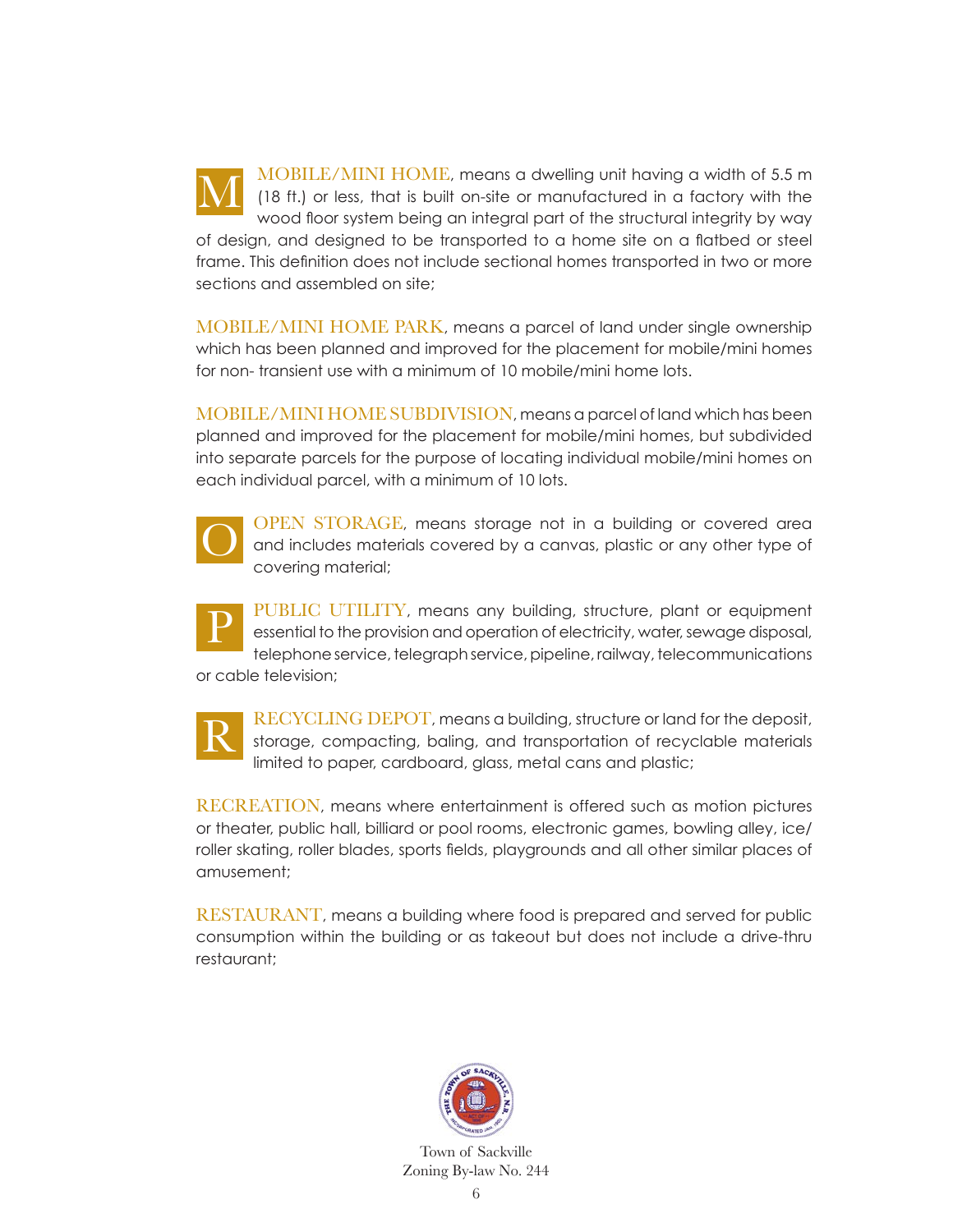SERVICE INDUSTRY, means a use whose primary function is to provide products and services, and without limiting the generality of the forgoing, may include an engine and body repair shop, a printing business, a laundry or cleaning business, a wholesale bakery, professional trades, and similar uses; S

 SERVICE SHOP, PERSONAL, means a building or part of a building where persons are employed in furnishing services and otherwise administrating to the individual needs of persons including establishments such as barber shops, shoe repair, the sale or repair of household articles or small motor repair and may include radio, television, computers, and appliance repair shops, plumbing, electrical establishments and other similar uses but does not include industrial manufacturing or motor vehicle repair shops;

 SHOPPING CENTER, means land, planned and controlled as a unit, containing such retail stores, service shops and other establishments as permitted by this By-law, in a building or buildings;

 SIGN, means any structure, device, light or natural object including the ground itself, or any part thereof or any device attached thereto, or painted or represented thereon, which shall be used to identify, advertise, or attract attention to any object, product, place, activity, enterprise, organization, industry or business, or which shall display or include any device or representation intended to be seen from off the premises or from a parking lot;

 SIGN AREA, means the area of the smallest triangle, rectangle, circle or semicircle which can wholly enclose the surface area of the sign. Only one side of a multifaced sign shall be used to determine sign area. The sign area of individual letters or figures, which are attached or painted on a surface, shall be the smallest triangle, rectangle, circle or semicircle, which can wholly enclose all of the letters, numbers or insignia.

 SIGN HEIGHT, means the distance from ground level to the highest part of the sign, including the sign structure.

#### SIGN TYPES:

 Banner sign, means a sign made of lightweight material such as cloth, paper or flexible plastic and is not enclosed in a rigid frame. Banner signs

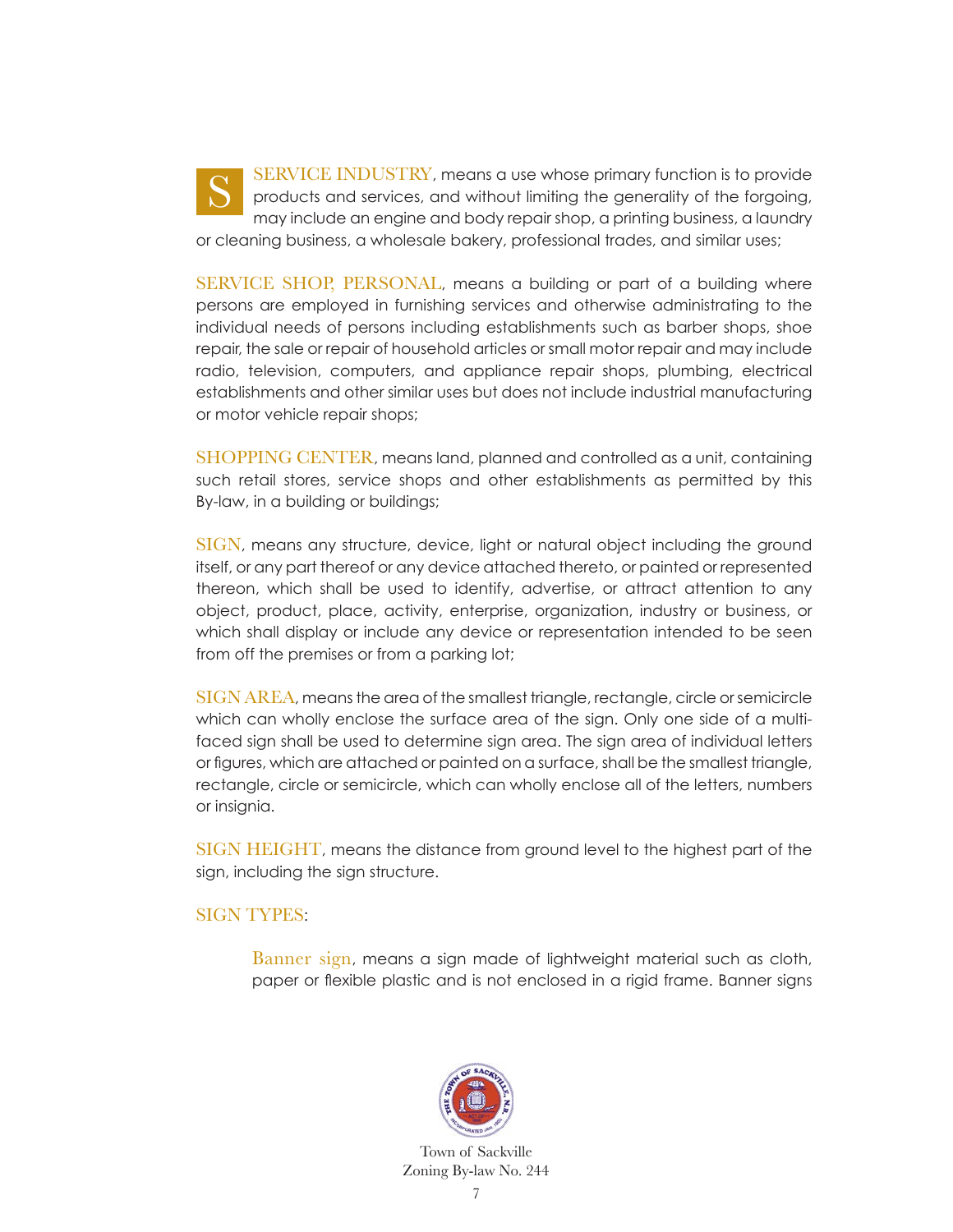are often used as temporary signs to announce grand openings, open houses or to make some other special announcement. Banner signs are used to give the impression of something new or exciting happening.

 Canopy Sign, means a sign painted, stamped, perforated, stitched or otherwise applied on the valance of an awning.

 Construction Sign, means a sign erected on the premises on which construction is taking place, during the period of such construction, indicating the names of the architects, engineers, landscape architects, contractors or similar artisans, and the owners, financial supporters, sponsors and similar individuals or firms having a role or interest with respect to the structure or project.

Directional Sign, means a sign which regulates or denotes the distance, function, and/or direction to the various parts of a building, structure, or premises including parking and traffic areas.

 Free Standing Sign, means a sign supported by one or more upright poles, columns, or braces placed in or on the ground and not attached to any building or structure.

 General Advertising Sign, means a sign which displays the names of a shopping center, group of buildings, or a listing of the names of these businesses.

 Home Occupation Sign, means a sign containing limited information including the name, occupation and phone number of a permitted home occupation.

Identification Sign, means a sign which contains no advertising but is limited to the name, address, civic address or name of a building, institution or occupants of the premises.

 Legally Non-Conforming Signs, means a non-conforming sign, which lawfully exists at the time of the adoption of this By-law.

 Memorial Sign, means a sign, tablet, flag, pennant, or plaque memorializing a person, event, structure, or site.

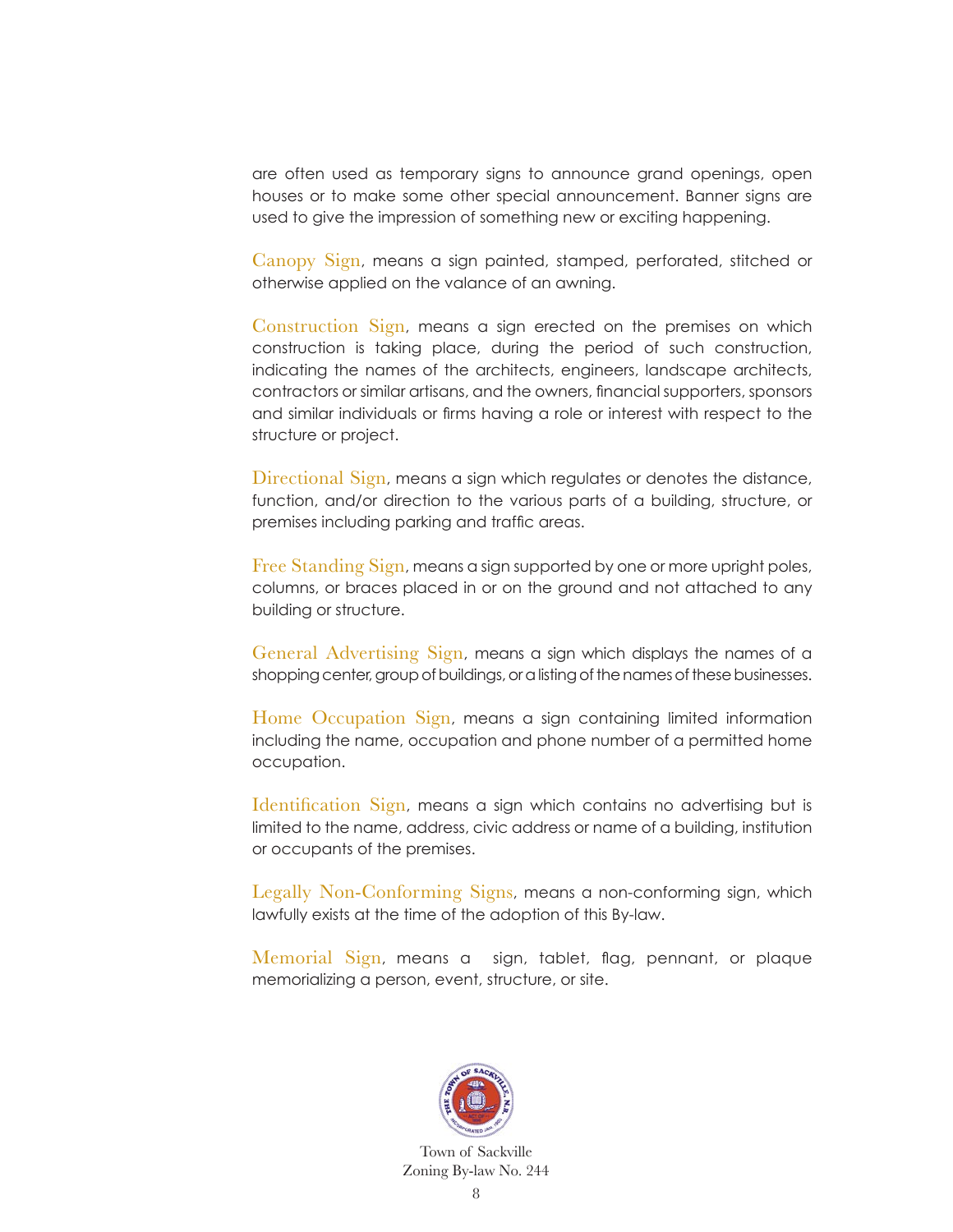Obsolete Sign, means a sign, which advertises a product, or service, which is no longer sold or located on the premises.

 Off-Premises Sign, means a sign that advertises goods, products, sources or facilities or directs a person(s) to a different location from where the sign is installed or erected.

 Political Sign, means a sign announcing or supporting political candidates or issues in connection with any national, provincial or local election.

 Portable Sign, means any sign designed to be transported from one display location to another, including but not limited to:

- a) signs designed to be transported by trailer or wheels,
- b) signs with chassis or support constructed without wheels,
- c) signs with wheels removed, and
- d) shall include any sign, which has been attached temporarily to the ground by more than two uprights.

 Projecting Sign, means any sign that is wholly or partly dependent upon a building for support and projects from the wall or face of a building or structure.

 Real Estate Sign, means a sign located on a lot that advertises the sale, rental or lease of the premises or lot on which it is displayed.

 Roof Sign, means any sign that is painted or applied in any way to a roof, or any sign which is attached to a roof or which is attached to the side of a building and extends above the roof.

 Sandwich Sign, means a two sided "A" frame style self-supporting sign which is not permanently affixed to the ground and designed to be movable.

 Temporary Sign, means a sign, otherwise not permitted by this by-law, which is not permanently installed in the ground or permanently affixed to any structure, and not to exceed one (1) sign per calendar year.

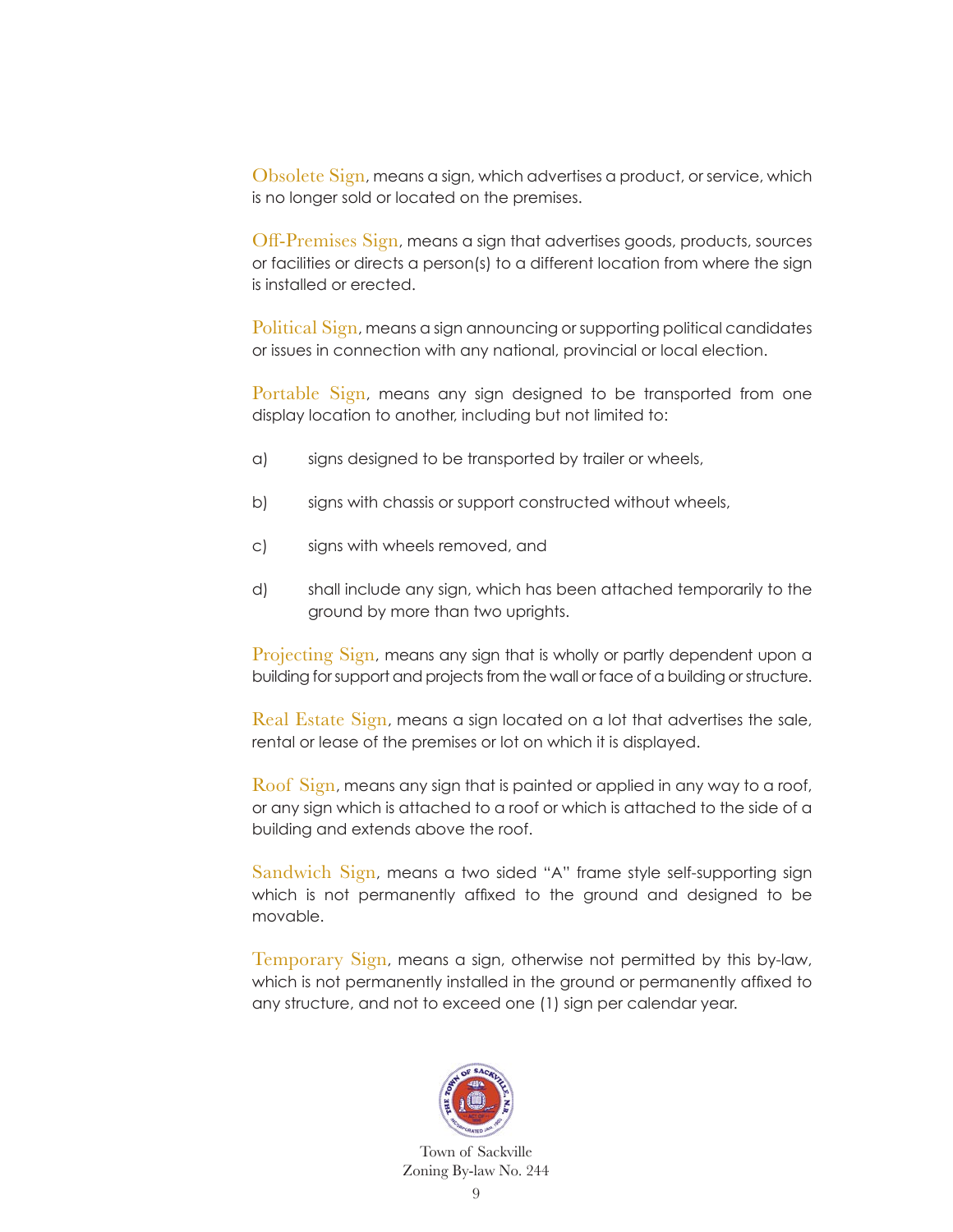Wall Sign, means a sign painted on the outside of a building, or attached to, and erected parallel to the face of a building and supported throughout its length by such building but not be painted upon or covering a fence or roof.

 SETBACK, INNER LOT, means the distance permitted between the attached side walls of a vertically attached dwelling.

 SETBACK, OUTER LOT, means the distance permitted between the side yard line and the detached side wall of a vertically attached dwelling.

SMALL ENGINE REPAIR, means is an occupation that involves the maintenance and repair of low-power internal combustion engines (gasoline/petrol) or electric engines. Equipment repaired includes uses such as, but not limited to, chain saws, trimmers, leaf blowers, snow blowers, lawn mowers, wood chippers, snowmobiles, all-terrain vehicles and motorcycles but does not include automobiles/passenger vehicles.

 SPECIAL CARE HOMES, means a building or place or part of a building in which accommodation and nursing, supervisory and/or personal care is provided, or is made available for more than three persons with social health, legal, emotional, mental or physical disabilities or problems, and includes such facilities as are licensed by the *Homes for Special Care Act*, the *Children's Service Act*, or by any other provincial legislation, but does not include any public or private hospital or sanitarium, or a jail, prison or reformatory, or a hostel;

 STOREY, means that portion of a building included between the surface of any floor and the surface of the floor, ceiling or roof structure next above it;

STREET LINE, means the common line between a street and a lot;

 STRUCTURE, means a combination of materials which forms a construction that is intended to be safe and stable, but does not include:

- a) a building, or
- b) a power or telephone pole.

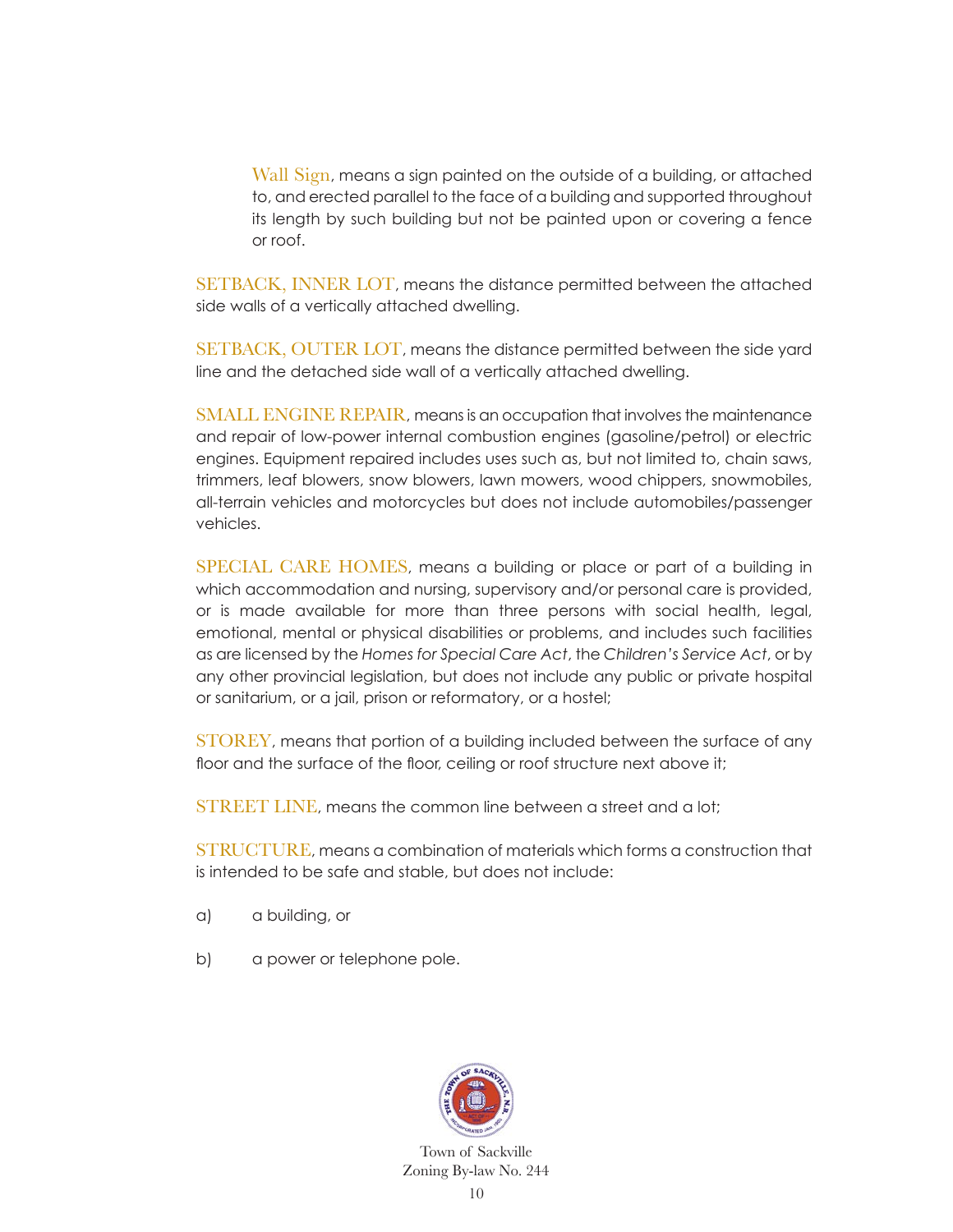SWIMMING POOL, means a tank or body of water, other than an existing natural body of water or stream, either above or below ground, which has a depth greater than 91 cm. (36 in.) intended to be used for diving, swimming, or wading;



TOWN, means the municipality of the Town of Sackville;

USE, means the purpose for which any land, building or structure is utilized, occupied, maintained or leased;

 UTILITY, means any agency, which under public franchise or ownership or under certificate of convenience provides the public with electricity, gas, heat, steam, communication, telephone, rail transportation, water or sewage or other similar services; U

 USE, ACCESSORY, means a use, other than human habitation of land or a building or structure which is naturally or customarily incidental and complementary to the main use of land, building or structure which is located on the same lot of the main use and which is not a secondary use;

USE, SECONDARY, means a use, other than a main or accessory use;



WIDTH, means the minimum straight line distance between the intersections of the side lot lines at the front yard setback line.

WIND TURBINE, means a machine for producing power by a flow of air.

 WIND FARM, means a group of wind turbines which has a power generation capacity greater than 3 MW.

 WIND TURBINE HEIGHT, means the height above grade to the tip of the rotor blade at its highest point.

 WIND TURBINE, SMALL SCALE, means a wind turbine which has a power generation capacity of no greater than 100kW.



YARD, means that part of a lot required to be unoccupied by buildings or structures;

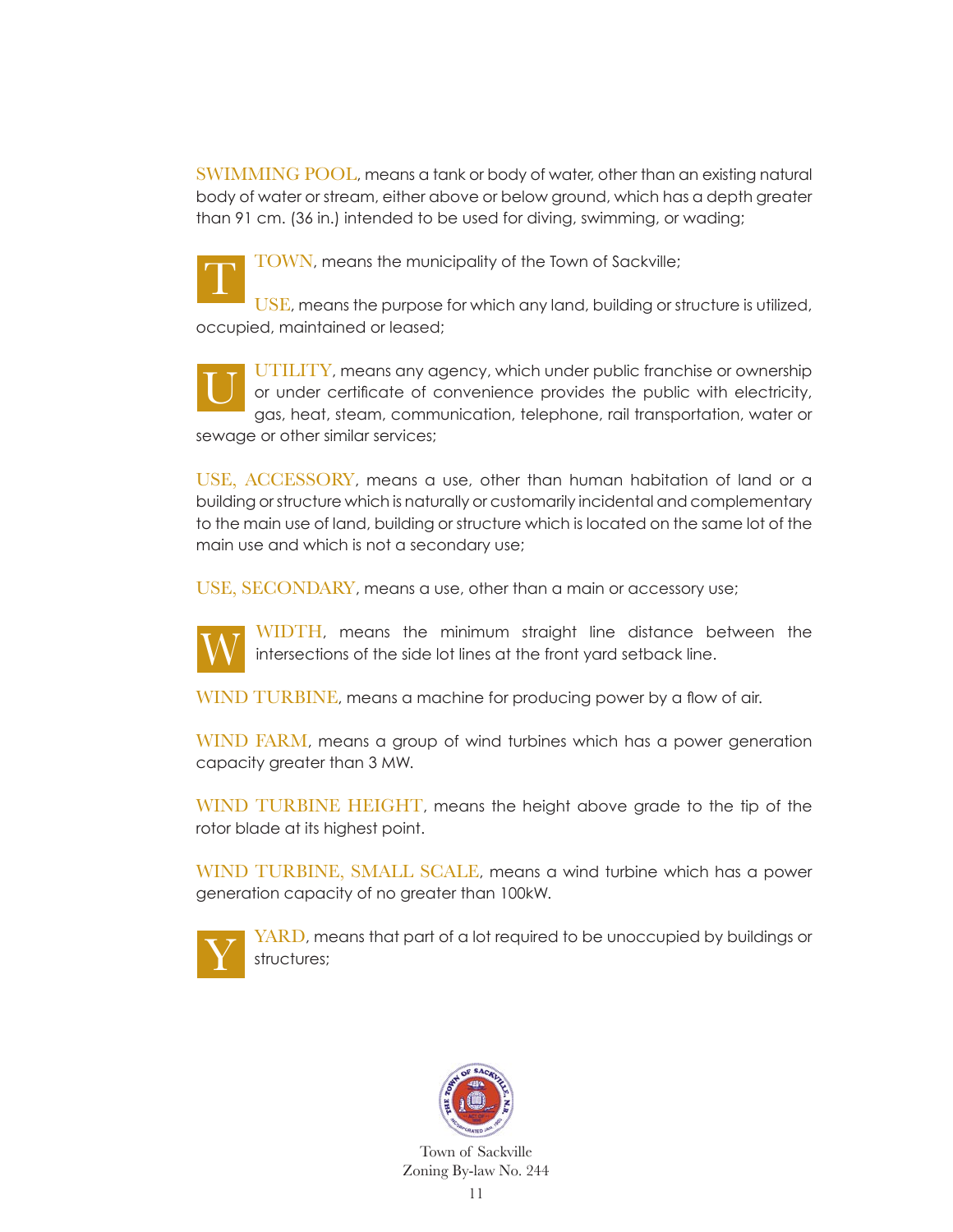YARD, FLANKAGE, means the side yard of a corner lot, which side yard abuts a street.

 YARD, FRONT, means the yard extending across the full width of the lot between the street line and the nearest main wall of any building or structure and minimum front yard means the minimum depth allowed by this by-law of a front yard on a lot between the front lot line and the nearest main wall of any main building or structure on the lot;

 YARD, REAR, means the yard extending across the full width of the lot between the rear lot line and the nearest main wall of any building or structure and minimum rear yard means the minimum depth allowed by this by-law of a rear yard on a lot between the rear lot line and the nearest main wall of any main building or structure on the lot;

YARD, SIDE, means the yard extending from the front yard to the rear yard on either side, between a side lot line and the nearest main wall of any building or structure and minimum side yard means the minimum depth allowed by this by-law of a side yard on a lot between the side lot line and the nearest main wall of any main building or structure on the lot.

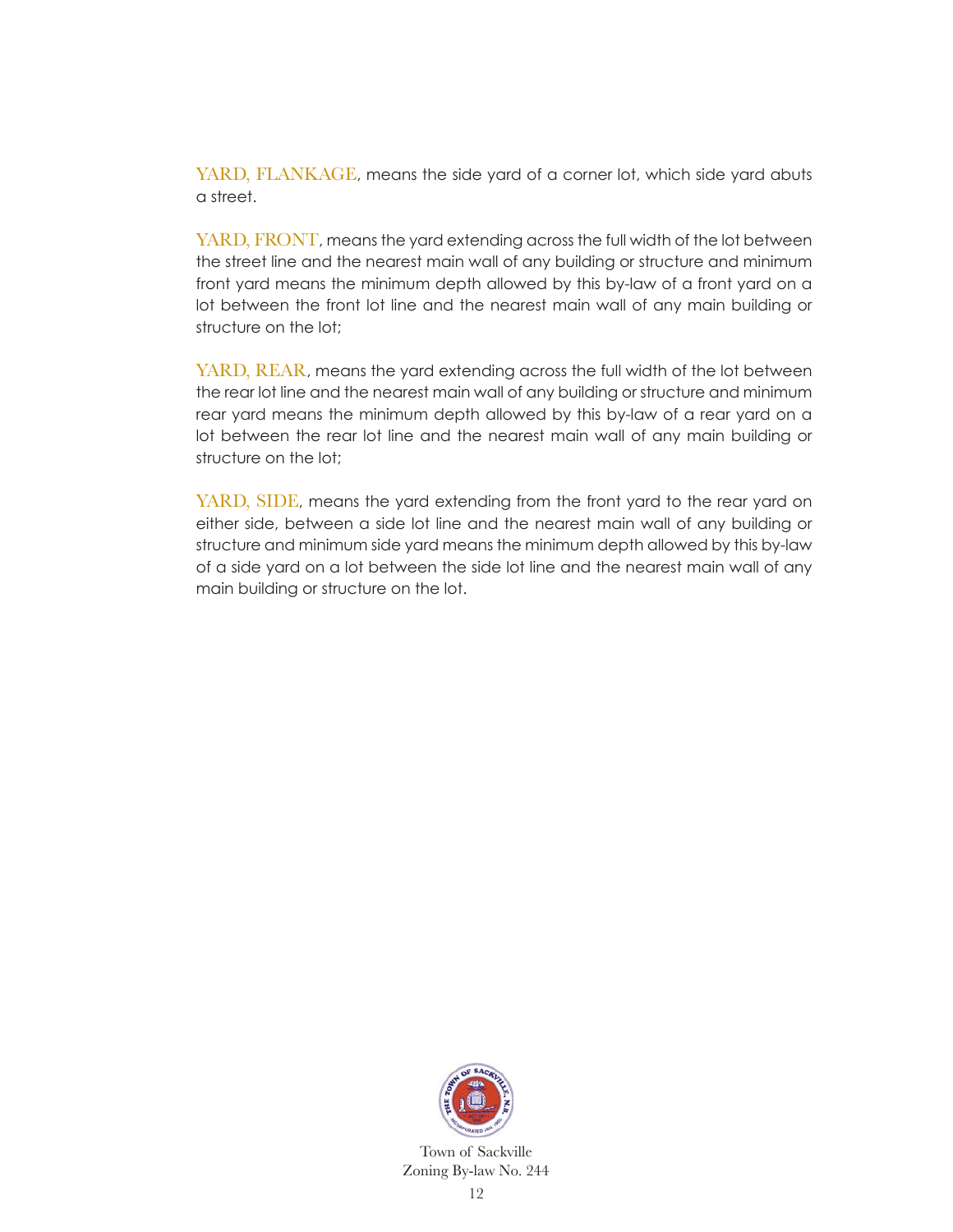# PART 2: ADMINISTRATION

#### 2.1 Purpose

 The purpose of this By-law enacted under the provision of Section 34 of the *Community Planning Act* is to prohibit, regulate and control the use and development of lands and buildings within the Town of Sackville to facilitate the orderly and economic development of land in accordance with the policies set forward in the Municipal Plan for Sackville and includes the following:

- a) Divides the Municipality into zones as delineated on Figure 1 entitled the "Town of Sackville Zoning Map";
- b) Prescribes, subject to powers reserved in the Planning Review and Adjustment Committee:
	- i) The purposes for which land, buildings and structures in any zones may be used; and
	- ii) Standards to which land use, and the placement, erection, alteration and use of buildings and structures must conform;
- c) Prohibits the use, placement, erection or alteration of land, buildings or structures other than in conformity with the purposes and standards mentioned in Subsection (b).

#### 2.2 Scope

- a) No person shall undertake a development without having obtained a development permit and no development permit shall be issued unless the proposed development conforms to this By-law.
- b) Failure to comply with Subsection a) may result in the development permit being revoked.
- c) No buildings or structure shall be erected, or altered (including demolition), nor the use of any building, structure or lot be changed unless a development

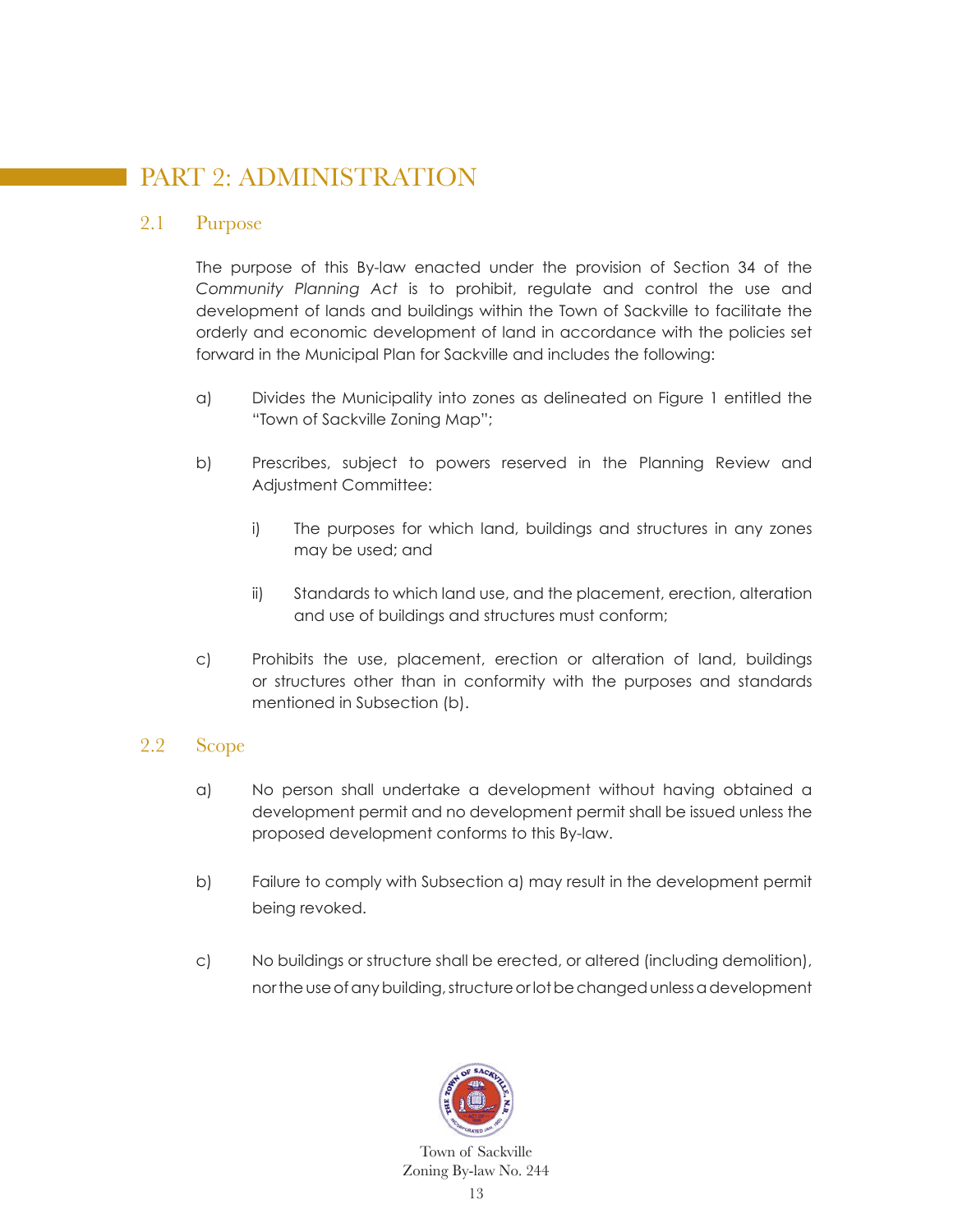and building permit has been issued and no development and building permit shall be issued unless all the provisions of this By-law are satisfied.

- d) Nothing in this By-law shall exempt any person from complying with the requirements of the National Building Code, Building By-law, Subdivision Bylaw, or any other by-law in force within the Town or to obtain any license, permission, permit, authority or approval required by this or any other bylaw of the Municipality, or other lawful authority.
- e) Where the provisions of this By-law conflict with those of any other municipal or provincial regulations, by-laws or codes including regulations pertaining to onsite sewage disposal systems, the higher or more stringent requirements shall prevail.
- f) Where there is a conflict between a Municipal Plan and a Zoning or Subdivision By-law, the Municipal Plan shall prevail.

#### 2.3 Powers of the Council

- a) No building may be erected in the Municipality where, in the opinion of the Council, satisfactory arrangements have not been made for the supply of electrical power, water, sewerage, streets and other services and facilities.
- b) Where, in its opinion, a building or structure is dilapidated, dangerous or unsightly, the Council may:
	- i) Require the improvement, removal or demolition of such building or structure at the expense of the owner; or
	- ii) Acquire the parcel of land on which such building or structure is located.
- c) Subject to Subsection 2.2 (a) and (c), the Council may, within any zone:
	- i) Designate the land to be used for the location or erection of any utility installation including, but not limited to, the supply of electricity, telephone, water, television, sanitary and storm drainage, and the disposal of sanitary wastes; and

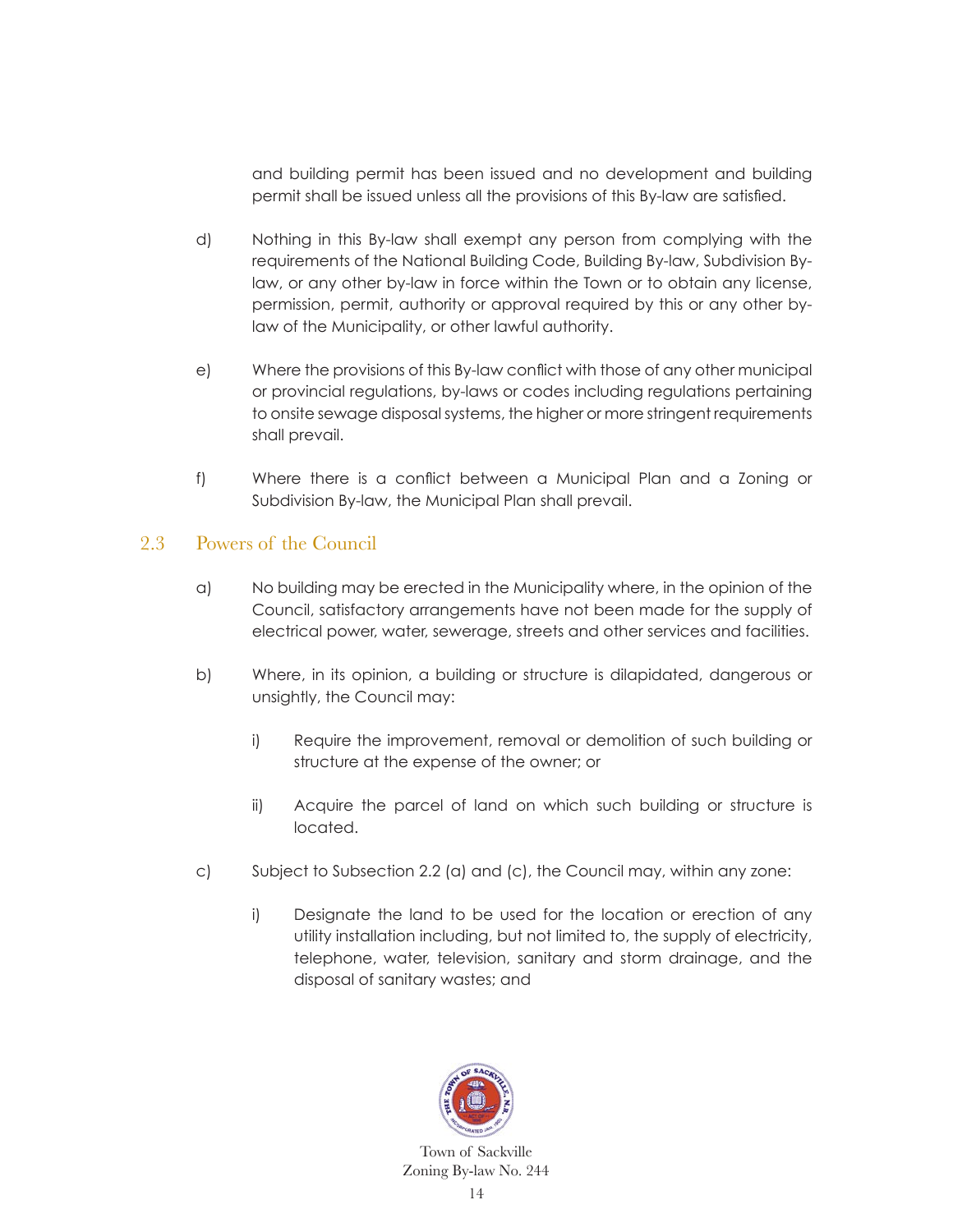- ii) Use the land so designated for a purpose mentioned in Subsection (a).
- d) No land may be designated or used for the purposes mentioned in Subsection (c) unless,
	- i) Such land is essential to the operation of the service concerned; and
	- ii) Any development thereon in a residential zone is adequately buffered from public view.

#### 2.4 Special Powers of the Planning Review and Adjustment Committee

- a) No building or structure may be placed, erected or altered on any site where it would otherwise be permitted under this By-law when, in the opinion of the Planning Review and Adjustment Committee, the site is marshy, subject to flooding, excessively steep or otherwise unsuitable by virtue of its soil or topography.
- b) The Planning Review and Adjustment Committee may, subject to such terms and conditions as it considers fit:
	- i) Authorize, for a temporary period not exceeding one year, a development otherwise prohibited by this By-law; and
	- ii) Require the termination or removal of a development authorized under this Subsection i) at the end of the authorized period.

#### 2.5 Amendments

- a) A person who seeks to have this By-law amended shall:
	- i) Address a written and signed application form to the Southeast Regional Service Commission; and
	- ii) Pay a fee to the Southeast Regional Service Commission, a fee of \$1500.
- b) An application under this Section shall include such information as may be required by the Southeast Regional Service Commission for the purposes of adequately assessing the desirability of the proposal.

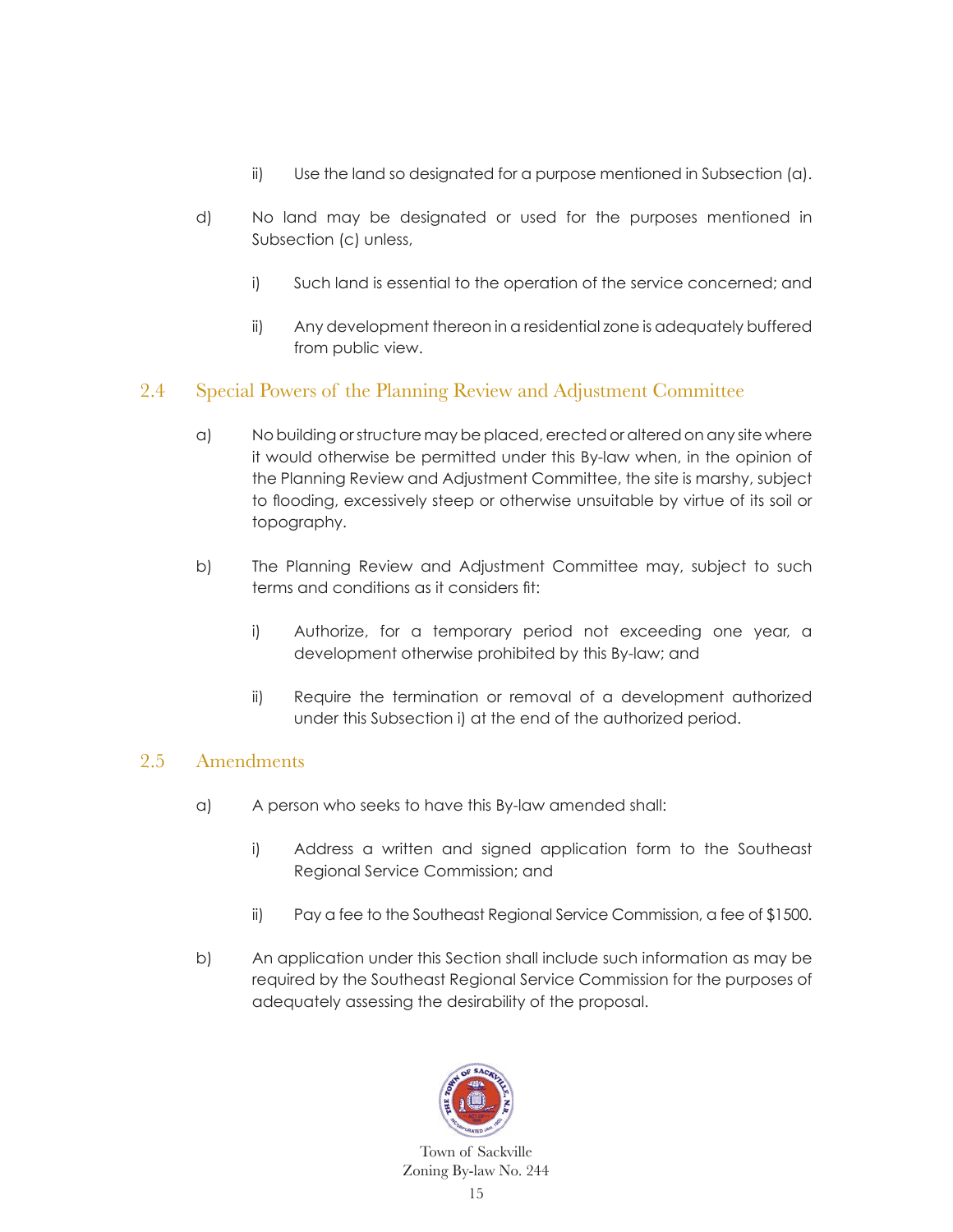- c) Before giving its views to the Council with respect to an application under this Section, the Planning Review and Adjustment Committee may carry out such investigations as it deems necessary.
- d) Unless, upon the advice of the Planning Review and Adjustment Committee, the Council is of the opinion there is valid new evidence or a change in conditions, where an application under this Section has been refused by the Council, no further application may be considered by the Council for one year.

#### 2.6 Building Permit -Excavation Quarries and Top Soil Removal

 No commercial excavation, quarrying or stripping of topsoil may be undertaken or continued unless a development permit has been issued by the Development Officer in a form with such regulations as prescribed by this By-law.

#### 2.7 Conversion

 Where both the metric and imperial measurements have been used for convenience purposes the lowest measurement shall prevail.

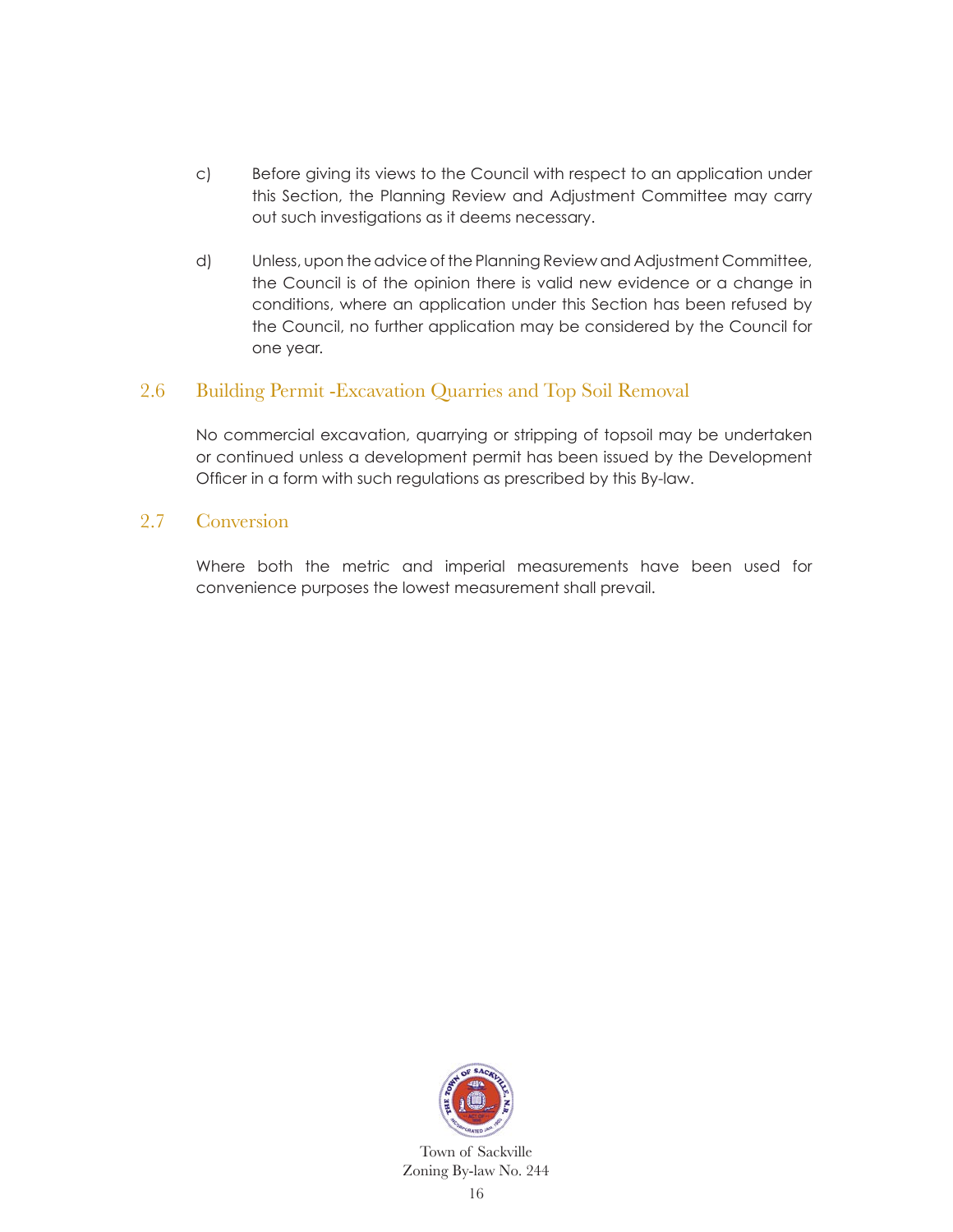# PART 3: GENERAL PROVISIONS FOR ALL ZONES

#### 3.1 Frontage on Street

- a) No building permit shall be issued unless the lot intended for development fronts on a publicly owned and maintained street, unless otherwise specifically provided for in a particular zone or such other access as approved by the Planning Review and Adjustment Committee. This provision does not apply to public or private utility facilities where a maximum of one access shall be provided to the lot, the access having a minimum width of 7.6 metres (25 ft).
- b) Frontage is determined based on the required front yard setback for that zone.

#### 3.2 Height Restrictions

 The maximum height of buildings and structures provided for in a particular zone in this By-law, unless otherwise indicated, shall not apply to church spires, water tanks, elevator enclosures, silos, flagpoles, television, telephone or radio antennae, ventilators, chimneys, cornices, utility poles/structures, clock towers, or wind turbines.

#### 3.3 Vehicle Bodies and Commercial Vehicles

 No automobile, truck, bus or coach shall be used for habitation by humans or animals, or as an accessory structure, within the Town of Sackville.

#### 3.4 Uses

a) Permitted Uses

 If a use is not listed as a permitted or accessory use in a particular zone, it is hereby deemed to be a prohibited use in that zone, unless deemed a similar or compatible use by the Planning Review and Adjustment Committee.

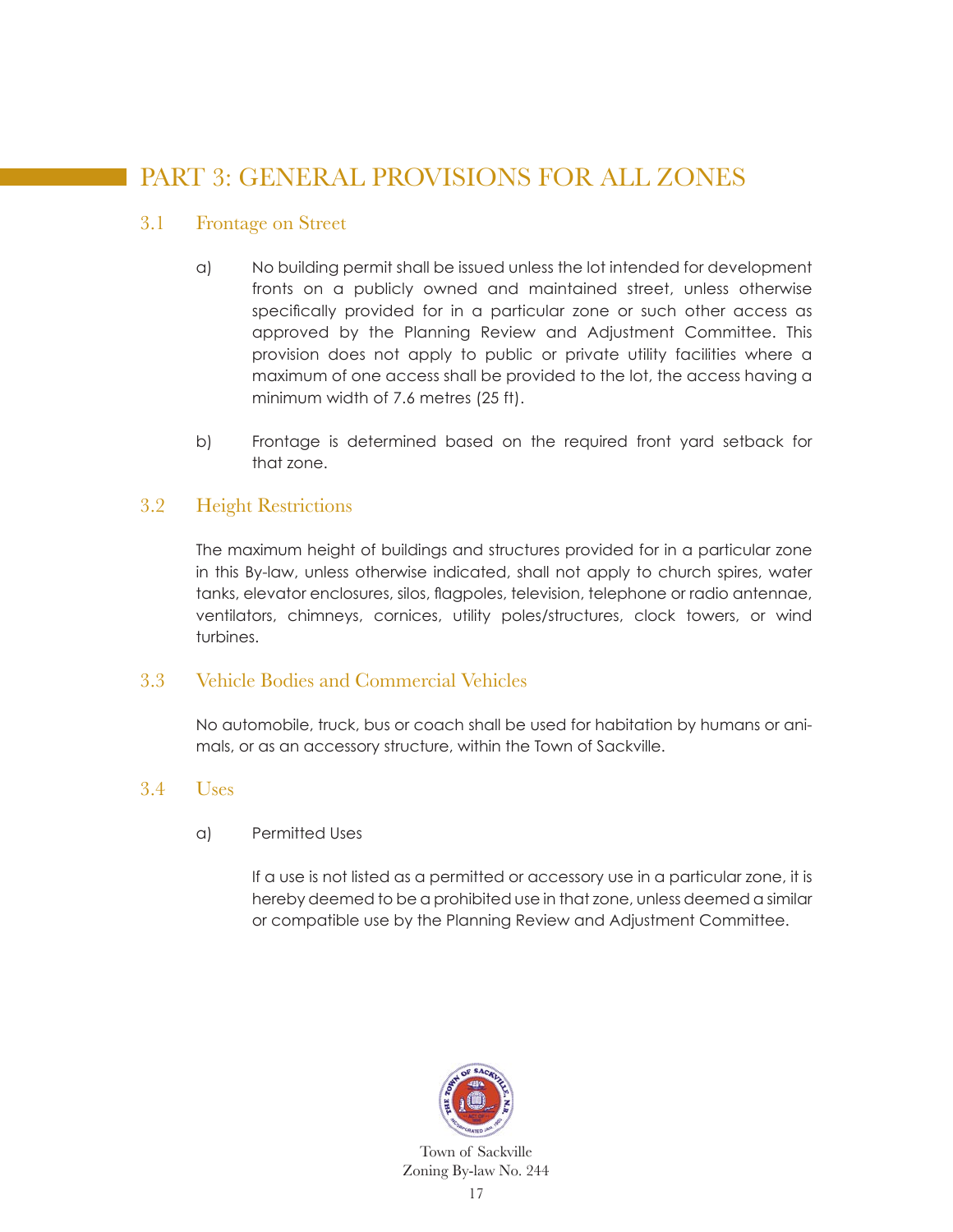#### b) Accessory Uses

 Where this By-law provides that any land may be used, or that a building or structure may be erected or used for a purpose, the purpose is deemed to include any use accessory or ancillary thereto, subject to the requirements of that zone.

#### c) Public Utilities

 Public utilities may be permitted in any zone as of right. Telecommunication equipment shall be reviewed by the Canadian Radiocommunications Information and Notification Services (CRINS) process to ensure compliance with all necessary consultation processes.

d) Accessory Buildings

Accessory buildings shall be permitted in any zone but shall not:

- i) Be used for human habitation except where a dwelling is a permitted accessory use;
- ii) Be built closer to the front yard or flankage yard than the minimum distance required by this By-law for the main building of the lot;
- iii) Be located within 1.2 metres (4 ft) of any building or side or rear yard;
- iv) Exceed the maximum height of 6.7 metres (22 ft) in any Urban Residential zone unless noted otherwise within the zoning regulations and exclusive of agricultural use buildings and structures;
- v) May be placed or erected on a lot prior to the placement or erection of the main building or structure if:
	- a) A building permit for the main building or structure is obtained first;
	- b) The main building or structure will be completed within one year from the date of issuing of the permit; and

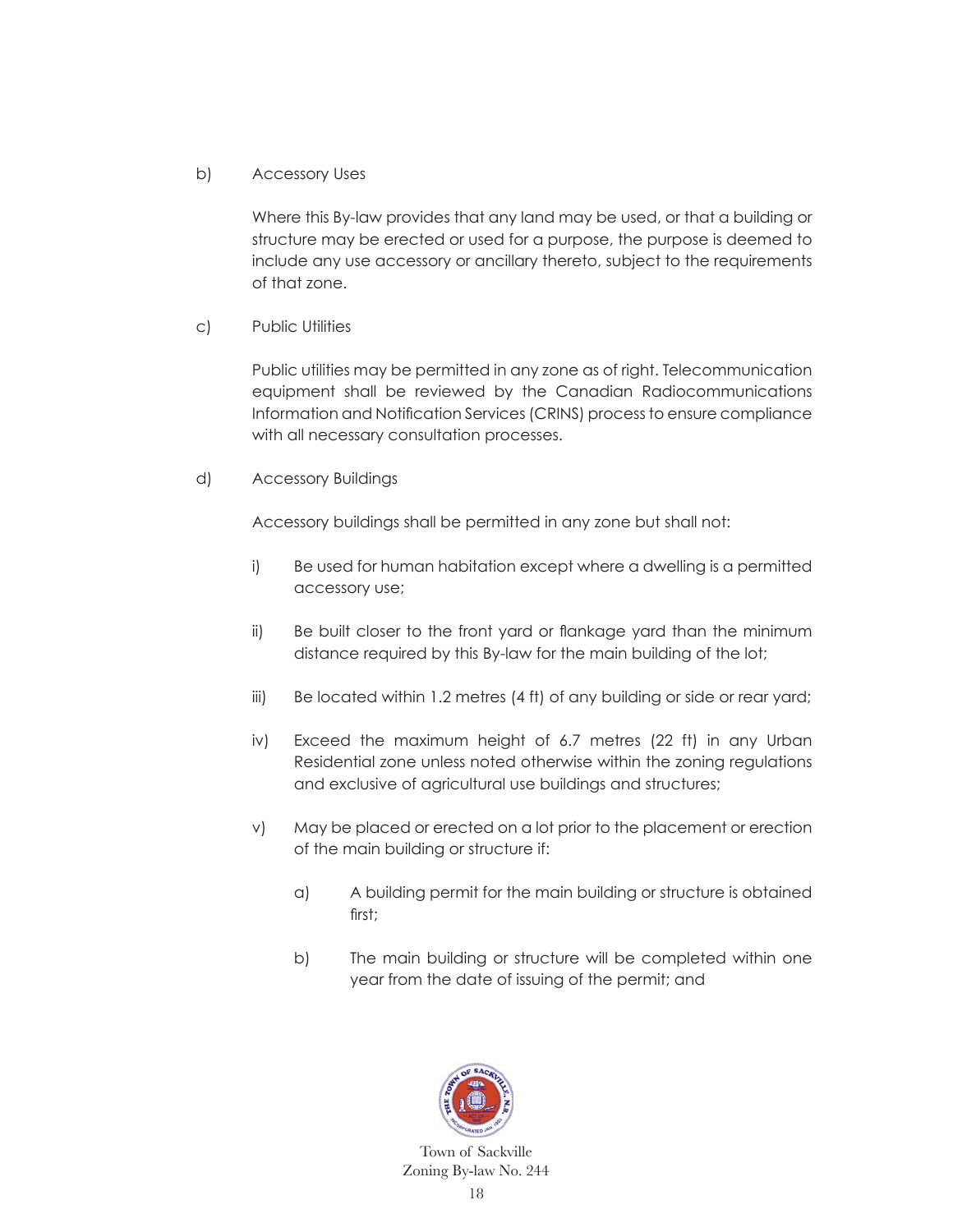- c) The accessory building is located as indicated on the plot plan so as not to interfere with the placement of the main structure;
- vi) May be placed on a vacant lot in the Rural Residential (RR) Zone so as not to interfere with the placement of the main structure.

#### 3.5 Multiple Uses

 Where any land or building is used for more than one purpose, all provisions of this By- law relating to each use shall be satisfied and if more than one standard applies, the more stringent shall prevail.

#### 3.6 Temporary Construction Uses

 The use of land for the temporary location of a building or structure, or for other purposes incidental to a main construction project, is permitted to continue up to sixty (60) days following completion of the main construction project.

#### 3.7 One Dwelling Per Lot

 No developer shall construct more than one dwelling on a lot in the R1 zone. More than one dwelling on a lot will be permitted in the R2 and R3 zones provided that:

- a) The number of combined units do not exceed the maximum number set in the zone;
- b) The minimum zone requirements are complied with; and
- c) The dwellings maintain a minimum separation distance of 3.0 metres (10 ft).

#### 3.8 Special Uses

 Nothing in this By-law shall prevent uses for special occasions and events such as midways, circuses, fairs or festivals, but not including vehicular events, provided that such uses remain in place no longer than fourteen (14) days. For these special uses, no building permit shall be required.

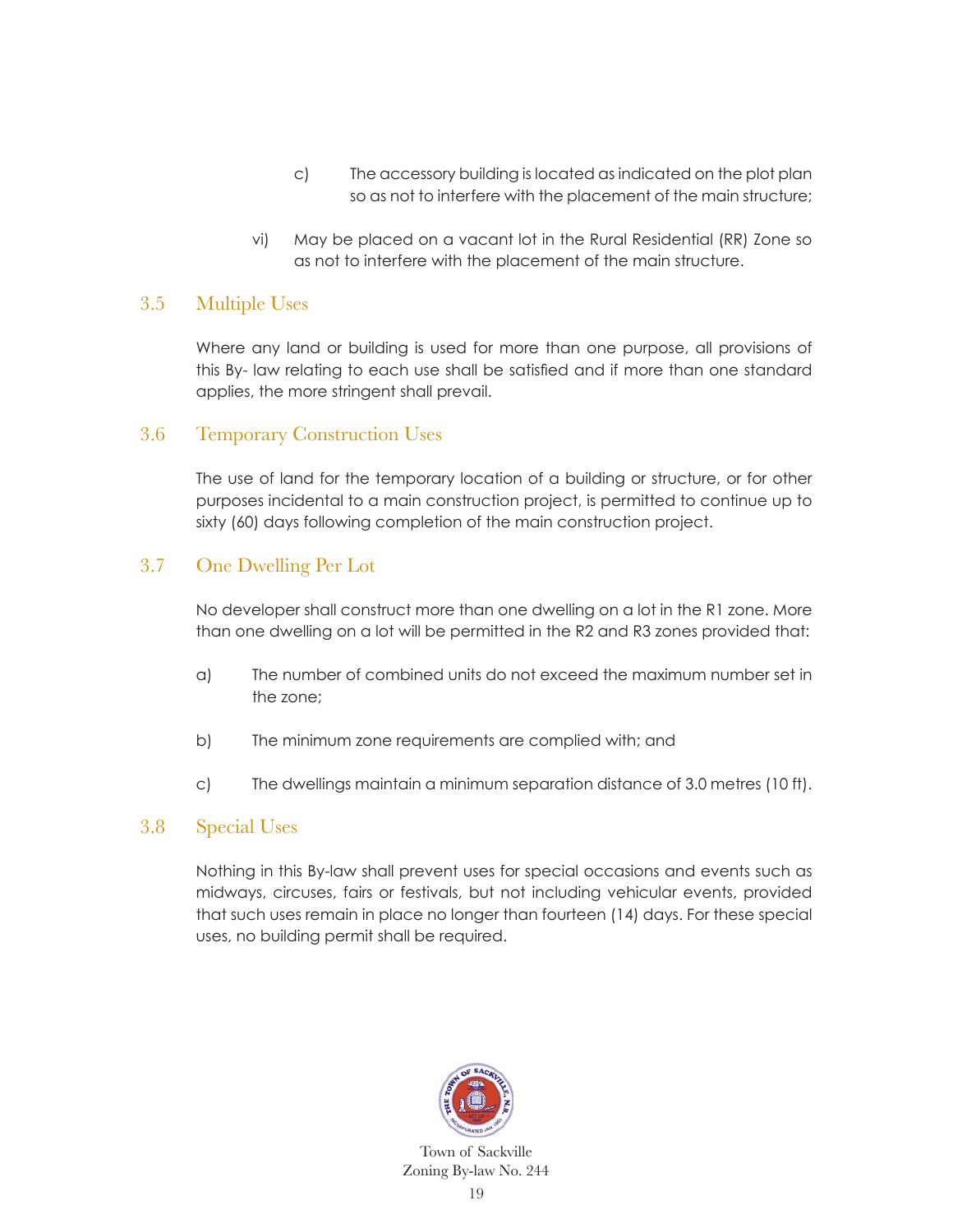#### 3.9 Existing Conditions

a) Existing Buildings

 Where a building has been constructed on a lot having less than the required frontage or area, or having less than the minimum setback or side yard or rear yard required in this By-law, the building may be enlarged, reconstructed, repaired or renovated provided that:

- i) The enlargement, reconstruction, repair or renovation does not further reduce the front yard, flankage yard, side yard or rear yard that does not conform to this By-law; and
- ii) All other applicable provisions of this By-law are satisfied.
- b) Existing Undersized Lots

 Notwithstanding anything else in this By-law, a lot held in separate ownership from adjoining parcels in existence prior to the registration of this By-law, having less than the minimum frontage or area or both required by this By-law, may be used for a purpose permitted in the zone in which the lot is located and a development and building permit may be issued, and a building may be erected on the lot provided that all other applicable provisions in this By-law are satisfied. Where a vacant lot is increased in size but remains undersized, it is deemed to be an existing undersized lot.

c) Existing Buildings in the Downtown Business District

Where an existing structure constructed prior to the enactment of this Bylaw in the Downtown Business District has been damaged and/or requires reconstruction:

- i) The building and its uses may be replaced; and
- ii) It shall be reconstructed with a design architecturally compatible with other buildings in the downtown core.

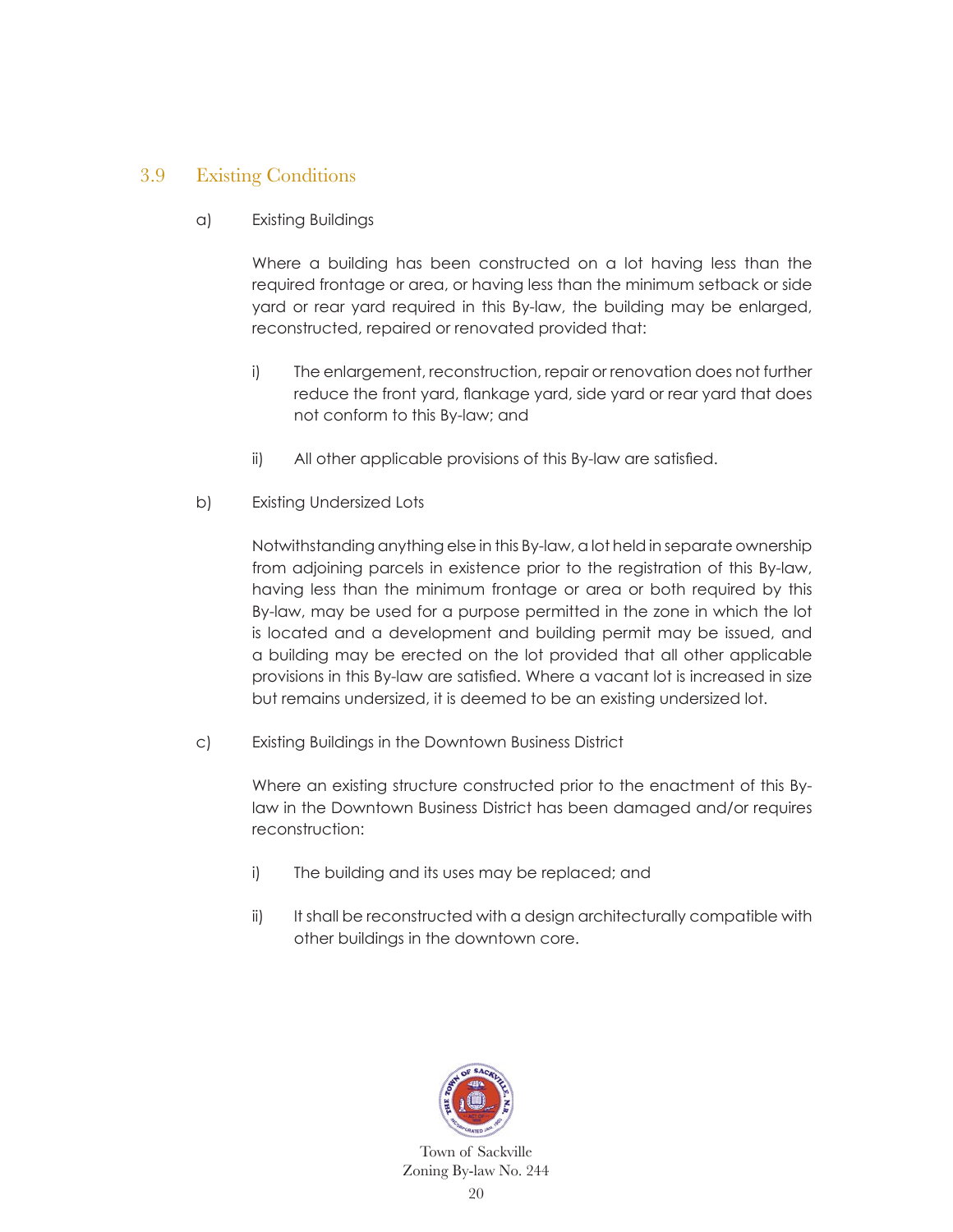#### 3.10 Conformity with Existing Front Yards

In an in-filling situation where a front yard line has been established within 48.8 metres (160 ft) of the proposed in-fill that is less than the required front yard setback, the existing line may apply for new construction and/or expansions and extensions so long as it does not intrude into the corner sight line as outlined in 3.23 of this By-law.

#### 3.11 Permitted Encroachments

 Unless otherwise indicated in a particular zone, every part of any yard setback required by this by-law shall be open and unobstructed by any structure subject to the following:

- a) There may be constructed in any yard projections of sills, cornices, eaves, gutters, chimney breasts, pilasters, canopies, or other architectural features provided that no such feature shall project more than 0.6 metres (2 ft) into a side yard setback;
- b) Window bays and solar collectors may be permitted to project a maximum of 0.9 metres (3 ft) into a required front, rear or major side yard setback;
- c) Uncovered patios shall not be located closer than 0.8 metres (2 ft 6 in) into a required major side yard setback;
- d) Wheelchair ramps and lifting devices may be located in any yard;
- e) Steps providing access at the first storey level may be located in any required front, rear or flankage yard;
- f) Exterior stair cases providing access to the basement or any floor, balconies, veranda and sundecks shall be permitted to project a maximum of 0.61 metres (2 ft) into any required front, rear or flankage yard; and
- g) Unless otherwise indicated in this By-law, with the exception of the sight triangle provision, the provisions of this Section shall not restrict the location of ornamental planting or landscaping in any yard.

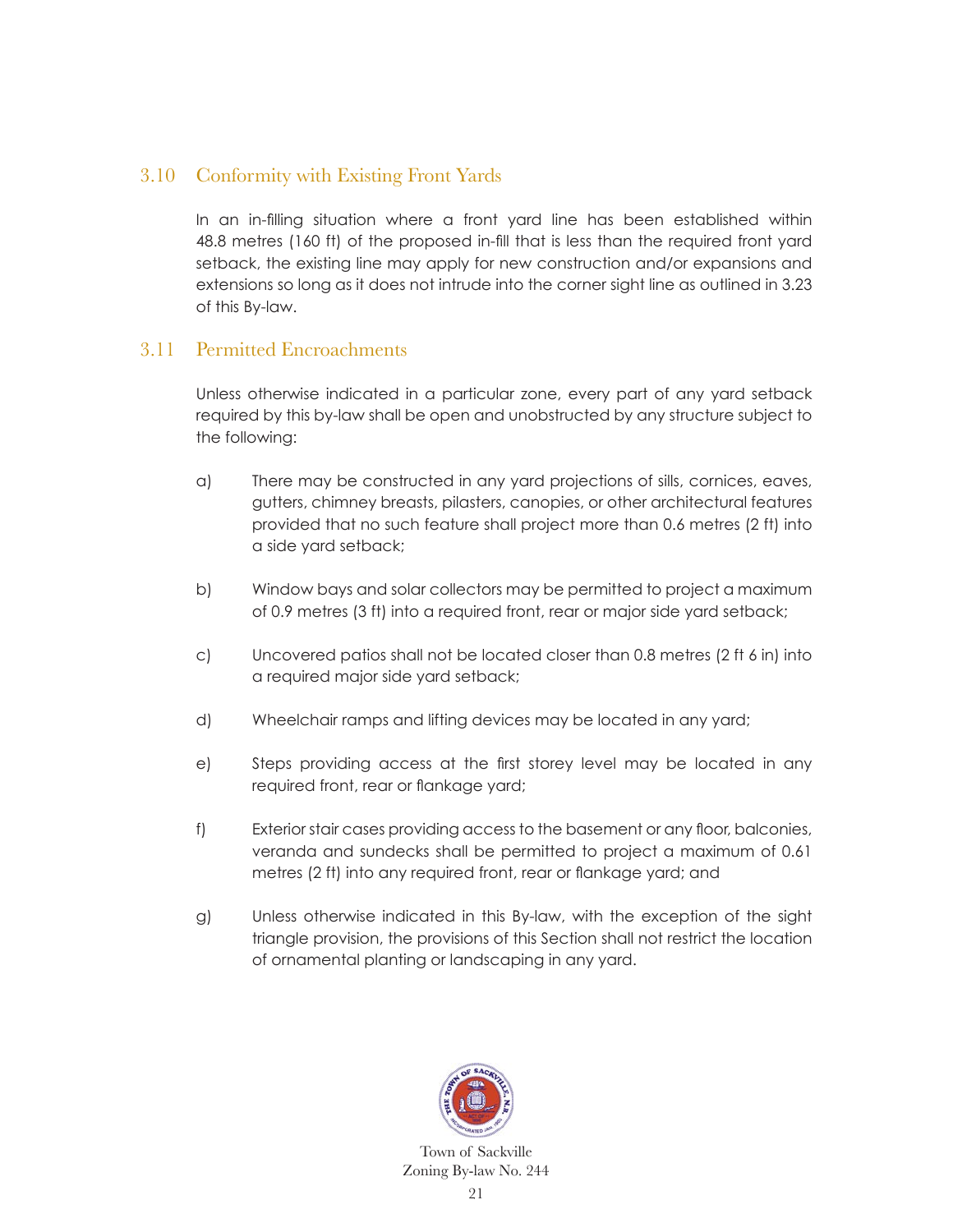#### 3.12 Parking

a) General Provisions

The following general provisions will apply to all parking requirements:

- i) Parking requirements shall be in conformity with the parking provisions as provided in this By-law;
- ii) Parking shall be provided upon the same lot as the use for which the parking is required. Parking in the Downtown Business District for new structures shall be provided upon the same lot as, or within 152.4 metres (500 ft) of the use for which the parking is required;
- iii) Where there is a combination of uses on a lot, the minimum parking space requirements shall equal the combined total of the minimum requirements for each use and where a fraction of a space is required the number of spaces shall equate to requiring an additional space;
- iv) Individual parking spaces shall have minimum dimensions of 2.8 metres (9 ft) by 5.5 metres (18 ft);
- v) Parking areas shall be accessible by an entrance/exit with minimum aisle width of 6 m (20 ft) if parking spaces are 90 degree angles, or 3.5 m (12 ft) if parking spaces are angled at 45 degrees.
- vi) Within the Downtown Business District, as defined on the Zoning map, parking requirements will be waived for existing structures and the reconstruction of previously existing structures, presently being used for purposes other than a detached dwelling unit. Any expansions will be required to meet the parking standards as set out in this By-law; and
- vii) All home occupations will be required to meet the parking standards of this By-law.
- viii) All parking areas in serviced areas, exceeding 10 spaces, shall be paved.
- ix) All paved parking areas shall contain clearly delineated parking spaces.

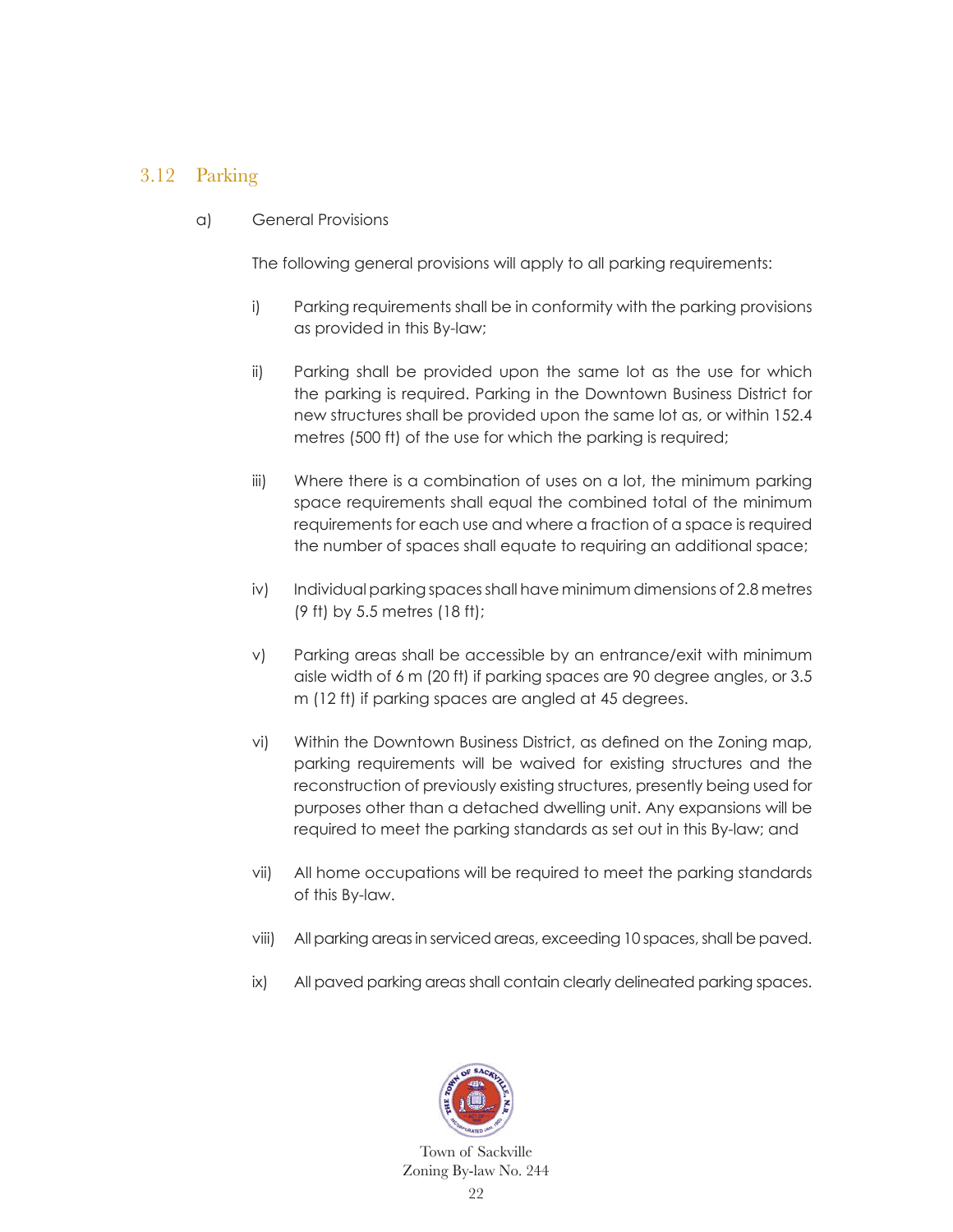- b) Parking Space Requirements by Use
	- i) For one and two unit dwellings and mobile/mini homes, one (1) space for each dwelling unit, plus 0.5 space per bedroom in excess of 3 in a dwelling unit.
	- ii) For multiple units, 1 space per dwelling unit, plus 0.5 space per bedroom in excess of 3 in a dwelling unit, plus one (1) additional space for each four dwelling units.
	- iii) For assembly buildings, one (1) space for each four persons including arenas, auditoriums, churches, funeral parlors, public congregations therein; halls, theaters, rinks or any buildings (such as a school) containing a similar usage.
	- iv) Daycares, 1 space for each 2 employees, plus 1 for every 10 children.
	- v) For hospitals, sanitarium, nursing homes or clinics, one (1) space for each 5 bed patients and one space for every 2 staff at the peak employment period.
	- vi) For rooming/boarding houses and bed and breakfast establishments, one (1) space for each 2 guest rooms.
	- vii) For licensed taverns, one (1) space for each 3 patrons comprising capacity patronage.
	- viii) For motels, or hotels one (1) space for each habitable unit.
	- ix) For office buildings or offices, one space for each 46.5 square metres (500 sq ft) of gross floor area.
	- x) For restaurants, one (1) space for 4 guests.
	- xi) For social clubs or fraternities, one (1) space for each 23.2 square metres (250 sq ft) of gross floor area or fraction thereof.
	- xii) For sports or recreation fields, one (1) space for each 6 persons for whom seating arrangements may be provided.

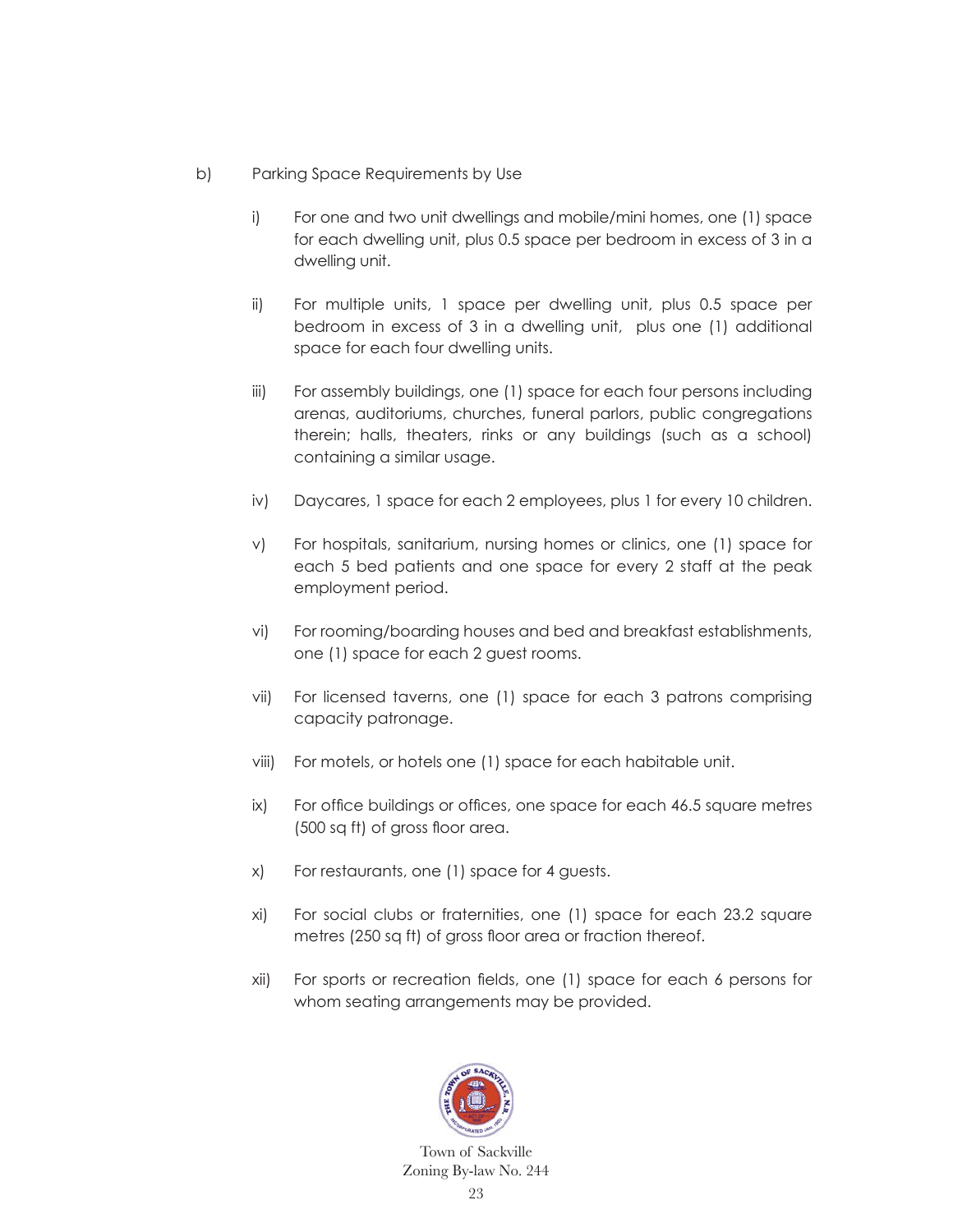- xiii) For stores, including retail, wholesale or service establishments, one (1) space for each 36.1 square metres (388 sq ft) of gross floor area, or fraction thereof.
- xiv) For warehousing, wholesale, industrial or manufacturing building, one (1) space for each 3 employees or fraction thereof.
- c) Reserved Spaces for Physically Disabled Persons
	- i) A minimum of one (1) additional parking space shall be provided for physically disabled persons for all uses requiring barrier-free access under the National Building Code of Canada; and one (1) additional space provided for every 25 parking spaces.
	- ii) The parking space(s) closest to a facility shall be reserved for parking for physically disabled persons.
	- iii) Each parking space reserved for physically disabled persons shall have the minimum dimensions of 4.0 metres by 5.5 metres (13 ft by 18 ft).
	- iv) Each parking space reserved for physically disabled persons shall be clearly identified by a ground or facial sign.
	- v) Where a parking area is defined by curbing, a ramped curb shall be provided so as to allow a physically disabled person to easily travel through or over such curbing.
- d) Loading Standards

 Off-street spaces not less than 9.2 metres (30 ft) long and 3.7 metres (12 ft) wide and overhead clearance of 4.3 metres (14 ft) shall be provided for loading for every building or structure used for any purpose involving the use of vehicles for the receipt or distribution of materials, as set out below. Loading spaces are not required for existing businesses.

| <b>Total Floor Area</b>                           | <b>Number of Spaces</b> |
|---------------------------------------------------|-------------------------|
| Up to 1,858.0 sq m (20,000 sq ft)                 |                         |
| 1,858.1 to 4,645.0 sq m (20,000 to 50,000 sq ft)  |                         |
| For each additional $4,645.1$ sq m (50,000 sq ft) |                         |

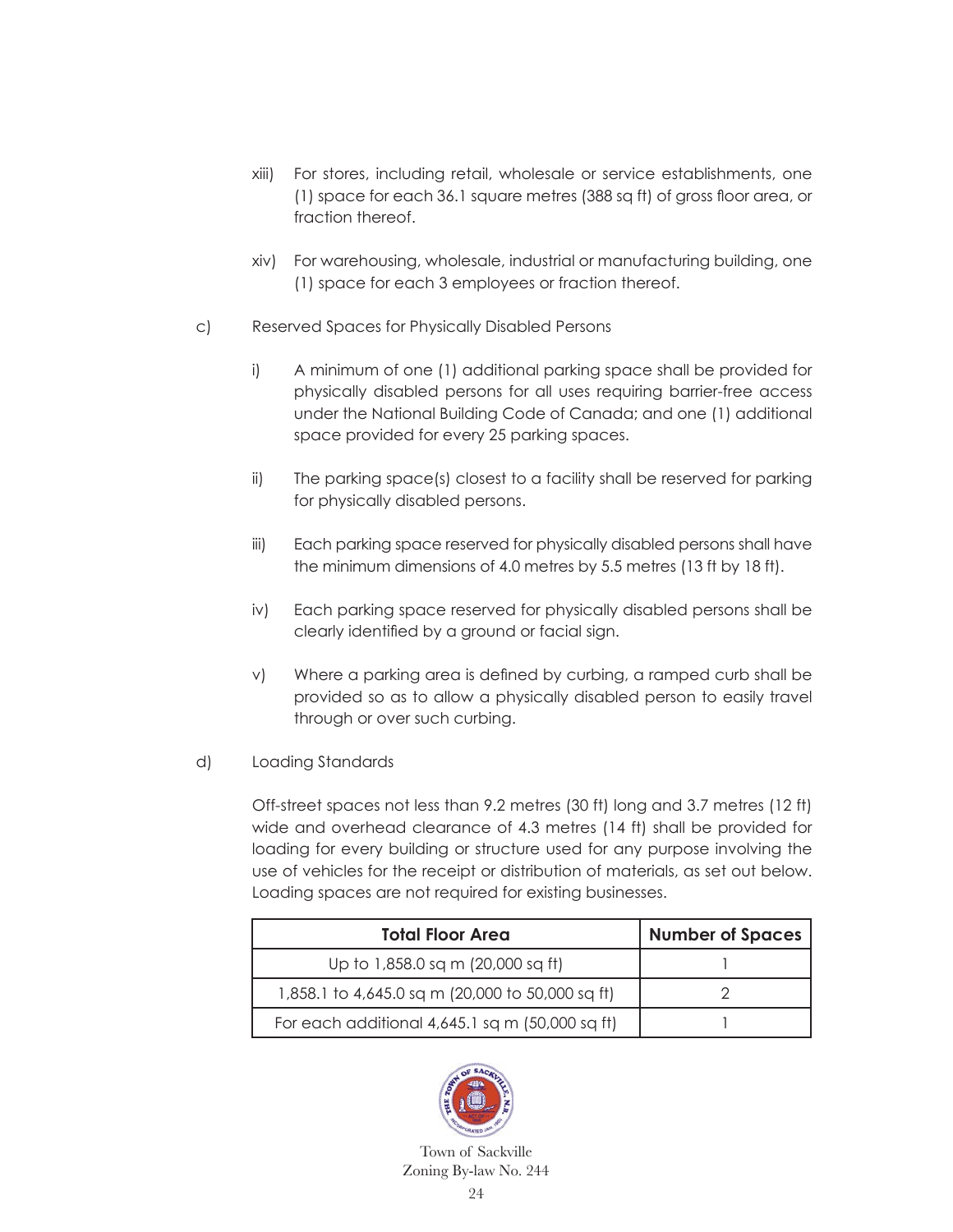#### 3.13 Floodplain Development

 No development shall be permitted within the Floodplain Area as shown on the "Town of Sackville Hydrographic Map", Figure 2, unless the structure meets the following flood proofing requirements:

- a) The minimum lower elevation of all openings shall be the established flood elevation plus a free board height of 10.2 cm (4 in) excluding accessory buildings and agricultural related structures:
	- i) Fill shall be placed around the perimetre of the building to a height equal to the minimum opening elevation for a distance of 3.1 metres (10 ft); and
	- ii) The fill shall have a perimetre slope of 1:1;
	- iii) No portion of the structure located below the established flood elevation shall be used for overnight accommodations.
- b) No fill will be permitted within the floodplain area except where the placement of the soil is for the purpose of floodplain management or for flood proofing purposes;
- c) A building permit shall be required for the placement of soil in areas susceptible to flooding except within the Agriculture/Conservation Zone and for the purposes permitted within that zone;
- d) Prior to the issuance of a building permit, the Southeast Regional Service Commission may require proof of adequate flood proofing from a professional engineer licensed to practice in New Brunswick; and
- e) The degree of flood protection required by this Section is considered the minimum necessary and reasonable for regulatory purposes. Larger floods may occur at any time, and excessive flood water heights may be experienced due to man-made and natural causes, such as ice jams, dyke failures and accumulated debris in bridge openings. This Section shall not imply that uses permitted within such areas, shall remain free from flooding or flood damages. The applicant must supply a waiver which

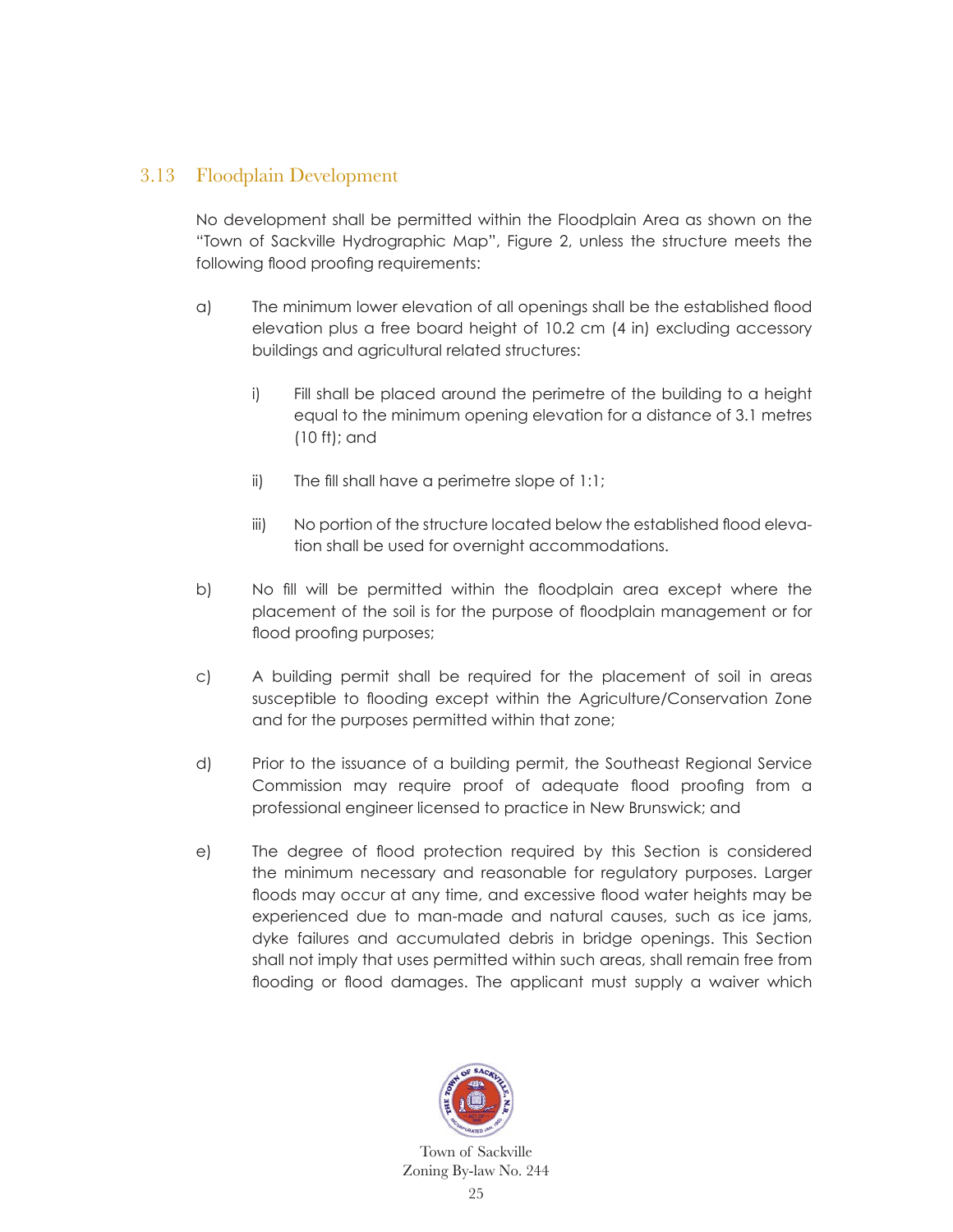will indemnify the Town of Sackville, the Planning Review and Adjustment Committee, employees and agents from any possible damage that may result from development within the designated floodplain as shown on the "Town of Sackville Hydrographic Map" (Figure 2). Where a conflict occurs between the flood plain limits mapped in Figure 2 and field observation, the developer shall have a topographic survey by a licensed New Brunswick Land Surveyor completed to eliminate any discrepancies.

#### 3.14 Zone Boundaries

Boundaries between zones shall be determined as follows:

- a) Where a zone boundary is indicated as following a street or highway, the boundary shall be the centre line of such street or highway; and
- b) Where a railroad or railway right of way, electrical transmission line rightof-way or watercourse is included on the Zoning Map and serves as a boundary between two or more different zones, a line midway on such right-of-way or watercourse shall be considered the boundary between zones unless specifically indicated otherwise.

#### 3.15 Development Near A Water Course or Lake

 No development shall be permitted within 30 metres (100 ft) of a watercourse or from the high water mark of a lake or the top of a sloped embankment unless approved by the Department of Environment.

#### 3.16 Fences

 Notwithstanding any other provisions of this By-law, a fence may be located in a yard in any zone subject to the following:

- a) Except for a security fence of chain link construction and as noted in Section 3.23, no fence in a required front yard setback may exceed 1.5 metres (5 ft) in height. A security fence is permitted a maximum of 3.1 metres (10 ft) in any yard;
- b) Subject to the requirements of Subsection a) and the other regulations contained in this By-law, other fences or walls shall not exceed 2.4 metres (8 ft) in height; and

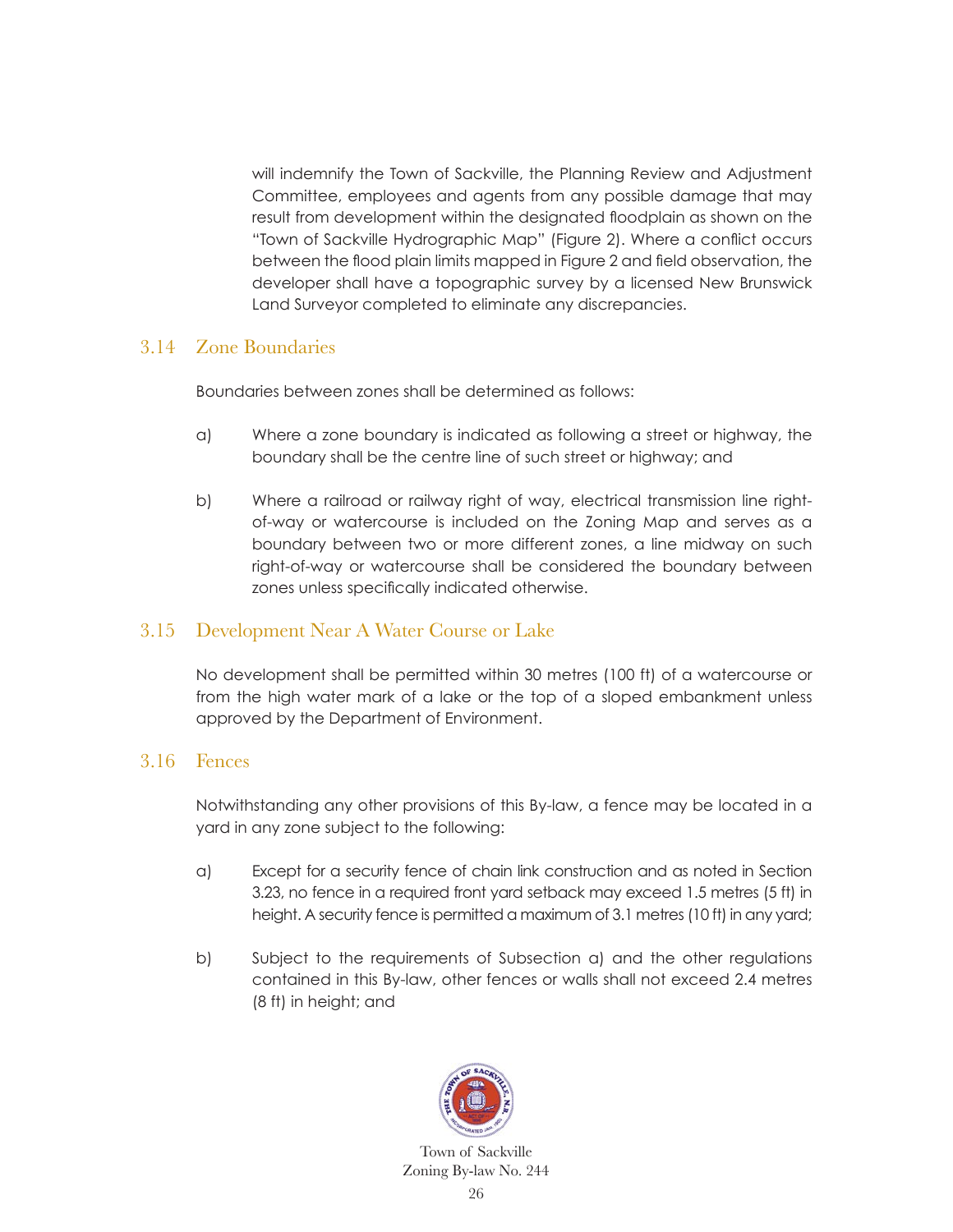c) Fences may be located on the lot line where all owners affected by the proposed fence have signed the building permit application; otherwise a fence must be located 0.6 metres (2 ft) from any lot line.

### 3.17 Landscaping and Drainage

- a) All grading shall be done to divert surface water from the building and from adjacent properties and insofar as possible, to contour the yard to the surrounding terrain.
- b) Any necessary siltation devices shall be in place prior to the commencement of any grading, landscaping and drainage work.
- c) A storm water management plan prepared by a licensed New Brunswick Engineer shall be provided for all high density, commercial, institutional development.
- d) A scaled landscaping plan showing the sites storm drainage plan shall be provided for all single dwelling construction and approved by the Town Engineer.

#### 3.18 Home Occupations

In addition to all other requirements, the following shall apply to home occupations:

- a) Home occupations will occupy no more than 50 percent of the dwelling floor area of a residential unit, or 25 percent of the sum of the dwelling floor plus the gross floor area of an accessory structure involved in the home occupation;
- b) No exterior changes will be made which would change the architectural appearance of the dwelling;
- c) The home occupation will meet the parking and signage requirements as set out in this By-law; and
- d) The following are not deemed to be home occupations:
	- i) automotive repair shops

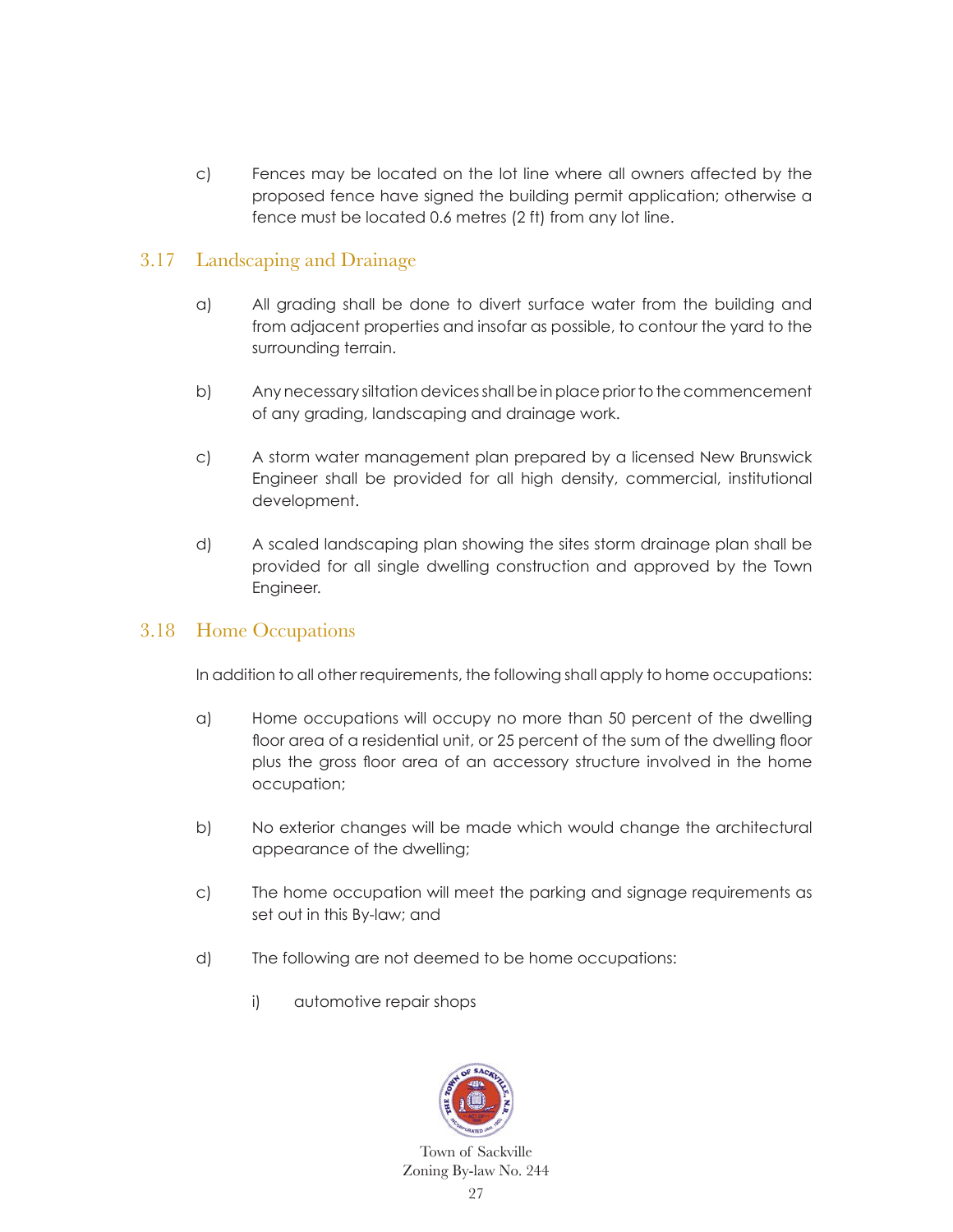- ii) retail stores
- iii) restaurants; and
- iv) service industries.

#### 3.19 Environmental Standards for Home Occupations

- a) There shall be no emission of odorous gases or matter in such magnitude as to be readily discernible by the casual observer at the lot line.
- b) There shall be no production of noise in excess of normal street traffic experienced at the lot boundary.
- c) There shall be no physical hazard by reason of fire, explosion, toxic waste, radiation or similar cause to adjacent property.
- d) There shall be no discharge of any waste material whatsoever on the property, adjacent property or into any watercourse.
- e) There shall be no dissemination of glare or vibration beyond the immediate building.

#### 3.20 Enclosure for Swimming Pools

Where a swimming pool is located it shall:

- a) Be enclosed by a fence, or by a wall of a building or a combination thereof, having a minimum height of 1.5 metres (5 ft) measured at grade;
- b) Where a portion of a wall of a building forms part of an enclosure mentioned in Subsection (a):
	- i) No main or service entrance to the building may be located therein; and
	- ii) Any door therein, other than a door to a dwelling or dwelling unit, shall be self-closing and equipped with a self-latching device not less than 1.1 metres (3 ft 8 in) above the ground.

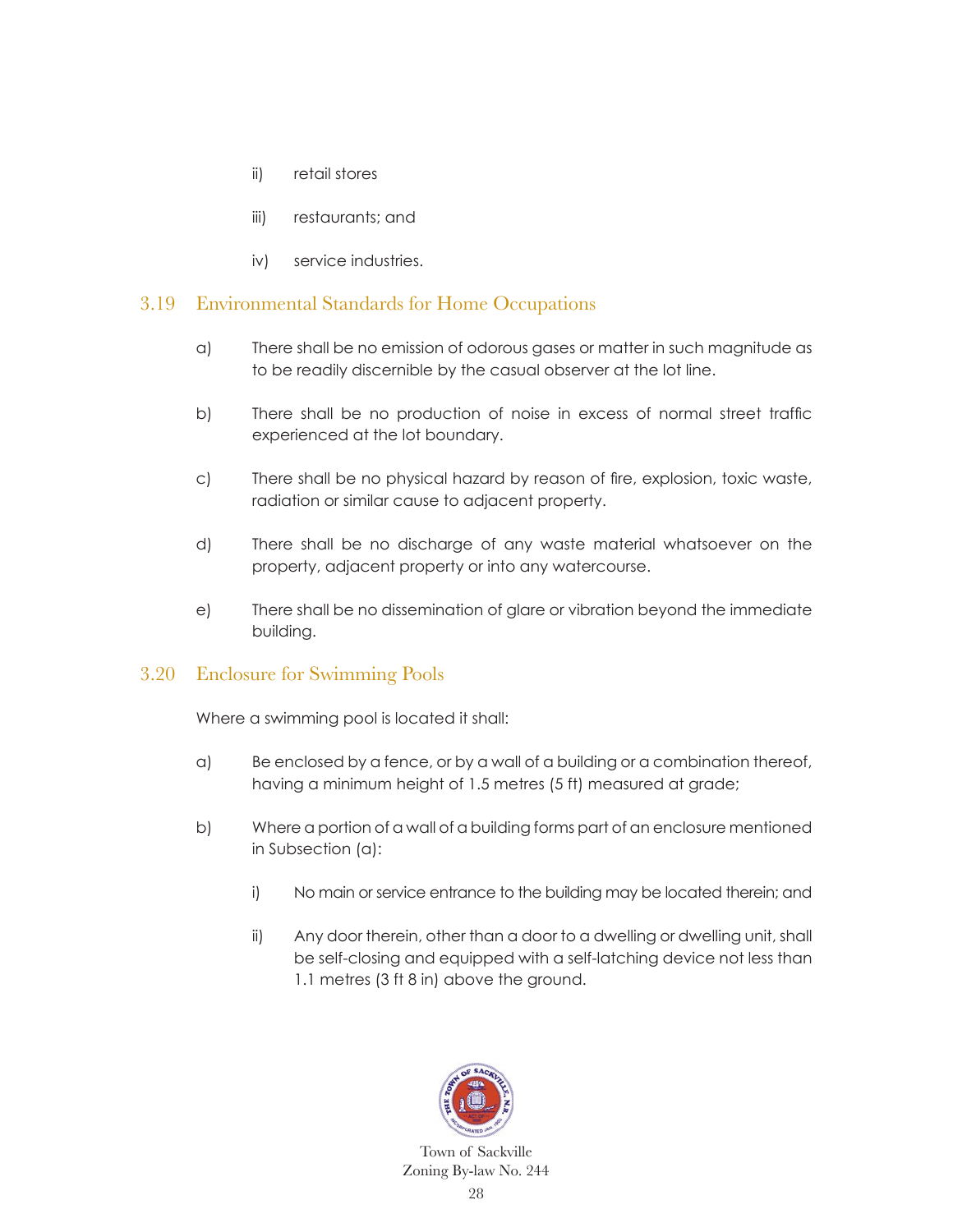- c) A fence mentioned in Subsection (a):
	- i) Shall be constructed of chain link material with galvanized, vinyl or other coating approved by the Canadian Standards Association or of wood or of other materials, in the manner described in Subsection (d); and
	- ii) Shall be located:
		- a) At least 1.2 metres (4 ft) from the edge of the swimming pool; and
		- b) At least 1.2 metres (4 ft) from a structure or ground elevation that would facilitate being climbed from the outside;
	- iii) In the case of chain link construction:
		- a) No greater than 3.9 cm (1.5 in) diamond mesh;
		- b) Steel wire not less than No. 12 gauge, or a minimum No. 14 gauge with coating forming a total thickness equivalent to No. 12 gauge wire; and
		- c) At least 3.9 cm (1.5 in) diameter steel posts, set below frost and spaced not more than 3 metres (10 ft.) apart, with a top horizontal rail of at least 3.2 cm (1.25 in) diameter steel;
	- iv) In the case of wood construction:
		- a) Vertical boarding, not less that 2.5 cm by 10.28 cm (1 in by 4 in) nominal dimensions spaced not more than 3.9 cm (1.5 in) apart, attached to supporting members and arranged in such a manner as not to facilitate climbing on the outside;
		- b) Supporting posts at least 10.3 cm (4 in) square or round with 10.3 cm (4 in) diameter, set below frost and spaced not more than 2.4 metres (8 ft) apart, with the portion below grade treated with a wood preservative, and with a top horizontal rail of at least 5 cm by 15.2 cm (2 in by 6 in) nominal dimensions; and

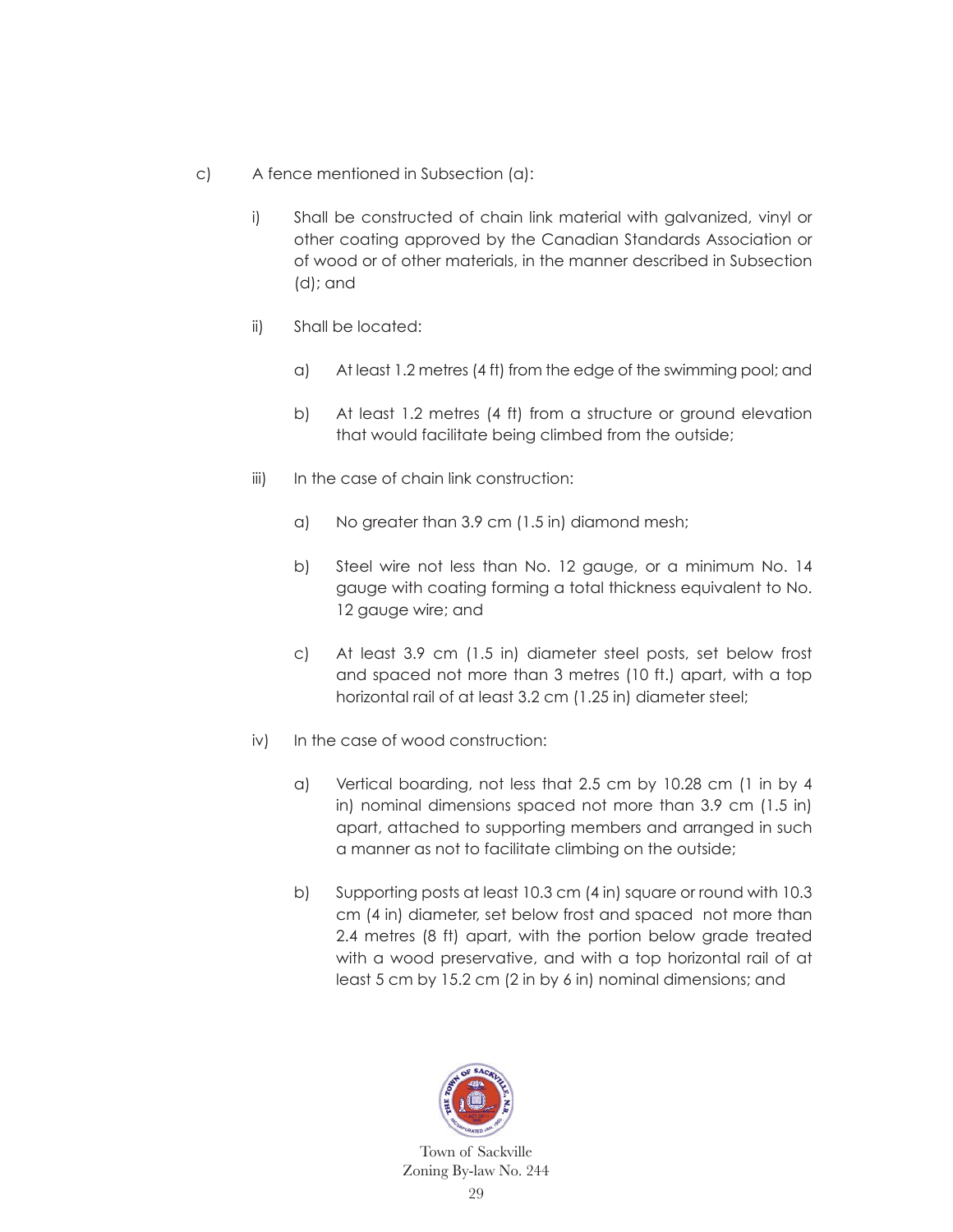- c) In the case of construction with materials and in a manner other than described in paragraphs iii) or iv) hereof, the material used and construction shall be of a rigidity and design equal to the specifications set forth in paragraphs iii) and iv) and approved by the building inspector;
- v) Gates forming part of an enclosure mentioned in Subsection (a):
	- a) Shall be equivalent to the fence in content, manner of construction and height;
	- b) Shall be supported on substantial hinges; and
	- c) Shall be self-closing and equipped with a self-latching device not less than 1.1 metres (3 ft 8 in) above the ground.
- d) The enclosure shall not have rails, bracing or other attachments on the outside or be constructed in a manner that would facilitate climbing;
- e) Be setback a minimum of 2 metres (6 ft 6 in) from any lot line notwithstanding any other provision of this By-law that abuts a street right-of-way;
- f) A swimming pool shall not be filled or partially filled with water or any other liquid until any required enclosure of this By-Law is constructed.

#### 3.21 Structure To Be Moved

 No structure shall be moved within or into the area covered by this By-law without first obtaining a building permit from the Development Officer.

#### 3.22 Illumination

 No person shall illuminate any area or erect any illuminated sign unless all glaring lights are directed away from adjoining properties and any adjacent street.

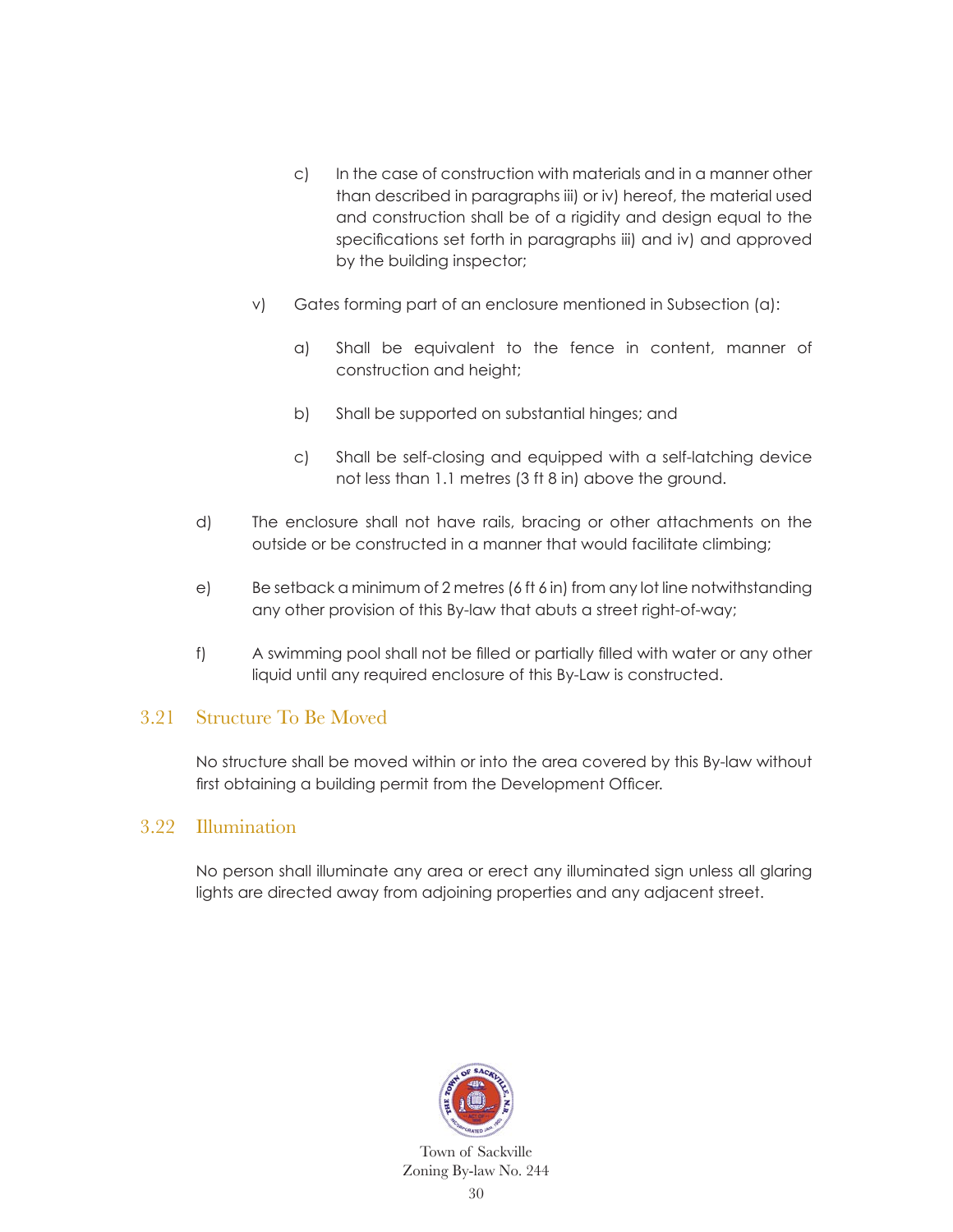### 3.23 Corner Sight Line

- a) On a corner where yards are required, no fence, sign, hedge, bush or tree or any other structure, vehicle or vegetation shall be placed or permitted to grow higher than 0.6 metres (2 ft) above the grade of the center line of the streets that abut the lot within the triangular area included within the street lines for a distance of 6.1 metres (20 ft) from their point of intersection.
- b) Provisions of subsection (a) shall apply to lots which abut a railway crossing. **(By-law 244-B)**

### 3.24 Conversion of Certain Types of Residences to Apartments

- a) Notwithstanding any other provision of this By-Law, subject to Subsection (b), a building in a residential zone which was erected prior to January 1, 1930, as a one or two unit dwelling containing 10 or more habitable rooms may be converted into a two unit dwelling, multiple dwelling subject to the following:
	- i) The number of dwelling units in the converted building does not exceed a total of 6 units.
- b) The use of a converted building mentioned in Subsection a) for the purposes of a dwelling is permitted only if approved by the Planning Review and Adjustment and only in compliance with such terms and conditions as may be imposed by the Planning Committee.
- c) Where all the requirements of this Section other than that of lot area are met, a dwelling unit may be provided on each habitable floor.

#### 3.25 Signs

- a) Placement Standards
	- i) Unless otherwise permitted by another Section of this by-law, a sign shall not extend onto a public right-of-way. The owner must provide the Southeast Regional Service Commission with proof of adequate liability insurance for any sign that extends over a public right-of-way, such as but not limited to a sidewalk.

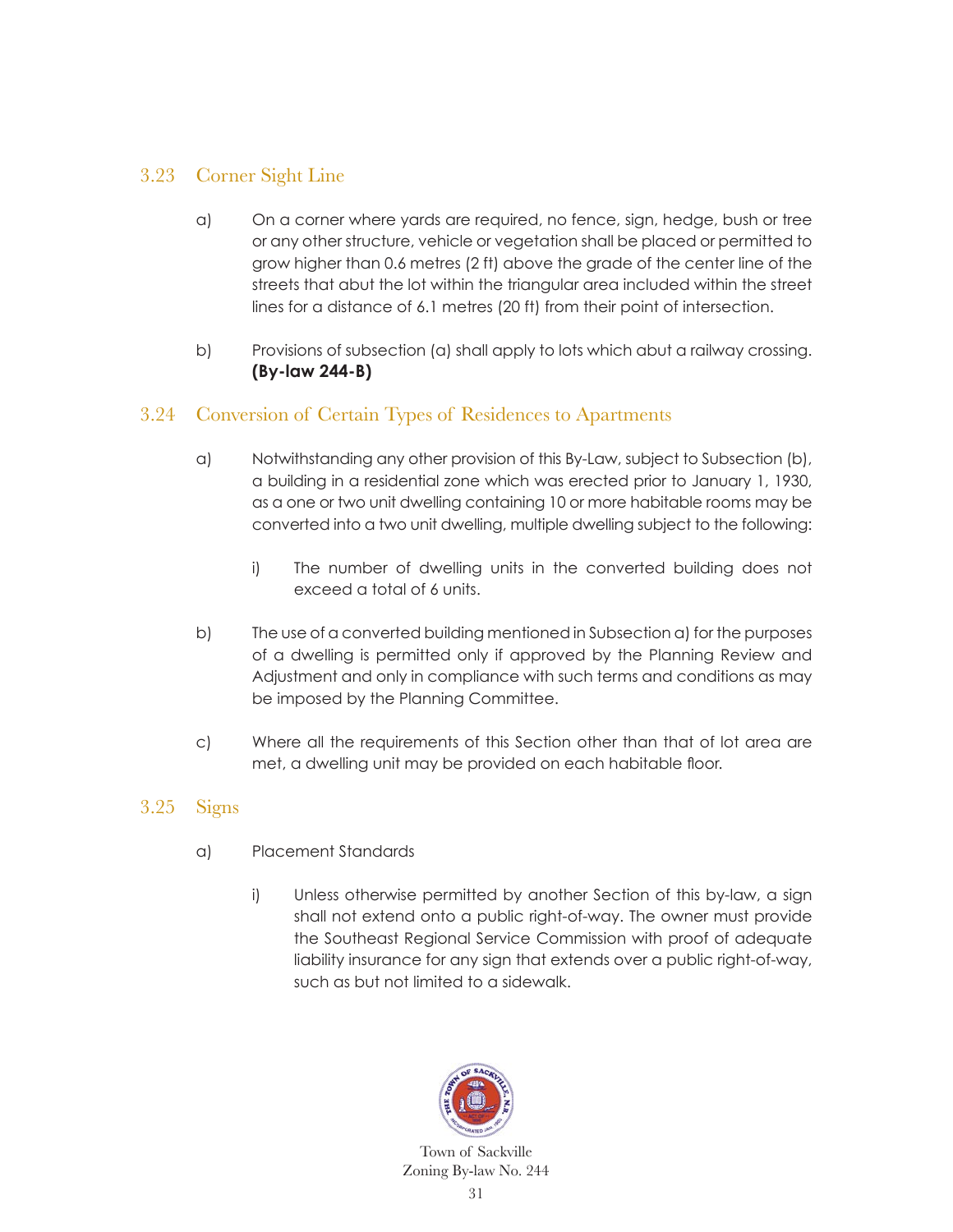- ii) No sign, together with any supporting framework, shall extend to a height above the maximum building height allowed in a zone.
- iii) Signs shall not cover significant architectural details such as, but not limited to, arches, sills, molding, cornices, and transom windows.
- iv) All electrical work associated with signs must meet CSA standards or be approved by a licensed electrician.
- v) Metal supports or braces shall be adequate for wind loading and climatic conditions.
- vi) The Building Inspector may require drawings and specifications of a proposed sign, location and supporting structure. In certain circumstances the Building Inspector may require these to be prepared by a professional engineer licensed in the Province of New Brunswick.
- b) Safety Standards
	- i) No person shall erect or maintain a sign which:
		- a) Constitutes a hazard to public safety and health by reason of inadequate maintenance, dilapidation, or abandonment.
		- b) Obstructs site line visibility of vehicles using public streets, highways, or detracts from the effectiveness of any traffic sign or control device.
		- c) Is not erected by, or under the direction of, a government body and which makes use of words such as "Stop", "Look", "Danger", "One Way", or "Yield" or other similar words, phrases, symbols, lights, or characters used in a manner which may mislead, confuse, or otherwise interfere with traffic along a public road.
		- d) Obstructs free entrance or exit from a required door, window, or fire escape.
		- e) Obstructs light, air, or interferes with the proper functioning of a building or structure.

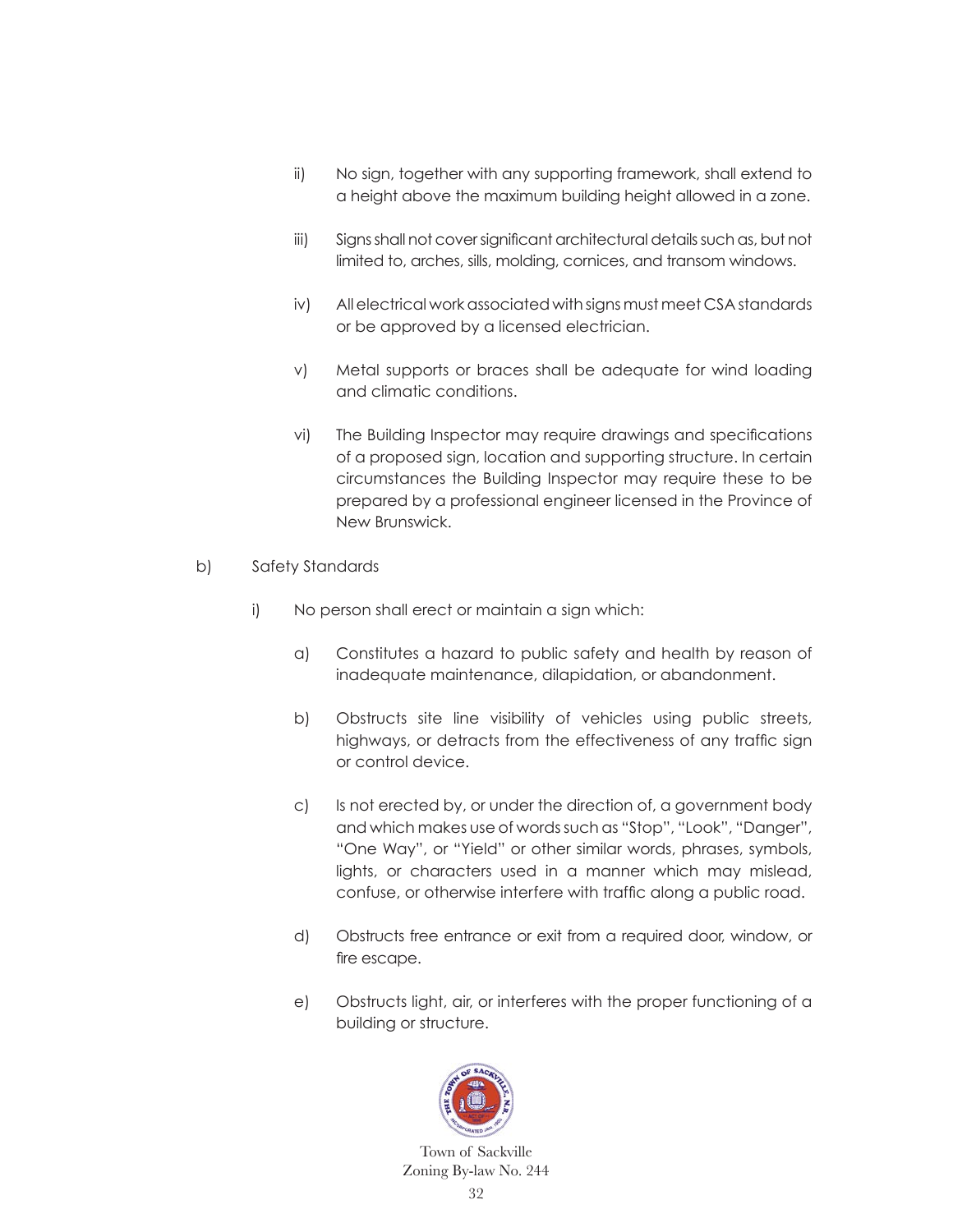- c) Sign Permit
	- i) Except for the signs referred to in Section 3.25 h) no sign as defined in this by-law shall be erected, displayed, altered, or enlarged until a Permit has been issued.
	- ii) At a minimum, all applications shall include a scale drawing specifying dimensions, materials, illumination, support systems, and location on land or buildings, with all relevant measurements.
	- iii) Where liability insurance is a requirement of this By-law, the Building Inspector may require proof of this liability insurance as a requirement of an application.
	- iv) Applications may be filed by the owner of the land or building, or any person who has the authority to erect a sign on the premises.
	- v) Any permit issued for a sign, as defined by this By-law, shall be valid for the placement of the sign from one (1) year of the date of issuance after which time the permit is void and a new application must be made under this By-law if the proposed sign has not been erected.
- d) Enforcement

The Development Officer shall be authorized to enforce this Section of the By-law, and to order the repair or removal of any sign and its supporting structure which the Development Officer determines to be dangerous or in disrepair or which is erected or maintained contrary to the provisions of this By-law.

e) Maintenance

 A sign shall be maintained in a safe and secure condition. If the Development Officer is of the opinion that a sign is not safe, secure, or in a good state of repair, written notice of this fact shall be given to the person, firm, or agency responsible for the sign. If the defect in the sign is not corrected within the time permitted by the Development Officer, the Development Officer may revoke the Sign Permit and/or take possession of the sign until the sign owner pays the cost of removal.

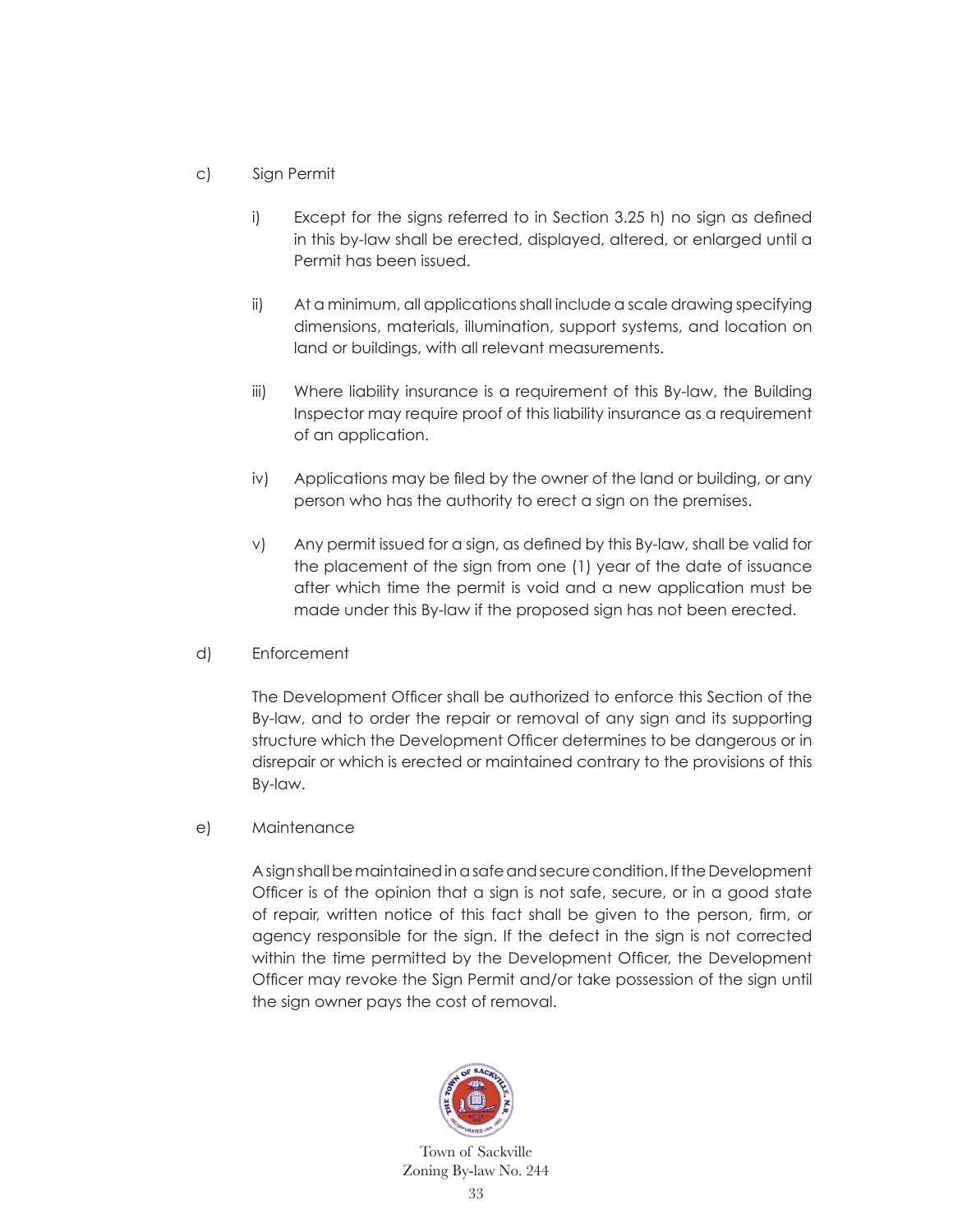- f) Number of Signs
	- i) Unless otherwise permitted within another Section of this By-law, no more than two (2) signs may be erected on any premises at any one time.
	- ii) For the purpose of this Subsection of the By-law, where a multiple tenancy building is occupied by more than one business, each business shall be considered to be separate premises.
- g) Prohibited Signs

The following signs shall not be permitted:

- i) Off-premises signs unless erected by a government body;
- ii) Any progressive signs where messages on more than one sign must be read to obtain the full message or meaning;
- iii) Any sign which incorporates flashing, pulsating, oscillating, traveling or moving parts;
- iv) A sign which displays any obscene, indecent, or immoral matter;
- v) A sign erected or placed on a government right-of-way unless erected by a government body or with the permission of the Council;
- vi) Any inflatable sign, banner, streamer, or spinner except for occasions such as grand openings, fairs, and public festivals for a period not to exceed twenty-one (21) calendar days;
- vii) A roof sign;
- viii) An obsolete sign;
- ix) A portable sign.

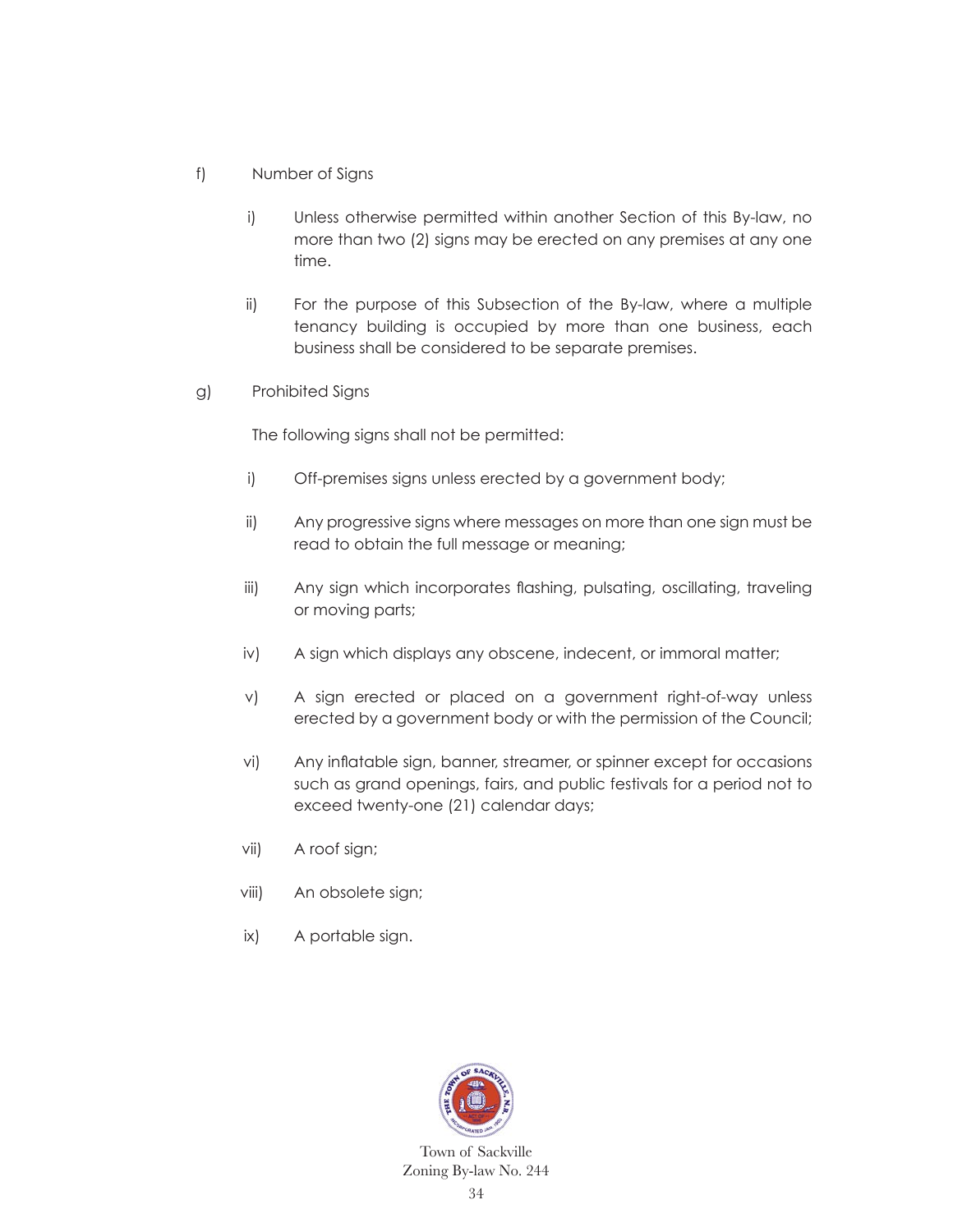#### h) Signs Permitted In All Zones

The following signs are permitted in all zones and no permit shall be required:

- i) A directional sign which has an area of no more than 0.2 sq m  $(2.5 \text{ sq ft})$ ;
- ii) An identification sign which has an area of no more than 0.2 sq m (2.5 sq ft);
- iii) Any sign which has an area of no more than 0.2 square metres (2.5 sq ft) and which regulates the use of property, such as but not limited to a "No Trespassing" sign;
- iv) Any real estate sign, which has an area of no more than 1.5 square metres (16 sq ft) in any residential zone for a single lot or building or 3.0 square metres (32 sq ft) for advertising five (5) or more residential lots in a subdivision;
- v) Any construction sign which has an area of no more than 3.0 square metres (32 sq ft) and must be removed upon completion of construction;
- vi) Any sign which has an area of no more than 0.6 square metres (6 sq ft) and which indicates hazardous or dangerous areas, machinery, or signs necessary for the safety of public utility, gasoline storage, bulk storage, or identification thereof, of materials, or warehousing of materials;
- vii) Any flag, insignia, notice, or advertising on a building of any charitable, religious, or fraternal organization provided the sign face does not exceed 1.7 square metres (18 sq ft) in area;
- viii) Any memorial sign of the municipal, provincial, or federal governments;
- ix) Any political sign for a municipal, provincial, or federal election with the sign not to be erected prior to the date on which the Writ of Election is issued and to be removed within five (5) days of the election, and any one sign shall not exceed an area of 3.0 square metres (32 sq ft);
- x) Any sign on the inside of a window.

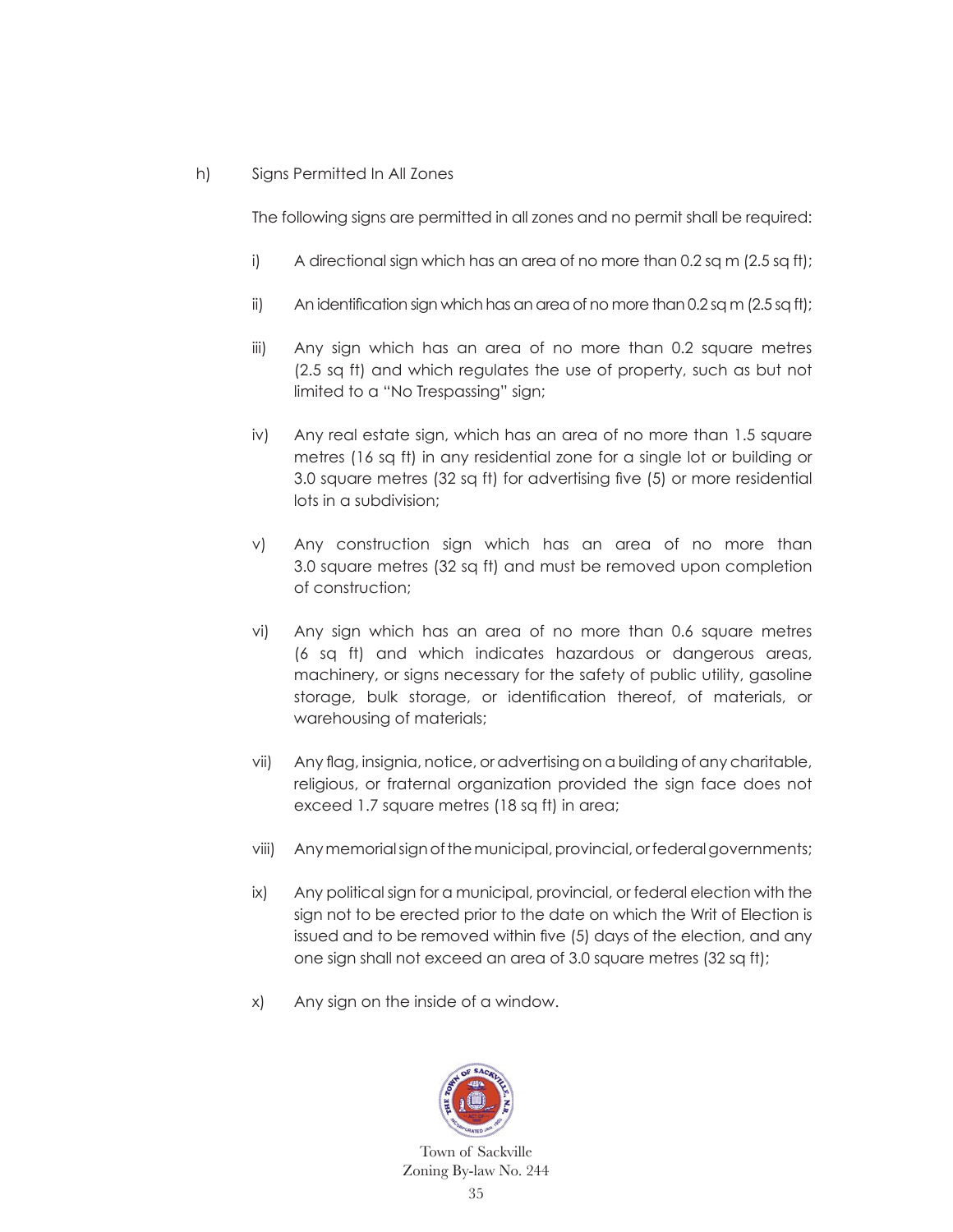i) Conditional Signs

 The following signs may be permitted in all zones subject to terms and conditions:

- i) A Temporary Sign subject to terms and conditions as may be imposed by the Planning Review and Adjustment Committee.
- j) Specific Sign Provisions
	- i) Canopy Signs are permitted in all commercial zones, the Institutional Zone, and the Industrial Zone provided that:
		- a) The length of the canopy or awning does not extend beyond the length of the building face;
		- b) The canopy or awning does not project more than 1.1 metres (3.5 ft) out over the public sidewalk, or public right-of-way; and
		- c) The canopy or awning is placed on the building a minimum of 2.1 metres (7 ft) above the sidewalk or 3.1 m (10 ft) above a passage where vehicles travel.
	- ii) General Advertising Signs are permitted in all commercial zones, the Institutional Zone, and the Industrial Zone provided that:
		- a) They shall not exceed 18.6 square metres (200 sq ft) in area;
		- b) They do not exceed the maximum height of a building or structure allowed in the zone;
		- c) Where there are more than two (2) premises, buildings, or businesses on a lot, there may be one general advertising sign per lot; and
		- d) Where multiple buildings are located on adjoining lots and share common parking facilities, one group advertising sign may be placed on one of the lots to advertise the businesses located within the buildings that use the shared facilities.

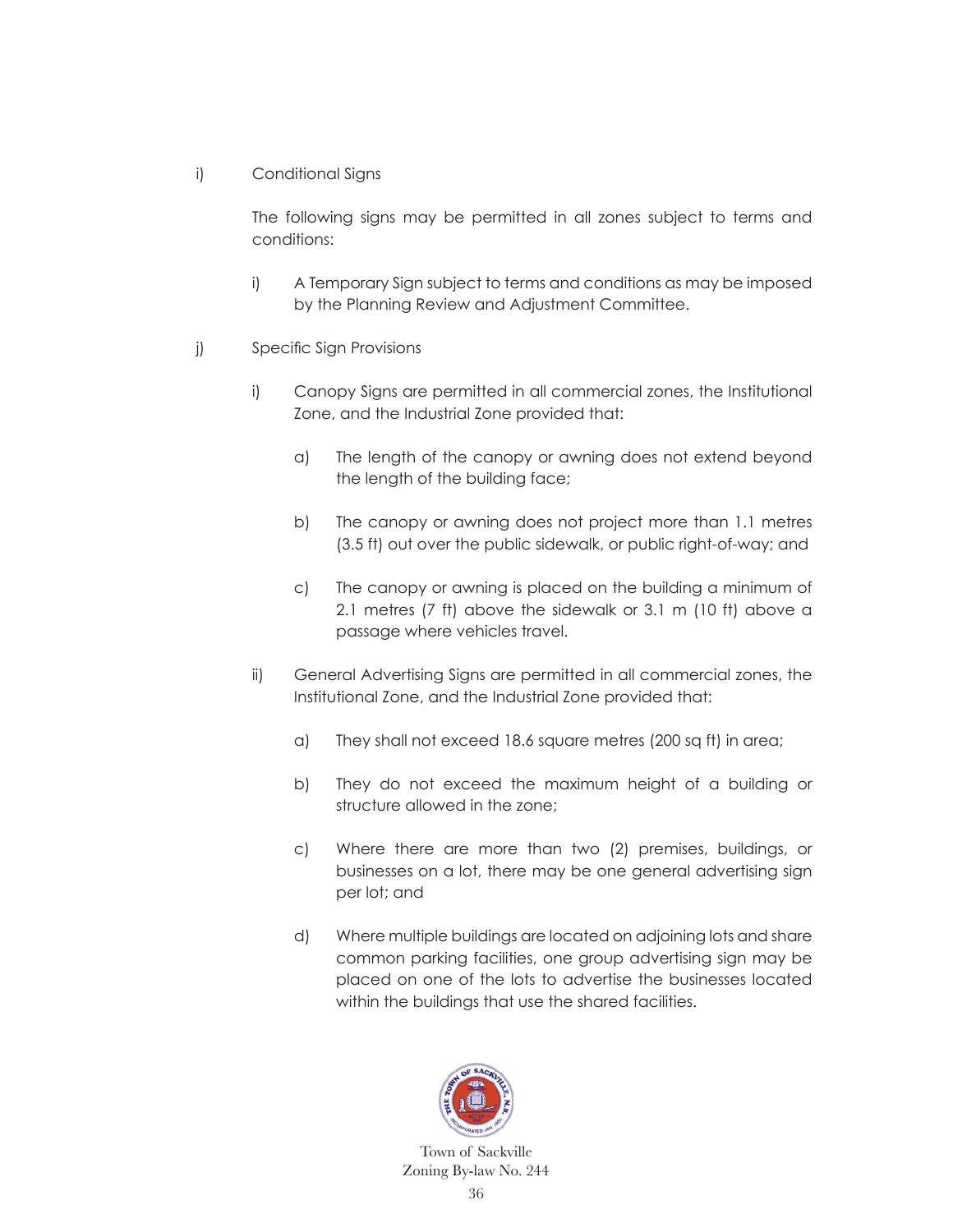- iii) Wall Signs are permitted in all commercial zones, the Institutional Zone, and the Industrial Zone provided that:
	- a) They do not exceed the length of the wall of the building upon which the sign is displayed;
	- b) They shall not exceed 18.6 square metres (200 sq ft) in area;
	- c) Home occupation signs may be placed in all zones provided that:
		- i) They shall not exceed 1.5 square metres (16 sq ft).
- iv) Free Standing Signs are permitted in the Mixed Use Zone, Highway Commercial Zone, Neighbourhood Commercial, the Institutional Zone, and the Industrial Zone provided that:
	- a) They shall not exceed 18.6 square metres (200 sq ft) in area;
	- b) They do not exceed the maximum height of a building or structure allowed in the zone;
	- c) The applicant must carry adequate liability insurance;
	- d) The following free standing signs may be placed on a property used for an agricultural use:
		- i) One (1) sign not exceeding 3.0 square metres (32 sq ft) in area indicating the name of a farm and identifying the nature of the agricultural activity may be placed in all zones;
	- e) Home occupation signs may be placed in all zones provided that:
		- i) They shall not exceed 1.5 square metres (16 sq ft).
- v) Projecting Signs are permitted in all commercial zones, the Institutional Zone, and the Industrial Zone provided that:
	- a) They shall not exceed 1.9 square metres (20 sq ft) in area;

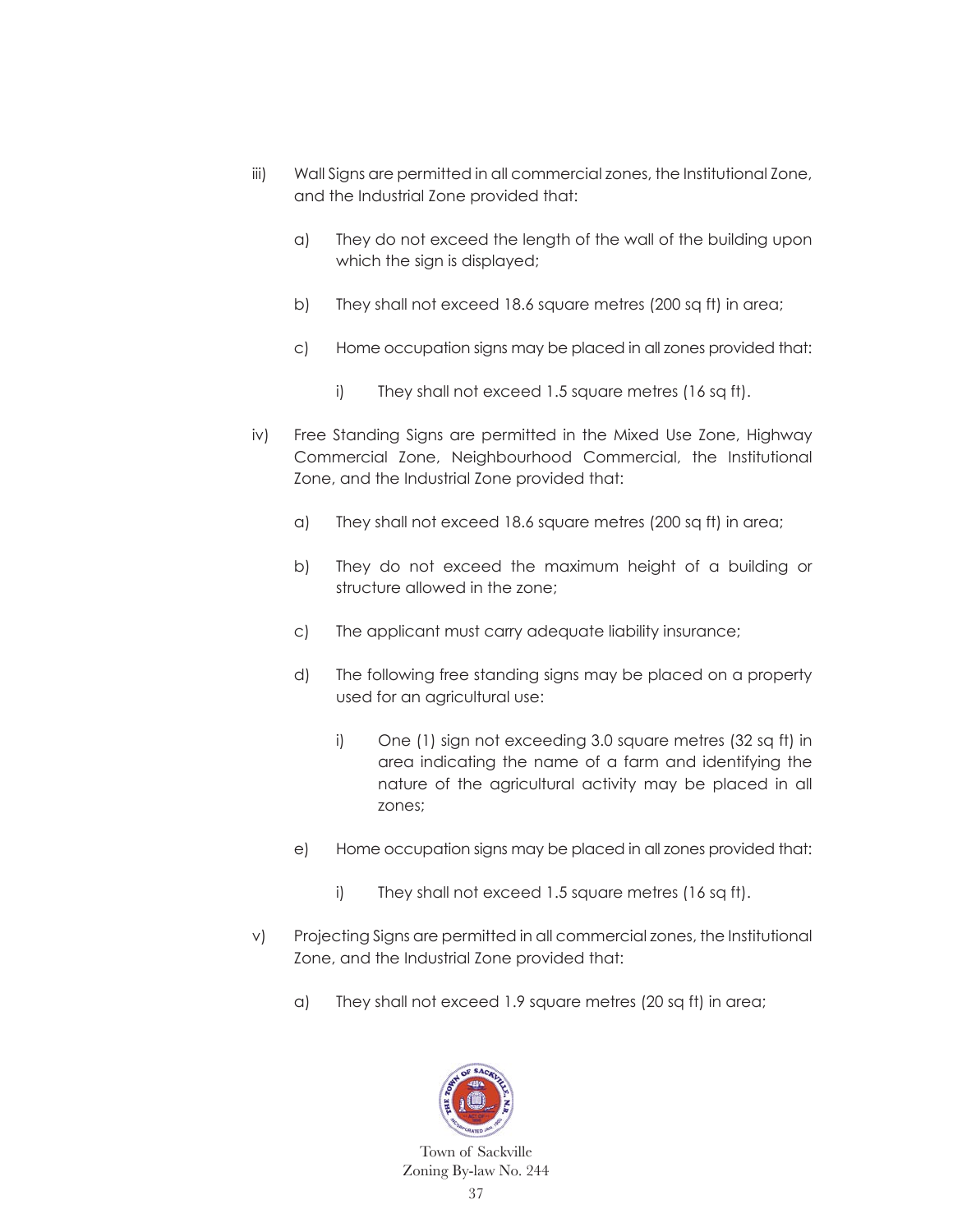- b) They do not project more than 1.1 metres (3.5 ft) from the building wall and be at least 2.1 metres (7 ft) from the ground;
- c) They may project over a public right-of-way but not project over adjoining property lines;
- d) The applicant carries adequate liability insurance;
- e) Home occupation signs may be placed in all zones provided that:
	- i) They shall not exceed 1.5 square metres (16 sq ft).
- vi) Sandwich Signs are permitted in all commercial zones, the Institutional Zone, and the Industrial Zone provided that:
	- a) They may be placed in a Town public right-of-way provided it does not obstruct pedestrian or vehicular traffic or impede visibility of pedestrians or traffic accessing the lot and must be removed when business is closed;
	- b) Only one sandwich sign is permitted for each business;
	- c) The single-faced area shall not exceed 0.6 square metres (6 sq ft).

#### 3.26 Detached Dwelling Units

Shall have a minimum width and length of 6.1 metres (20 ft).

#### 3.27 Wind Energy Systems

 Where a wind energy system is a permitted use the following provisions shall apply:

- a) All wind energy systems shall be subject to site plan control;
- b) Small Scale Wind Turbines shall be setback a minimum 1.5 times the turbine height from any road, public right-of-way and the property boundary;

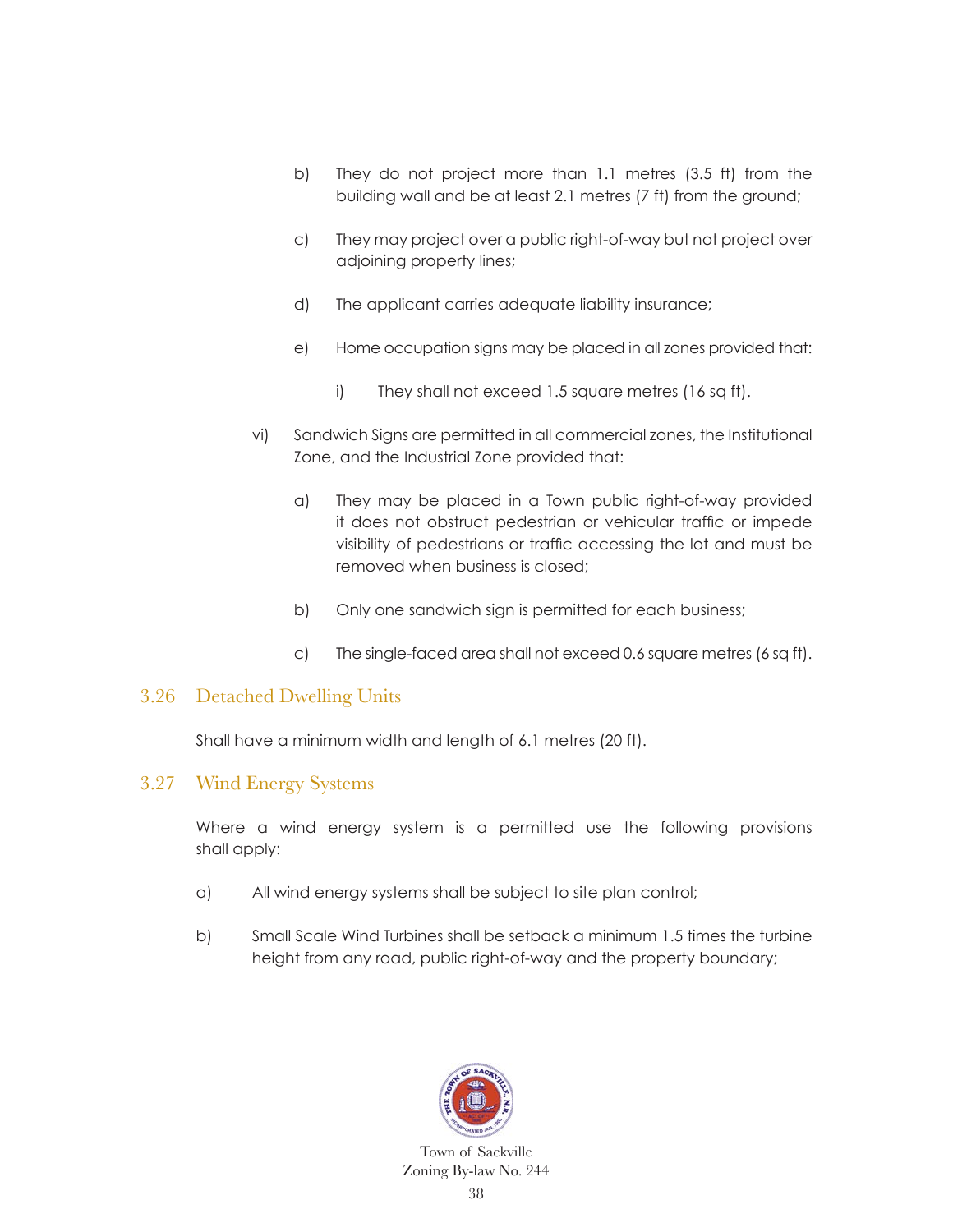- c) Small Scale Wind Turbines and Wind Farms shall not produce more than 40 dBA of sound pressure at the nearest residence;
- d) Wind Farms shall be setback a minimum of 750 metres from an existing dwelling;
- e) Where any of the requirements of this Section conflict, the higher or more stringent requirement shall prevail.

#### 3.28 Residential Density and Infilling

a) Flag Lots

 Flag lots will be permitted in all urban residential (R) zones subject to the following conditions:

- i) After subdividing, all lots are capable of meeting all other minimum lot size and setback requirements of this By-law;
- ii) That a flag lot for a detached dwelling unit or two unit dwelling has a minimum of 6.1 metres (20 ft) road frontage;
- iii) That a flag lot created for a multiple unit development has a minimum of 12.2 metres (40 ft) road frontage;
- iv) That no flag lot shall abut another flag lot.
- b) Intensification

 Medium and high density residential developments will be permitted in Urban Residential areas on streets identified in the Municipal Plan By-law 243 subject to the following conditions:

- i) The parcel is an existing vacant lot at the time of Ministerial approval of the Municipal Plan By-law 243;
- ii) The parcel is within the municipal servicing area and is located south of the Trans Canada Highway exits.

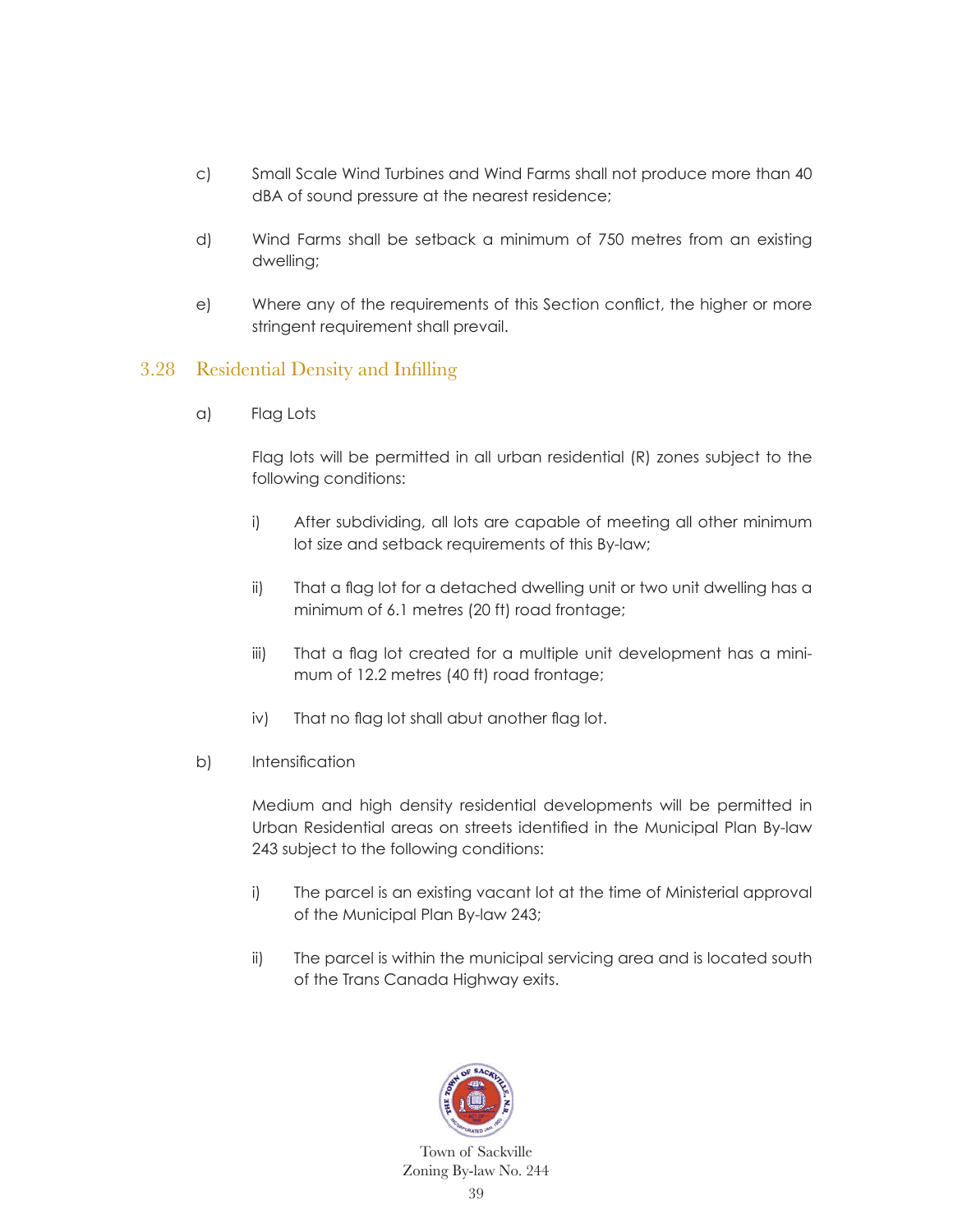### 3.29 Extraction of Aggregates

- a) The use of land for the purposes of a gravel pit or rock quarry is a particular purpose in respect of which the Planning Review and Adjustment Committee may, subject to Subsection 34(4)(c) of the *Community Planning Act*, impose terms and conditions or prohibit where compliance with the terms and conditions imposed cannot reasonably be expected.
- b) Issues to be considered under terms and conditions include:
	- i) Hazard to human life;
	- ii) Damage to any adjacent property;
	- iii) Impact on a public and private water main or well, a sewer, a watercourse or a street;
	- iv) Geological stability;
	- v) Flood hazard;
	- vi) Dust control;
	- vii) Hours of operation.
- c) The maximum depth of accumulated water permitted in all extraction sites is 61 cm (2 ft).
- d) No extraction sites shall be permitted to serve as a storage place or dump for toxic materials, scrap iron, domestic wastes, construction residues or any other material likely to be harmful to the environment.
- e) No extraction may be done within 250 metres (820 ft) of any watercourse, lake or pond.
- f) The top of the slope of the excavation, or any building or structure shall be located a minimum of 250 metres (820 ft) from a public highway.

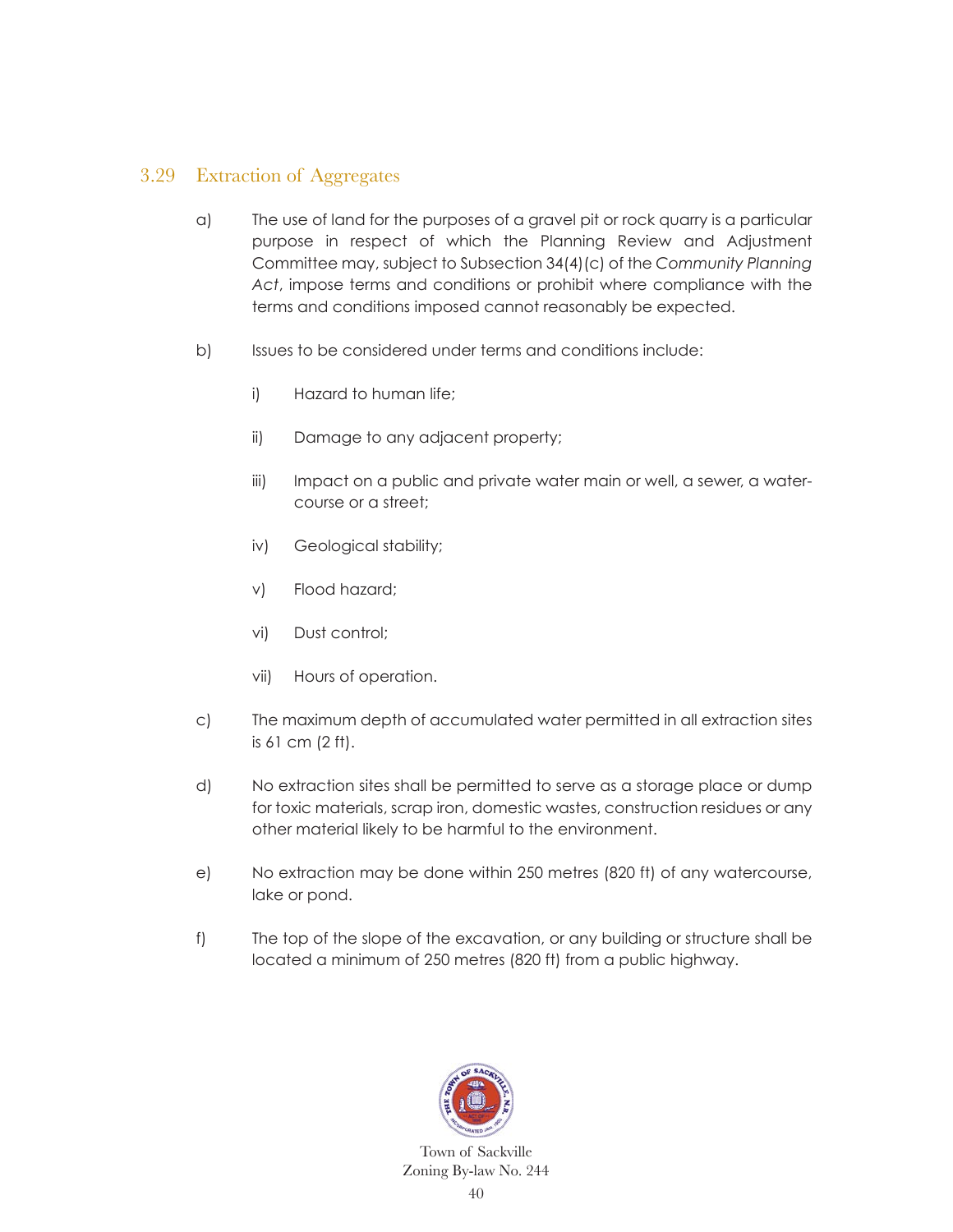- g) A minimum distance of 250 metres (820 ft) shall be maintained between blasting and crusher operations and adjacent residential uses, and
	- i) A mound or trench shall be used to absorb the noise caused by the crusher; and
	- ii) Appropriate devices shall be used to prevent dust emission from the site.
- h) The following setbacks shall apply to excavation sites where there is no blasting or crusher operations:
	- i) A minimum distance of 152 metres (500 ft) shall be maintained between the site of a quarry, and a residence;
	- ii) 6.1 metres (20 ft) shall be maintained between the site of a quarry and the property line of a quarry.
- i) Where an excavation site is not fenced, the following terracing or sloping standards apply:
	- i) Where the excavation is less than 6.1 metres (20 ft) in depth, it shall have a slope of not more than 30 degrees;
	- ii) Where the excavation is over 6.1 metres (20 ft) in depth, it shall have a terrace of not less than 6.1 metres (20 ft) in width and at each 6.1 m (20 ft) interval of the depth.
- j) Fencing for excavation sites will comply to the following standards:
	- i) A fence at least 3.0 metres (10 ft) in height shall surround the extraction site and have a lockable gate, and bear a sign with the word "danger" in letters at least 15.2 cm (6 in) high, installed at the entrance of the quarry or sandpit;
	- ii) Shall be located at least:
		- a) 4.0 metres (13 ft) from the edge of the extraction site; and
		- b) 1.2 metres (4 ft) from any condition that would facilitate its being climbed from the outside;

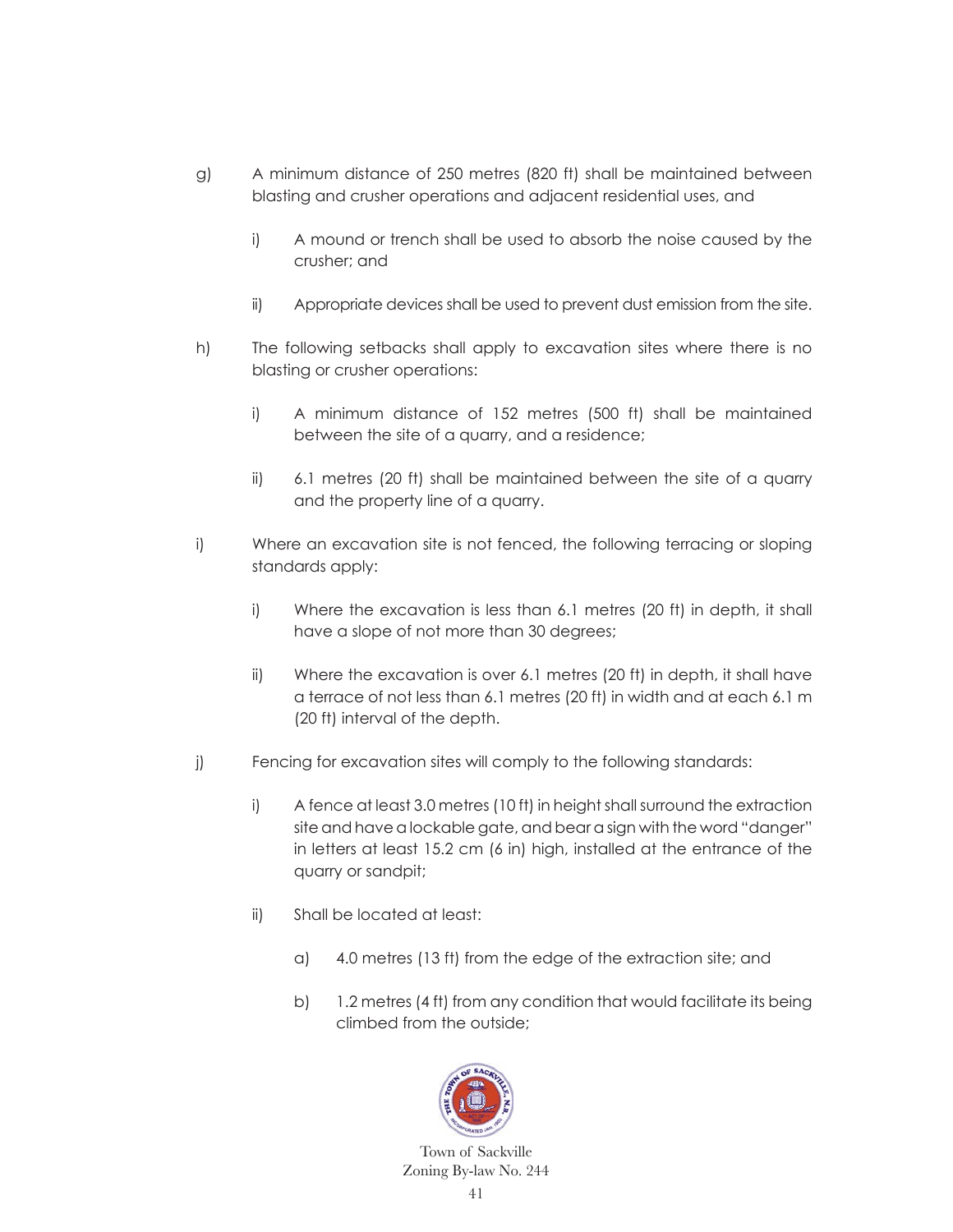- iii) The construction of fences and gates shall comply with Section 3.16.
- k) Where the extraction operations have ceased for more than 2 years, or such period as determined by the Planning Review and Adjustment Committee, the land shall be restored as follows:
	- i) The plant, equipment, buildings or structures installed on the site for excavation purposes shall be removed;
	- ii) All stockpiles, earth, sand, gravel or other material shall be placed back in the excavation, spread out on the site or removed from the site;
	- iii) The site must be leveled or sloped in such a manner that would allow less than 60 cm (23.5 in) of accumulated water; and
	- iv) All debris shall be removed from the site.

### 3.30 Downtown Business District

- a) A front yard or flankage yard in the Downtown Business District shall not be used for parking areas, loading zones or garbage storage.
- b) Any front yard or flankage yard in the Downtown Business District shall be landscaped and maintained in a manner which incorporates plantings such as trees, shrubs, annual or perennial beds or planters, decks or patios, or any combination thereof;
- c) All structures must be positioned to maximize the street frontage
- d) All buildings shall contain a minimum of 1 public entrance on the ground level of any wall which abuts a street.
- e) All buildings shall be architecturally compatible with buildings in the downtown core, such as but not limited to window ratios.
- f) The street front ground floor of any new or reconstructed structure, shall be dedicated to uses other than residential and contain a minimum of 50% of the total ground floor area, dedicated to uses other than residential.

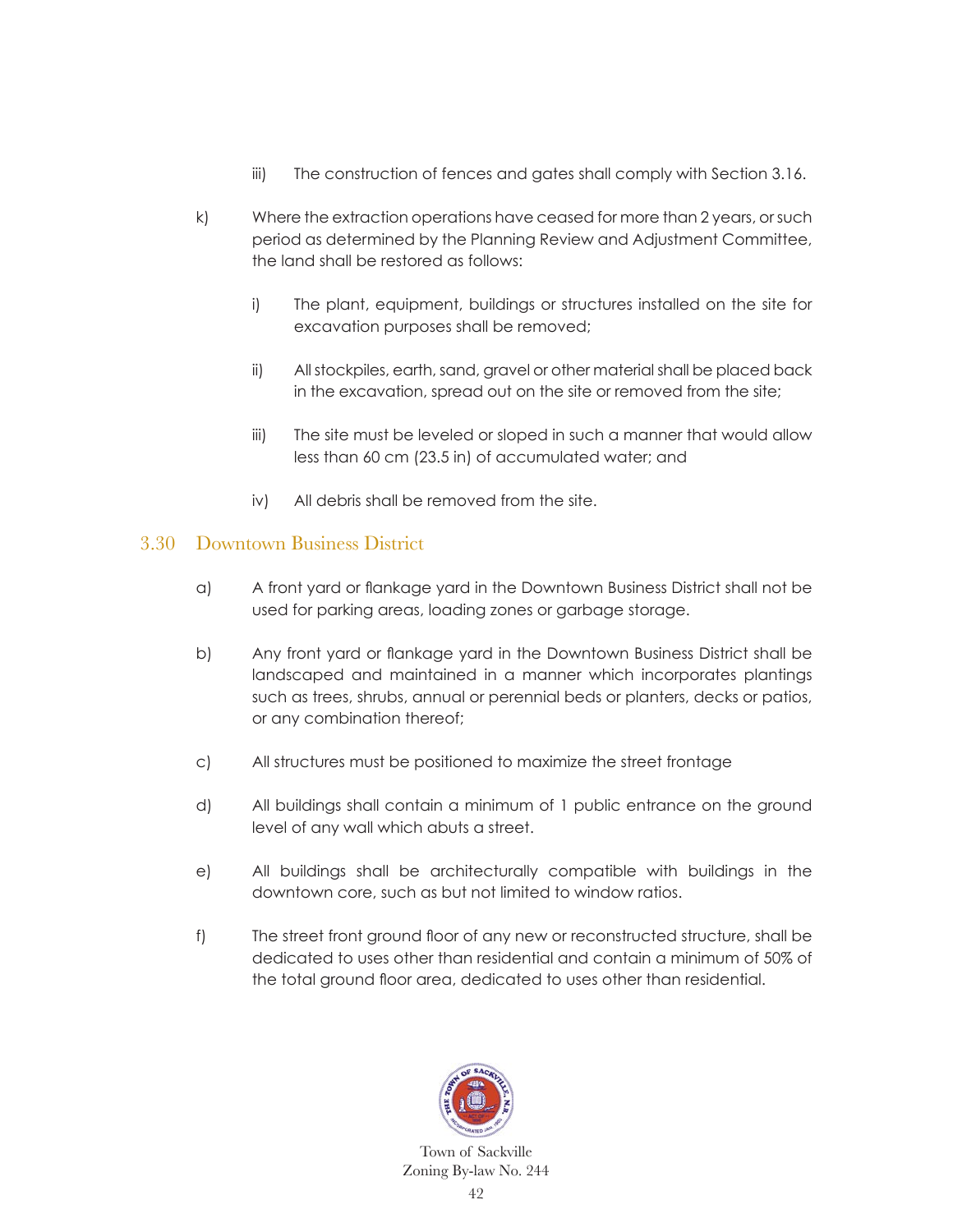### 3.31 Proximity to Rail Lines

 A minimum setback distance ot 30 metres shall be maintained between any new residential dwelling and the rail right-of-way/corridor. **(By-law No. 244-B)**

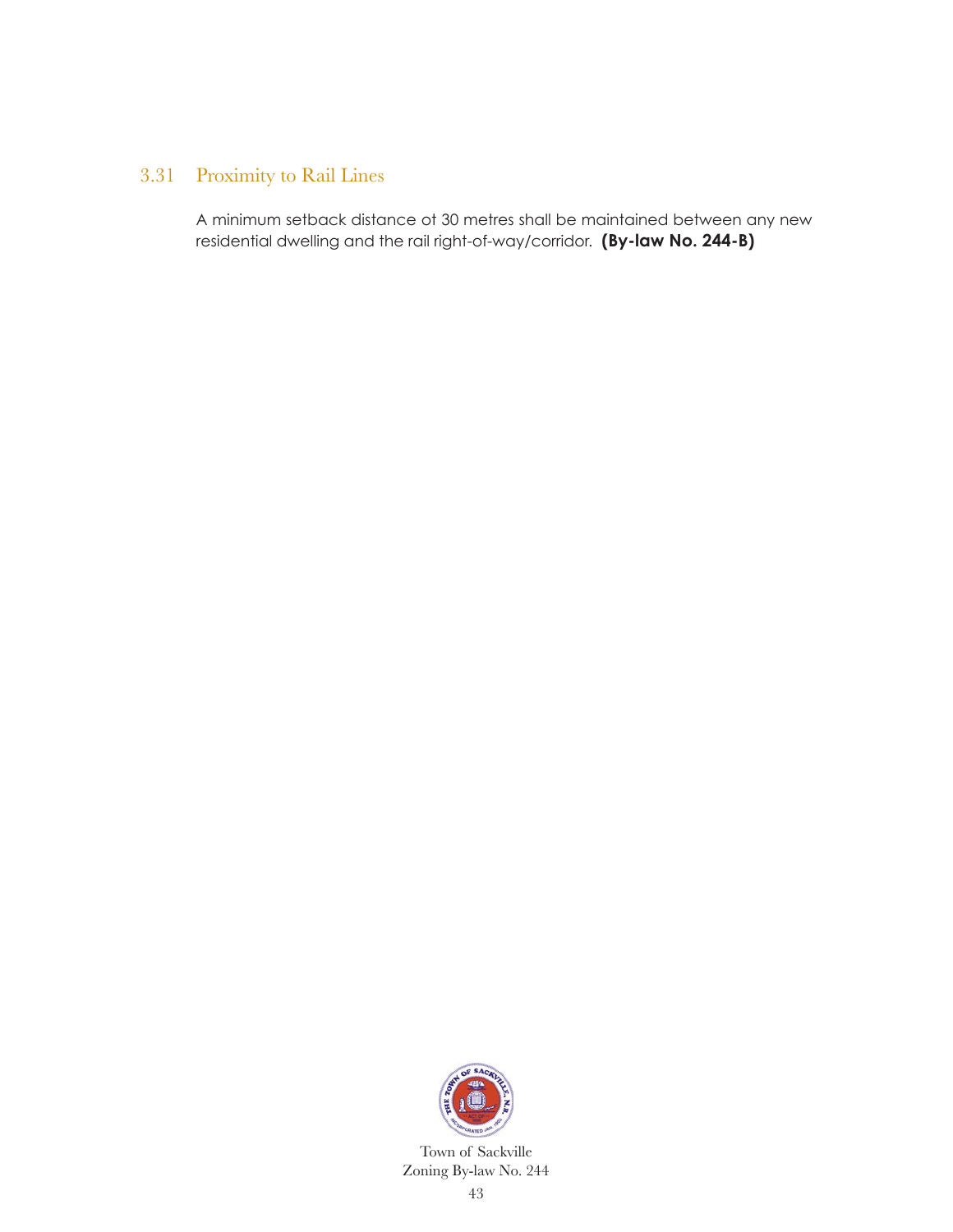# PART 4: ZONE CLASSIFICATION

For the purpose of this By-law, the following zones are established and the lands included in each Zone are shown on the Town of Sackville Zoning Map (Figure 1):

- Part 5 Mixed Use Zone MU
- Part 6 Highway Commercial Zone HC
- Part 7 Neighbourhood Commercial Zone NC
- Part 8 Residential Historic Commercial Zone RHC
- Part 9 Urban Residential 1 Zone R1
- Part 10 Urban Residential 2 Zone R2
- Part 11 Urban Residential 3 Zone R3
- Part 12 Rural Residential Zone RR
- Part 13 Mobile/Mini Home Zone MH
- Part 14 Institutional Zone I
- Part 15 Industrial/Business Park Zone IND
- Part 16 Agriculture/Conservation Zone A/C

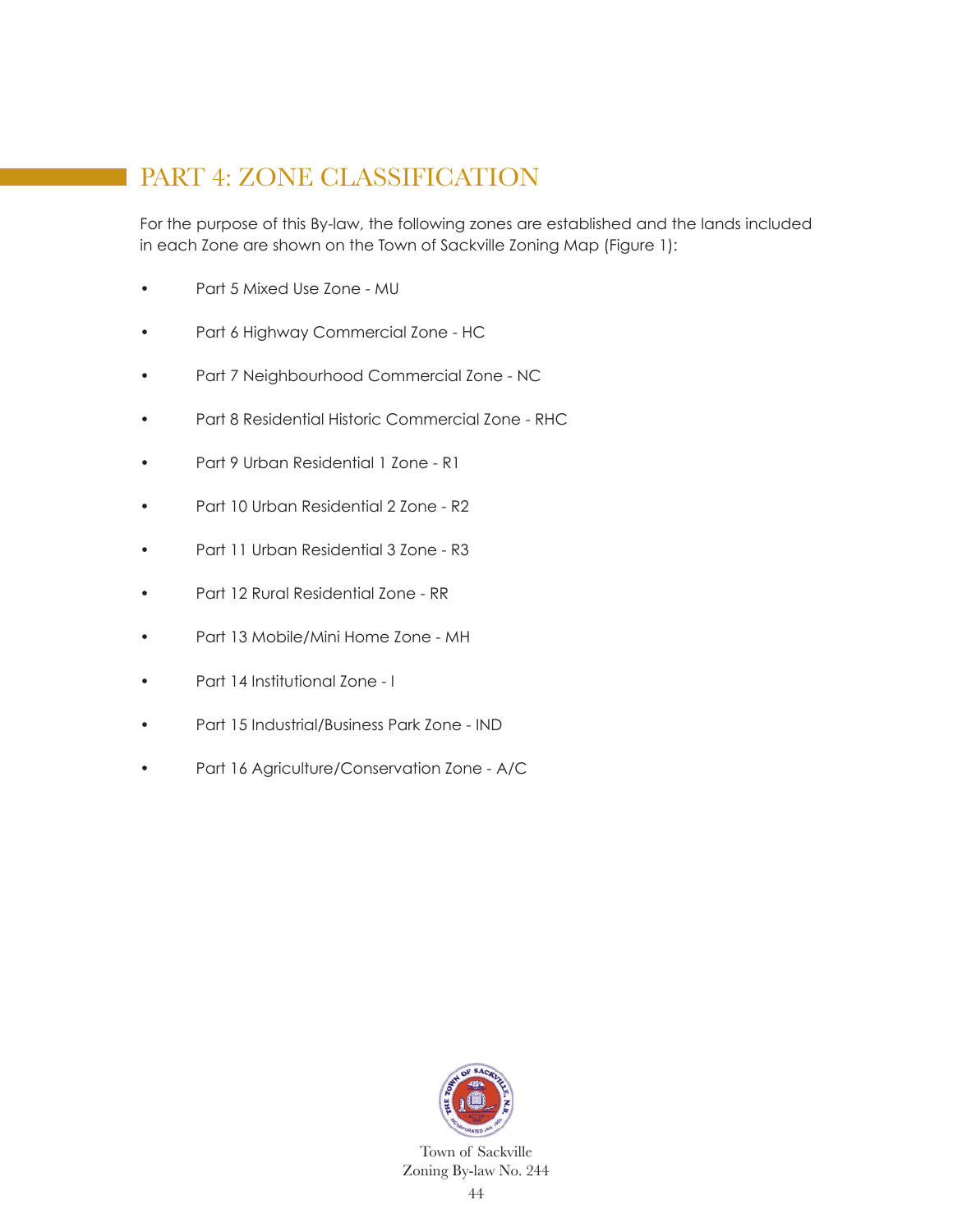# PART 5: MIXED USE ZONE: MU

#### 5.1 Uses

a) Permitted Uses

 Any land, building or structure may be used for the purposes of, and for no other purpose one or more of the following main uses:

- i) Existing residential
- ii) Multiple Unit Dwelling
- iii) Veterinarian clinics and hospitals
- iv) Bed and Breakfast
- v) Building for public assembly, cultural and social activities
- vi) Financial institutions
- vii) Government buildings
- viii) Home occupations
- ix) Hotels or motels
- x) Hospitals and clinics
- xi) Offices
- xii) Personal service shops
- xiii) Recreation, amusement or entertainment
- xiv) Restaurant and liquor licensed establishments
- xv) Retail stores

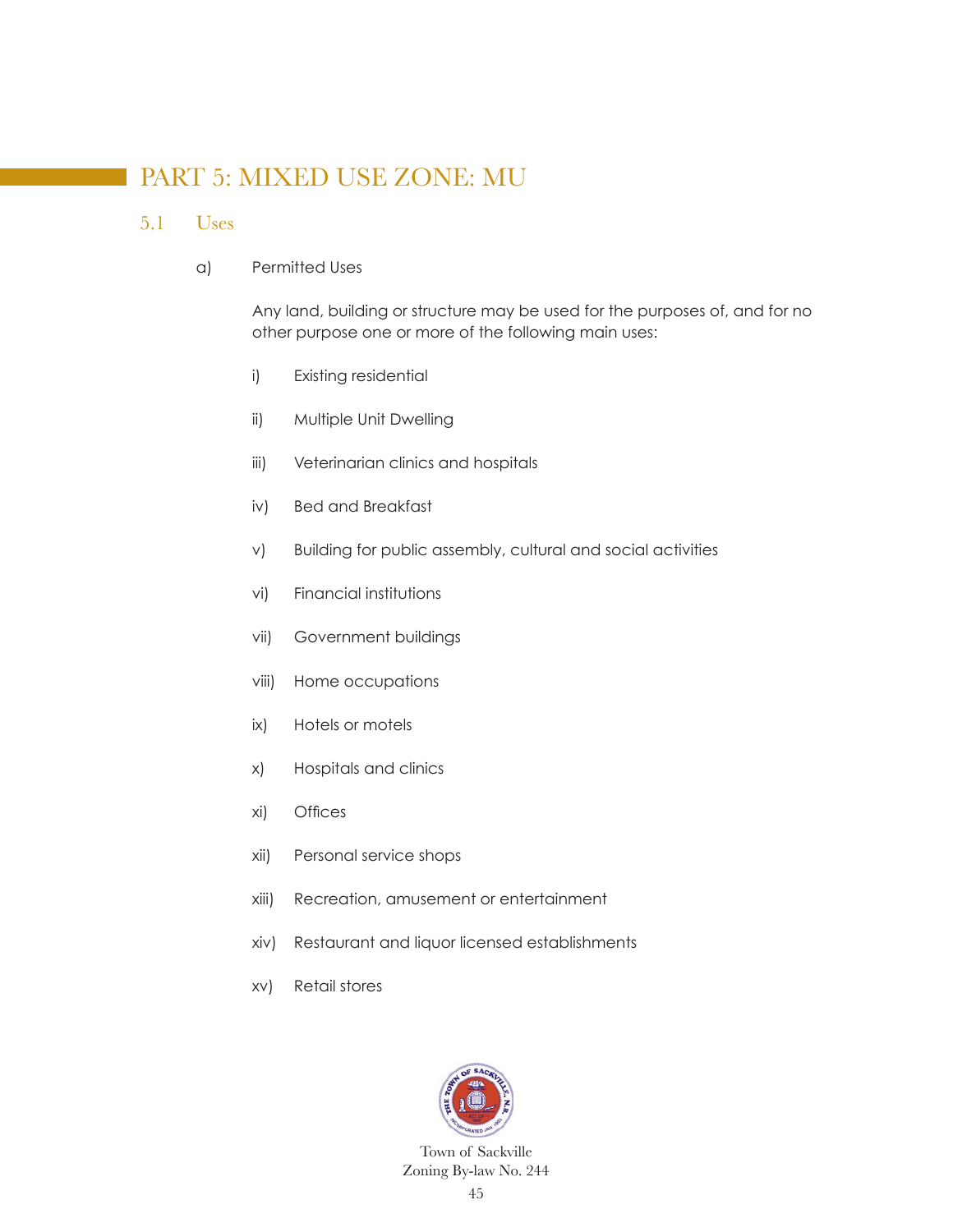- xvi) Boarding houses
- xvii) Senior citizens housing
- xviii) Service shops
- xix) Service station or public garages
- xx) Educational uses
- xxi) Bus and taxi stations
- xxii) Funeral homes
- xxiii) Day care centre
- xxiv) Automotive sales agencies
- b) Any accessory building structure or use incidental to the main use of the land, building or structure if such main use is permitted by this Subsection.

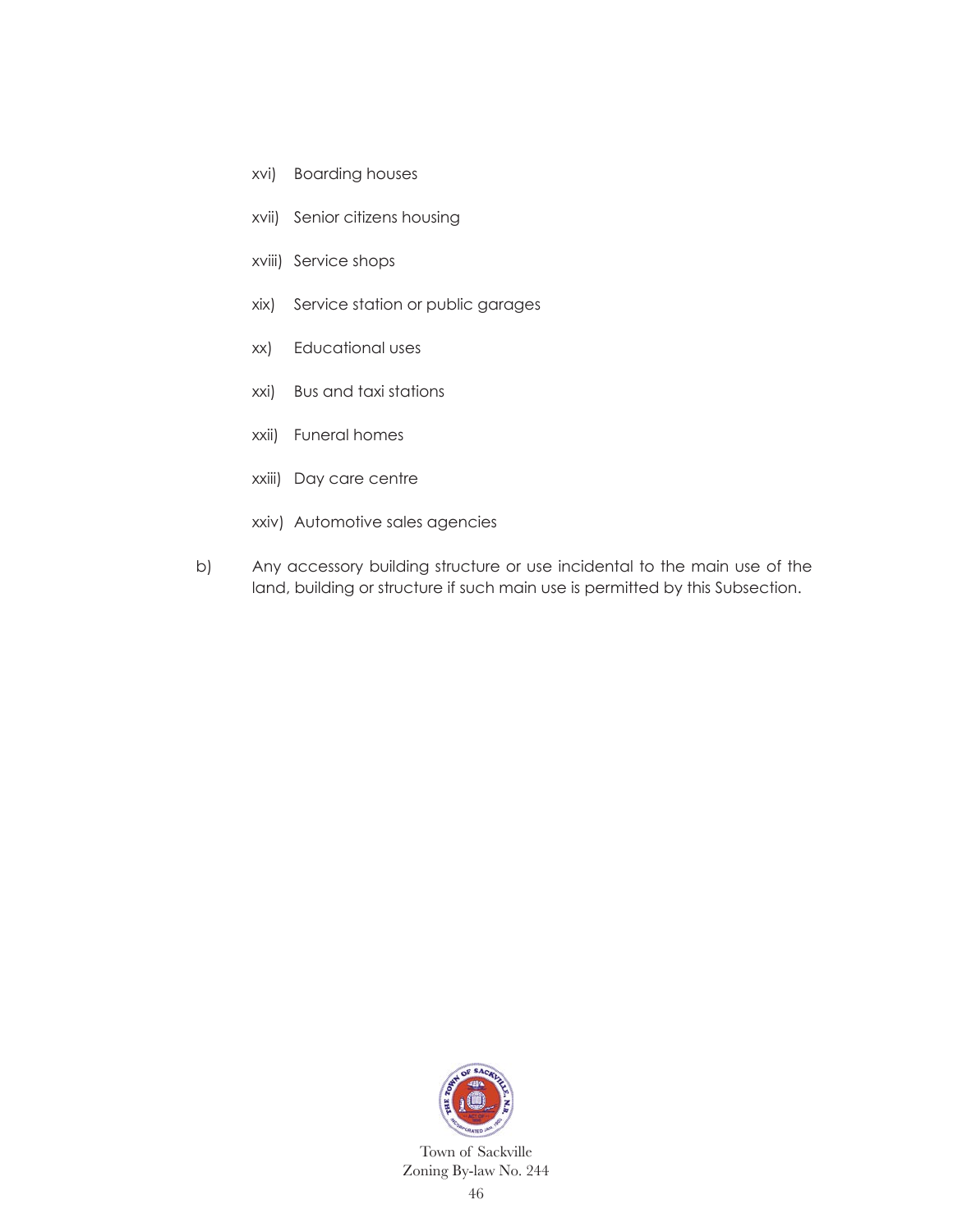### 5.2 Zone Requirements

 Any permitted use in the Mixed Use (MU) Zone must comply with the following regulations (with the exception of residential dwellings outside the DBD which shall conform with to the provisions of Residential Zone Sections 9, 10 and 11):

| Mixed Use (MU) Zone                                | All uses in the<br><b>DBD</b> | <b>MU</b>                  | Service<br>Stations                |
|----------------------------------------------------|-------------------------------|----------------------------|------------------------------------|
| Minimum Lot Size                                   | 540 sq m<br>(5812.6 sq ft)    | 540 sq m<br>(5812.6 sq ft) | 1800 sq m<br>(19375.2 sq ft)       |
| Minimum Lot Front                                  | 18.3 m (60 ft)                | 18.3 m (60 ft)             | 37.4 m (122.7 ft)                  |
| Minimum Front or<br>Flankage Yard                  | Ω                             | $7.6 \text{ m}$ (25 ft)    | 10.6 m $(35 ft)$                   |
| Maximum Front or<br>Flankage Yard                  | 4m (13 ft)                    | n/a                        | n/a                                |
| Minimum Side Yard:<br>a) General<br>b) Common Wall | 0<br>0                        | 3 m (10 ft)<br>3 m (10 ft) | 6.1 m $(20 ft)$<br>6.1 m $(20 ft)$ |
| Minimum Rear Yard                                  | Ω                             | 7.6 m $(25 \text{ ft})$    | 10.6 m $(35 ft)$                   |
| Maximum Lot Coverage                               | 100%                          | 50%                        | 50%                                |
| <b>Building/Structure Height</b>                   | 15.25 m (50 ft)               |                            |                                    |

### 5.3 Lot Occupancy

- a) Subject to the provisions of side and rear yards for accessory buildings and structures and the provision of off-street parking and loading and unloading spaces, the total area of a lot may be occupied by buildings and structures in the Downtown Business District.
- b) Notwithstanding Subsection 5.2 (a), an out-swinging exterior door of a building shall be set back or set in from a street line or property line a distance at least equal to the width of the door.

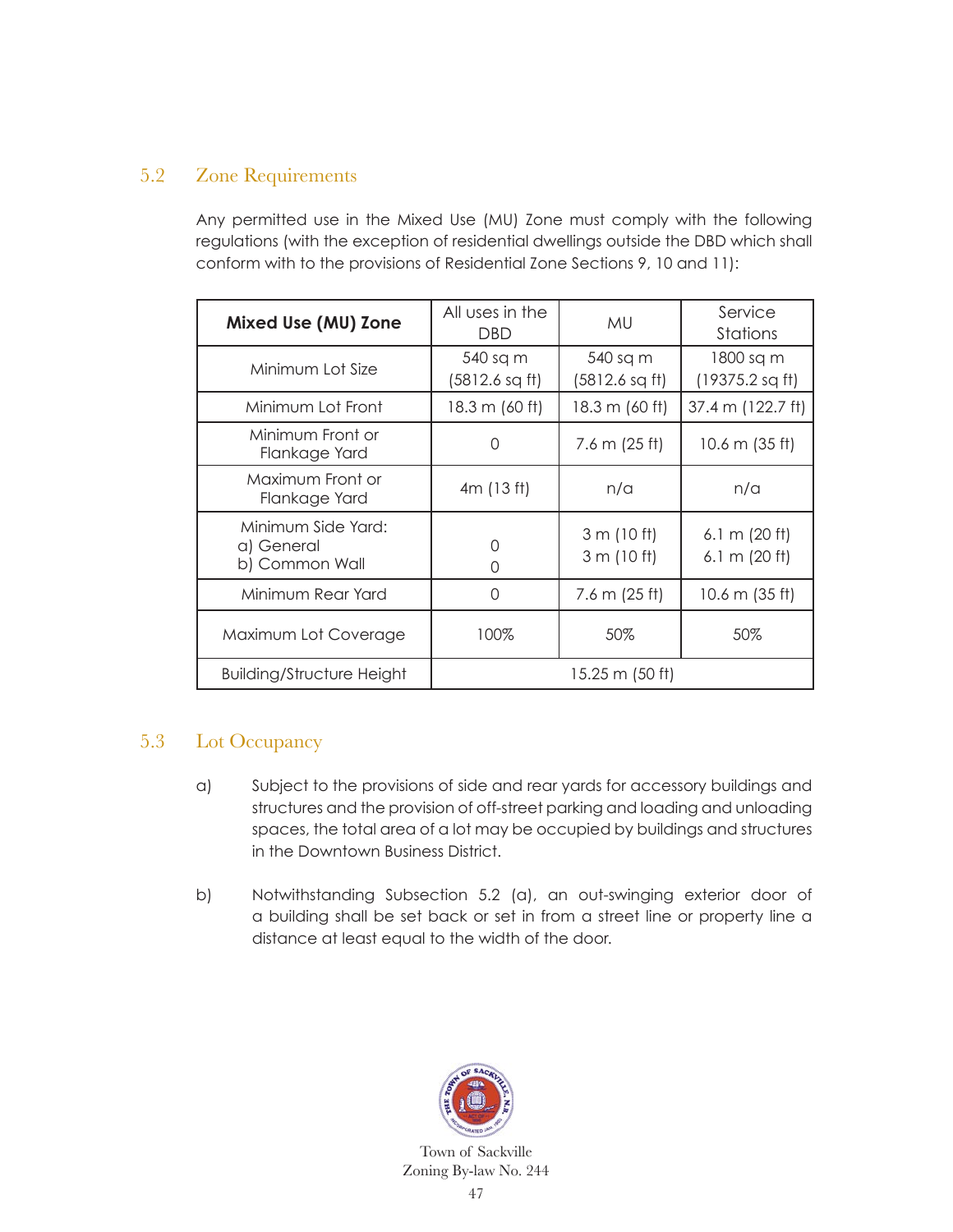# PART 6: HIGHWAY COMMERCIAL ZONE: HC

#### 6.1 Uses

#### a) Permitted Uses

 Any land, building or structure may be used for the purposes of, and for no other purpose one or more of the following main uses:

- i) Automotive service station
- ii) Automotive sales agencies and related activities
- iii) Retail and service shops
- iv) Places of amusement, assembly and recreation
- v) Convenience store
- vi) Restaurants
- vii) Tourist accommodations and related facilities
- viii) Shopping centre
- ix) Existing residential
- x) Day care centres
- b) Any accessory building, structure or use incidental to the main use of the land, building or structure if such main use is permitted by this Subsection.
- c) Any development occurring in the Main Street/Exit 504 Highway Commercial area must have heritage lights of a uniform type and style.
- d) Any lot being developed in this Zone shall be landscaped. For the purposes of this Section, landscaping:

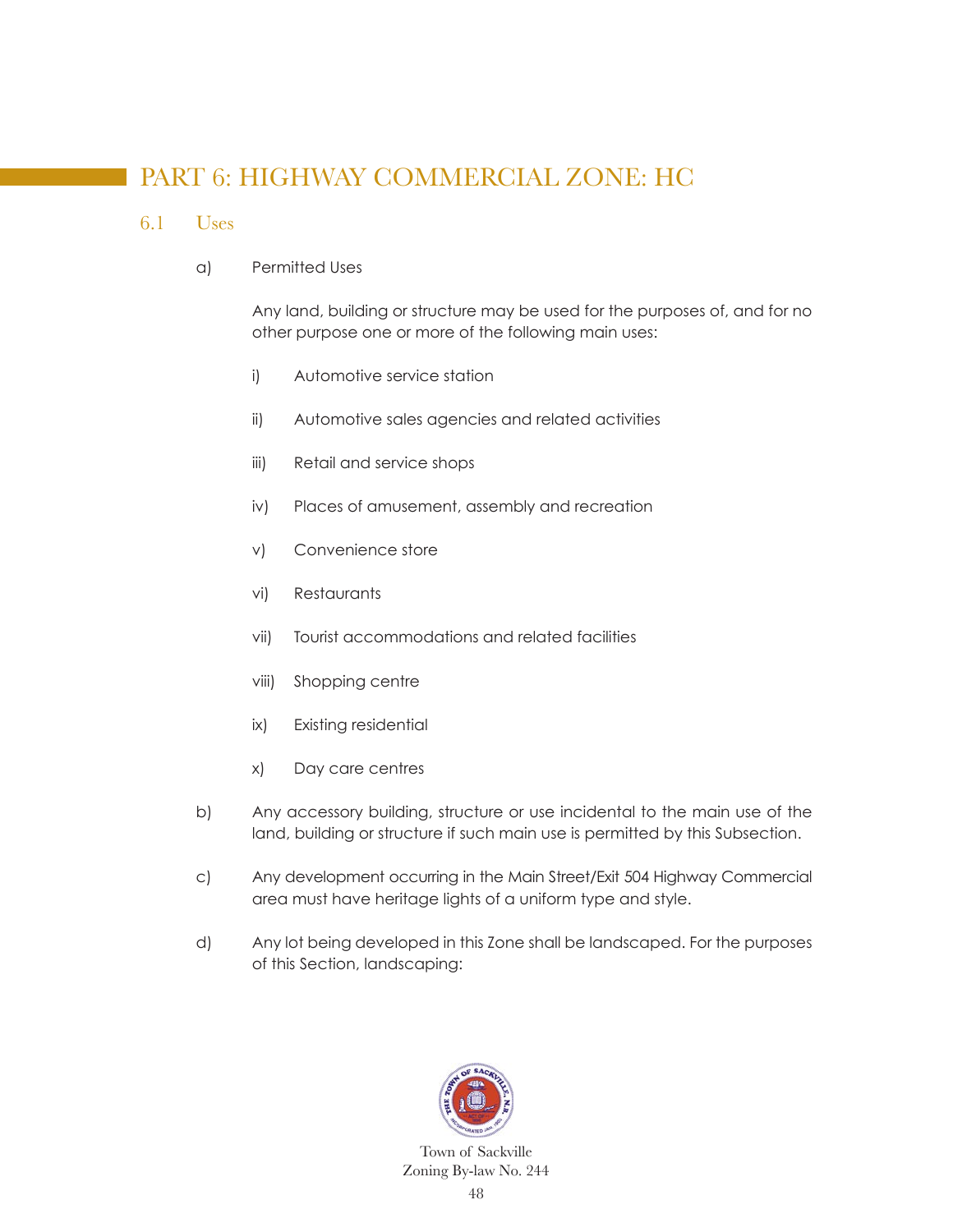- i) shall include all grading necessary to divert surface water from the structures, and in so far as is reasonably possible;
- ii) shall include storm water management; and
- iii) may include the placement of such paths, patios, walkways, trees, ornamental shrubs, vines and flowers as are not prohibited by this or any other by-law, rule or regulation.

#### 6.2 Zoning Requirements

 Any permitted use in any Highway Commercial (HC) Zone must comply with the following regulations:

| <b>Highway Commercial (HC) Zone</b> |                             |  |  |  |
|-------------------------------------|-----------------------------|--|--|--|
| Minimum Lot Size                    | 901.2 sq m (9700 square ft) |  |  |  |
| Minimum Lot Frontage                | 30.4 m (100 ft)             |  |  |  |
| Minimum Front or Flankage Yard      | 7.6 m $(25 \text{ ft})$     |  |  |  |
| Minimum Side Yards                  | $3.1 \text{ m}$ (10 ft)     |  |  |  |
| Minimum Rear Yard                   | 7.6 m $(25 ft)$             |  |  |  |
| Maximum Lot Coverage                | 50%                         |  |  |  |
| <b>Building/Structure Height</b>    | $9.1 \text{ m}$ (30 ft)     |  |  |  |

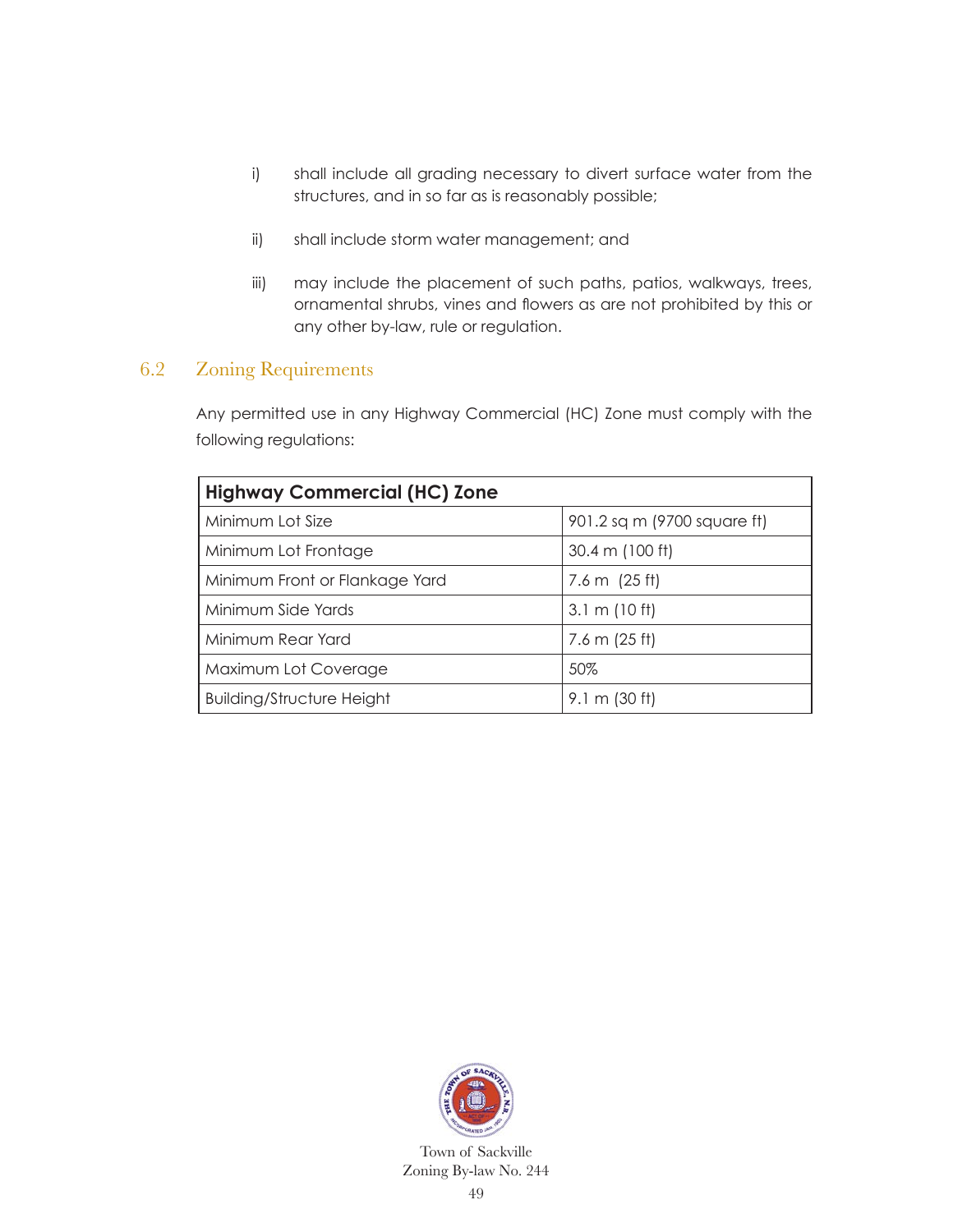# PART 7: NEIGHBOURHOOD COMMERCIAL ZONE: NC

#### 7.1 Uses

a) Permitted Uses

 Any land, building or structure may be used for the purposes of, and for no other purpose, one or more of the following uses:

- i) Convenience store,
- ii) Retail store (maximum of 55.7 square metres (600 sq. ft))
- iii) Personal service shop
- iv) Detached dwelling unit w/accessory unit
- v) Home Occupations
- b) Any accessory building structure or use incidental to the main use of the land, building or structure if such main use is permitted by this Subsection.

#### 7.2 Zone Requirements

 Any permitted use in any Neighbourhood Commercial (NC) Zone must comply with the following regulations:

| <b>Neighbourhood Commercial (NC) Zone</b> |                         |  |  |
|-------------------------------------------|-------------------------|--|--|
| Minimum Lot Size                          | 538.8 sq m (5800 sq ft) |  |  |
| Minimum Lot Frontage                      | 18.3 m (60 ft)          |  |  |
| Minimum Front or Flankage Yard            | 7.6 m $(25 \text{ ft})$ |  |  |
| Minimum Side Yards                        |                         |  |  |
| a) Major                                  | $2.7 \text{ m}$ (9 ft)  |  |  |
| b) Minor                                  | 1.2 m (4 ft)            |  |  |
| Minimum Rear Yard                         | $7.6 \text{ m}$ (25 ft) |  |  |
| Maximum Lot Coverage                      | 50%                     |  |  |
| <b>Building/Structure Height</b>          | $9.1 \text{ m}$ (30 ft) |  |  |

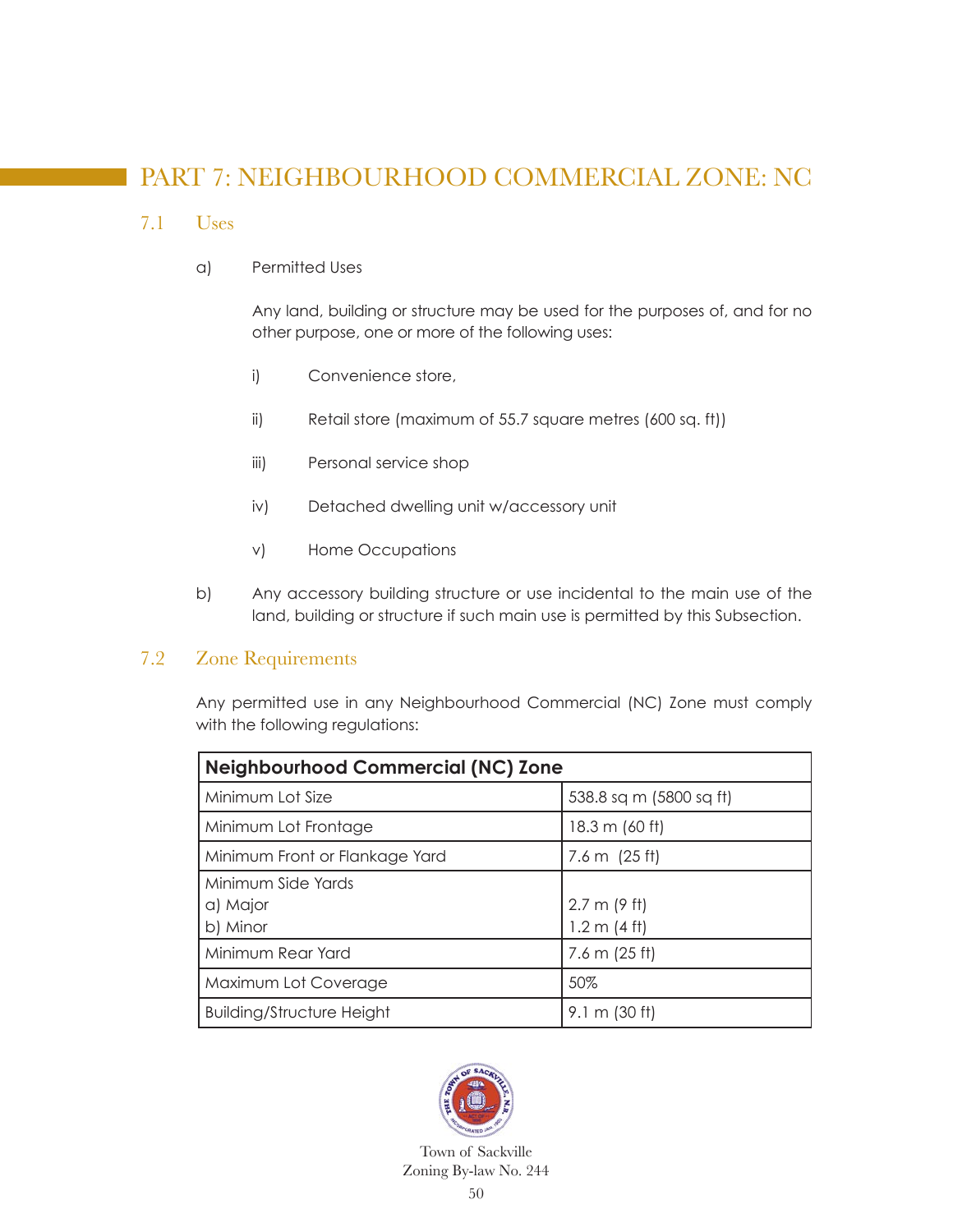# PART 8: RESIDENTIAL HISTORIC COMMERCIAL: RHC

#### 8.1 Uses

a) Permitted Uses

 Any land, building or structure may be used for the purposes of, and for no other purpose:

- i) Detached dwelling unit with accessory dwelling unit
- ii) Churches
- iii) Parks or Playgrounds
- iv) Boarding Houses
- v) Home Occupations contained within the main structure
- vi) Bed and Breakfast
- vii) Restaurants
- viii) Professional Offices
- ix) Art Galleries
- x) Museums
- xi) Inn
- xii) Funeral homes
- xiii) Antique stores
- xiv) Day care centres
- xv) Boutiques
- xvi) Dwelling units in an accessory building for Bed and Breakfast and Inns

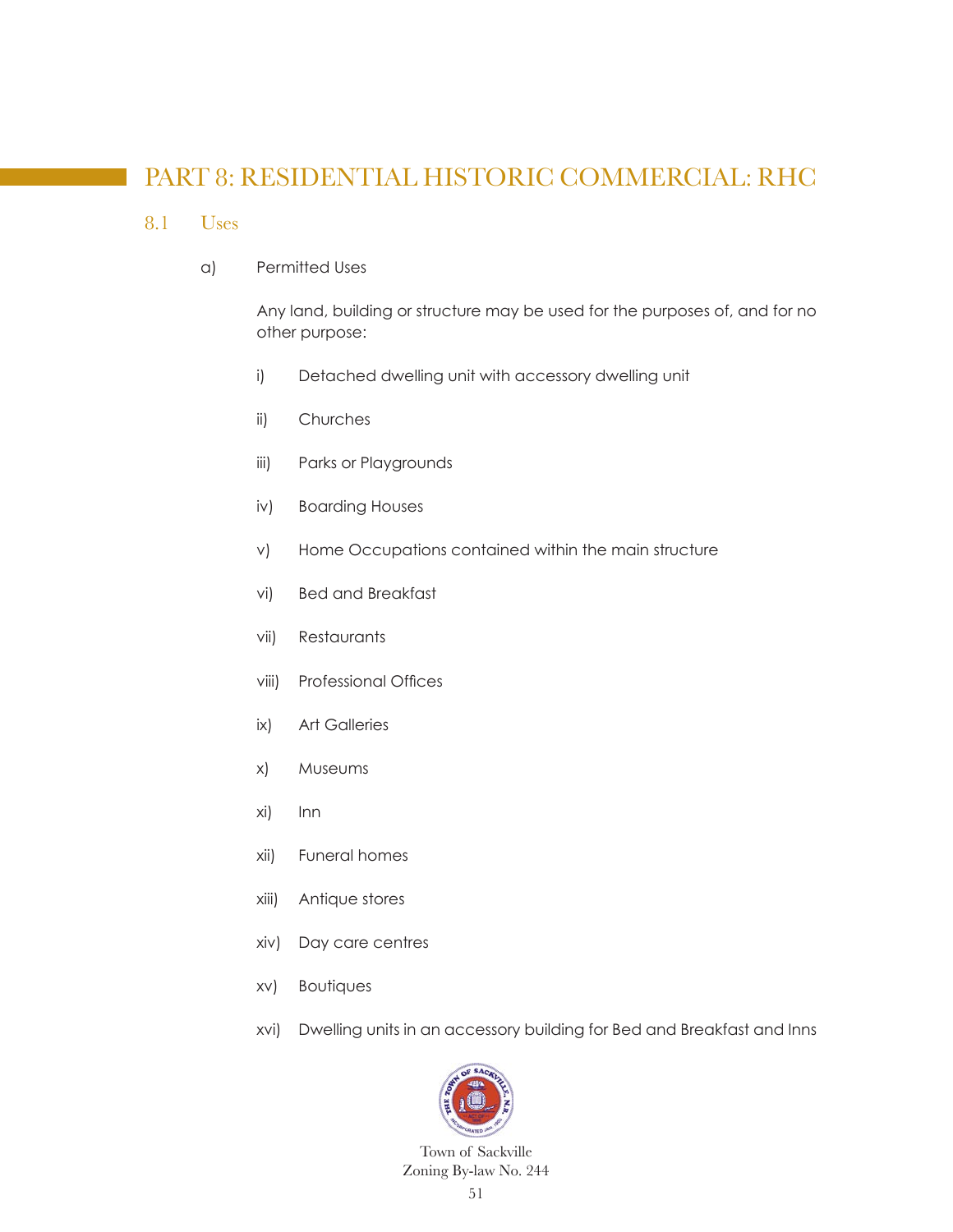- b) Any external renovations or new structures must be architecturally compatible with the general character of the existing residential neighbourhood.
- c) All parking must be provided off street and buffered from adjacent neighbours and the street.
- d) Any accessory building, structure or use incidental to the main use of the land, building or structure if such main use is permitted by this Subsection.
- e) Uses Subject to Conditions

 The following main, secondary and/or similar uses are permitted subject to such terms and conditions as may be imposed by the Planning Review and Adjustment Committee and Municipal Plan policy:

- i) Home occupations in accessory buildings
- ii) Special Care

#### 8.2 Zone Requirements

 Any permitted use in any Residential Historic Commercial (RHC) Zone must comply with the following regulations:

| <b>Residential Historic</b><br><b>Commercial (RHC) Zone</b> | RHC Uses, except<br>for Institutional | Institutional Uses        |  |
|-------------------------------------------------------------|---------------------------------------|---------------------------|--|
| Minimum Lot Size                                            | 540 sq m<br>(5813 sq ft)              | 660 sq m (7104 sq ft)     |  |
| Minimum Lot Frontage                                        | 18.3 m (60 ft)                        | $22.0 \text{ m}$ (72 ft)  |  |
| Minimum Front or Flankage Yard                              | 7.6 m $(25 ft)$                       | 7.6 m $(25 ft)$           |  |
| Minimum Side Yards                                          |                                       |                           |  |
| a) Major                                                    | $2.7 \text{ m}$ (9 ft)                | 3 m (10 ft) or 1/2 height |  |
| b) Minor                                                    | 1.2 m (4 ft)                          | 3 m (10 ft) or 1/2 height |  |
| Minimum Rear Yard                                           | 7.6 m $(25 ft)$                       | 7.6 m $(25 ft)$           |  |
| Maximum Lot Coverage                                        | 50%                                   | 35%                       |  |
| <b>Building/Structure Height</b>                            | $9.1 \text{ m}$ (30 ft)               |                           |  |

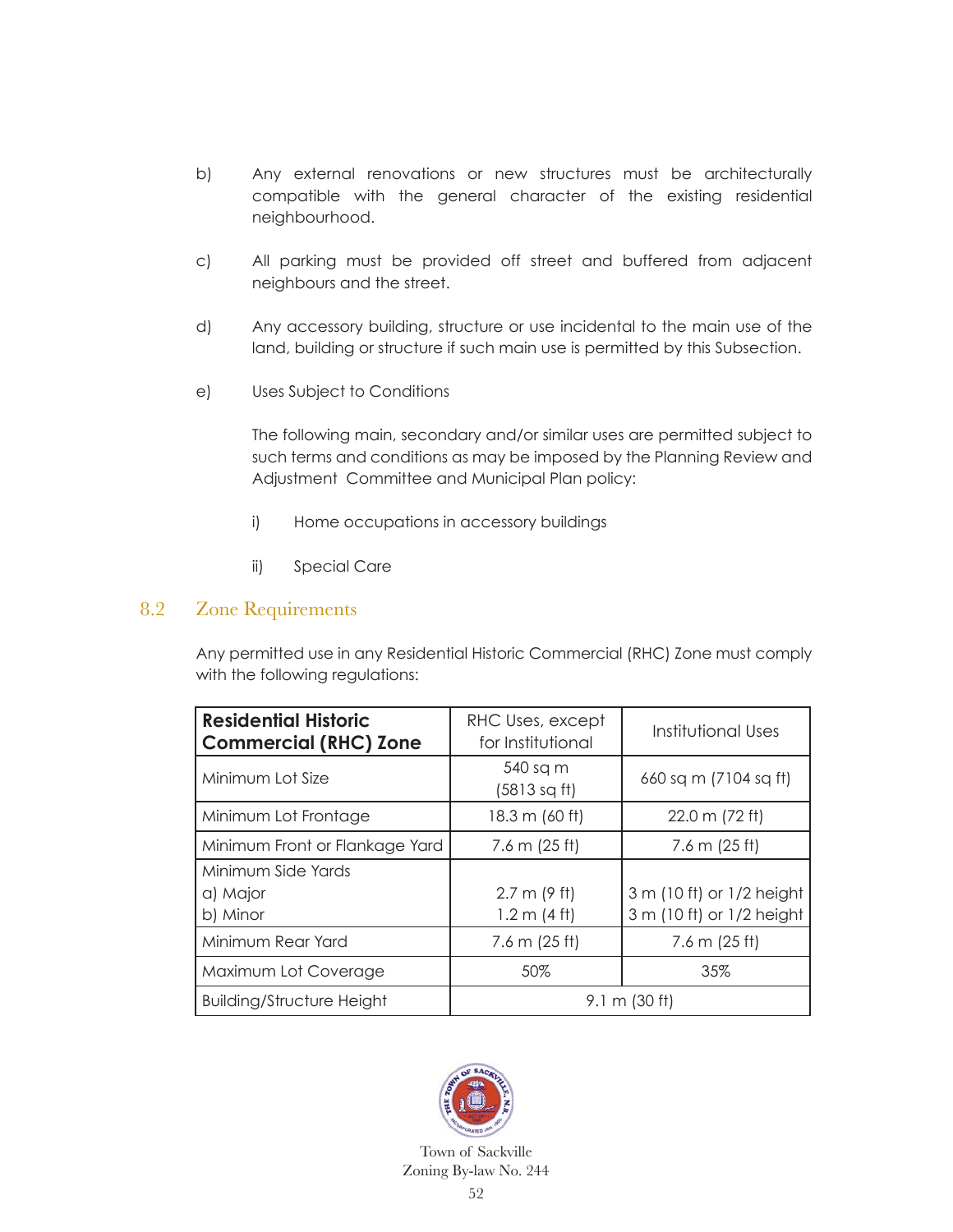# PART 9: URBAN RESIDENTIAL 1 ZONE: R1

#### 9.1 Uses

a) Permitted Uses

 Any land, building or structure may be used for the purposes of, and for no other purpose:

- i) Detached dwelling unit with accessory dwelling unit
- ii) Churches
- iii) Parks or Playgrounds
- iv) Home Occupations contained within the main structure
- b) Any accessory building structure or use incidental to the main use of the land, building or structure if such main use is permitted by this Subsection.
- c) Uses Subject to Conditions

 The following main, secondary uses are permitted subject to such terms and conditions as may be imposed by the Planning Review and Adjustment Committee and Municipal Plan policy:

- i) Home occupations in accessory buildings
- ii) Boarding houses
- iii) Bed and Breakfast
- iv) Special Care

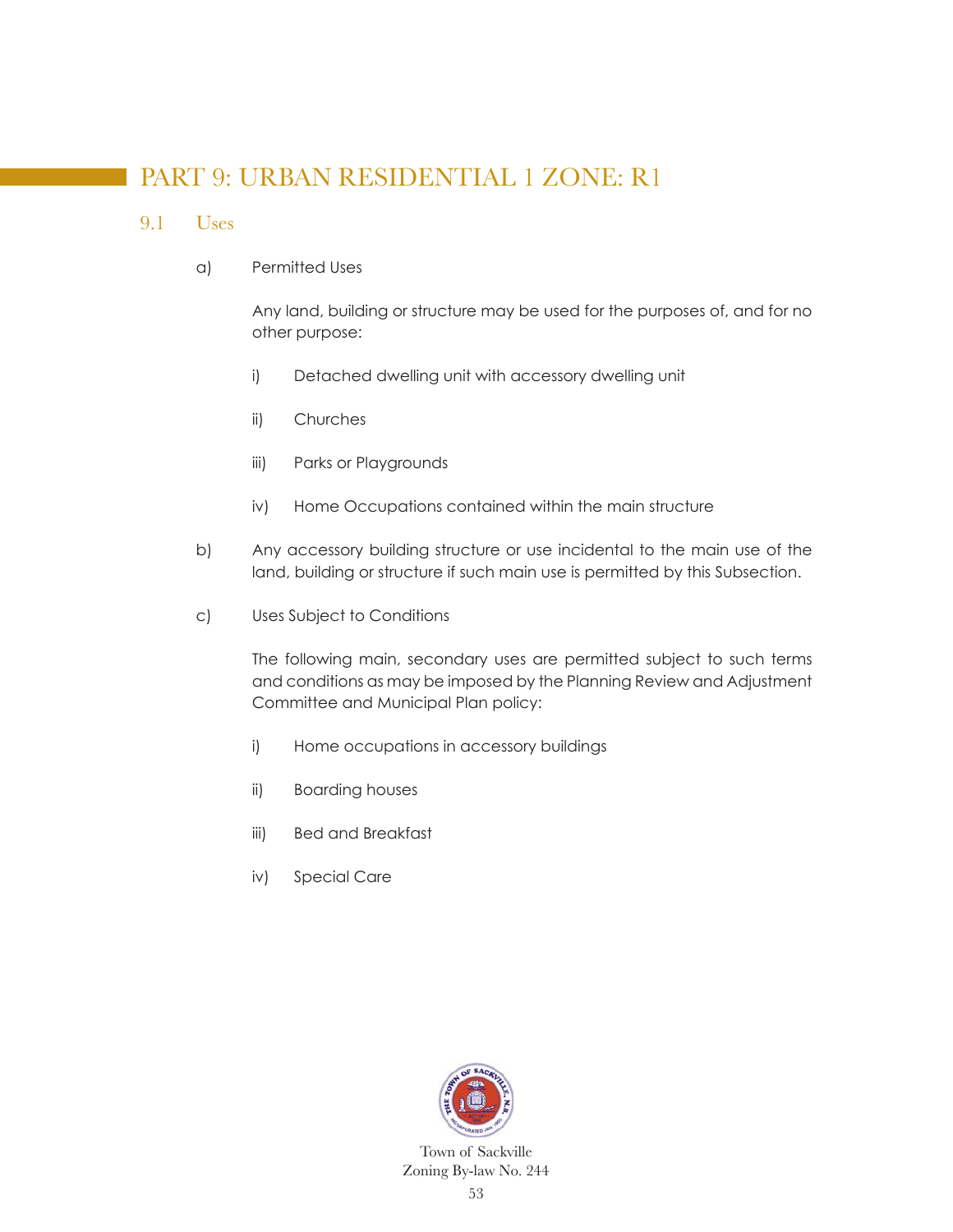### 9.2 Zone Requirements

 Any permitted use in any Urban Residential (R1) Zone must comply with the following regulations:

| <b>Urban Residential 1</b><br>$(R1)$ Zone  | Detached<br>Dwelling Unit              | Churches                               |  |
|--------------------------------------------|----------------------------------------|----------------------------------------|--|
| Minimum Lot Size                           | 540 sq m<br>(5813 sq ft)               | See Institutional Zone<br>requirements |  |
| Minimum Lot Frontage                       | 18.3 m (60 ft)                         |                                        |  |
| Minimum Front or Flankage Yard             | 7.6 m $(25 ft)$                        |                                        |  |
| Minimum Side Yards<br>a) Major<br>b) Minor | $2.7 \text{ m}$ (9 ft)<br>1.2 m (4 ft) |                                        |  |
| Minimum Rear Yard                          | 7.6 m $(25 ft)$                        |                                        |  |
| Maximum Lot Coverage                       | 50%                                    |                                        |  |
| <b>Building/Structure Height</b>           | $9.1 \text{ m}$ (30 ft)                |                                        |  |

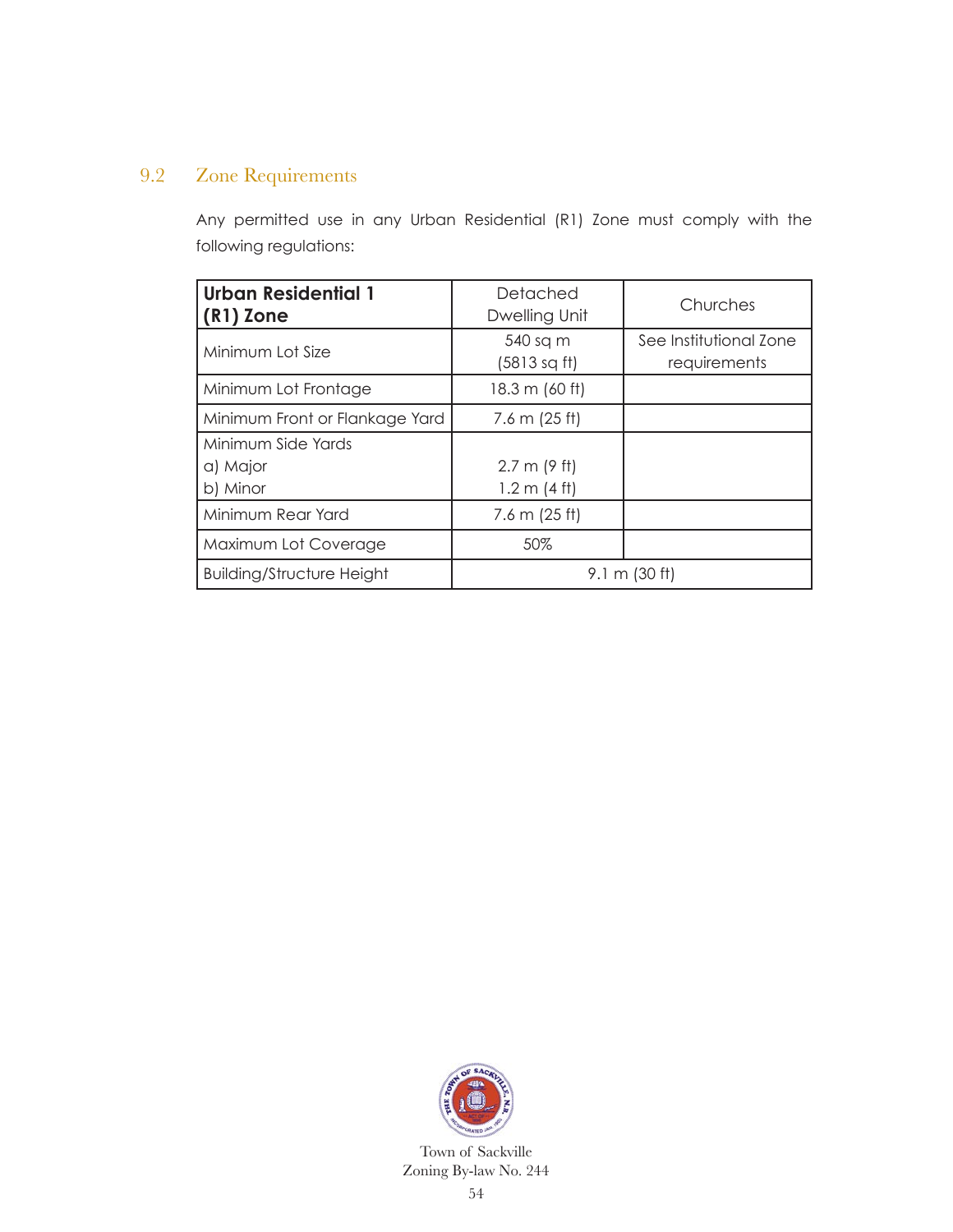# PART 10: URBAN RESIDENTIAL 2 ZONE: R2

#### 10.1 Uses

a) Permitted Uses

 Any land, building or structure may be used for the purposes of, and for no other purpose:

- i) Detached dwelling unit with accessory dwelling unit
- ii) Two dwelling units
- iii) Multiple dwelling units maximum 6, subject to Subsection c)
- iv) Parks or Playgrounds
- v) Home Occupations contained within the main structure
- vi) Churches
- vii) Vertically attached dwelling units
- b) Any accessory building, structure or use incidental to the main use of the land, building or structure if such main use is permitted by this Subsection.
- c) All multiple dwellings shall contain:
	- i) A sloping roof;
	- ii) Natural buffering and/or fencing from service areas including but not limited to, parking, waste disposal storage, etc;
	- iii) The total accumulation of hard surfaces on the lot shall not exceed 50% of the total lot area; and
	- iv) All landscaping to be completed within one year of the issuance of the building permit.

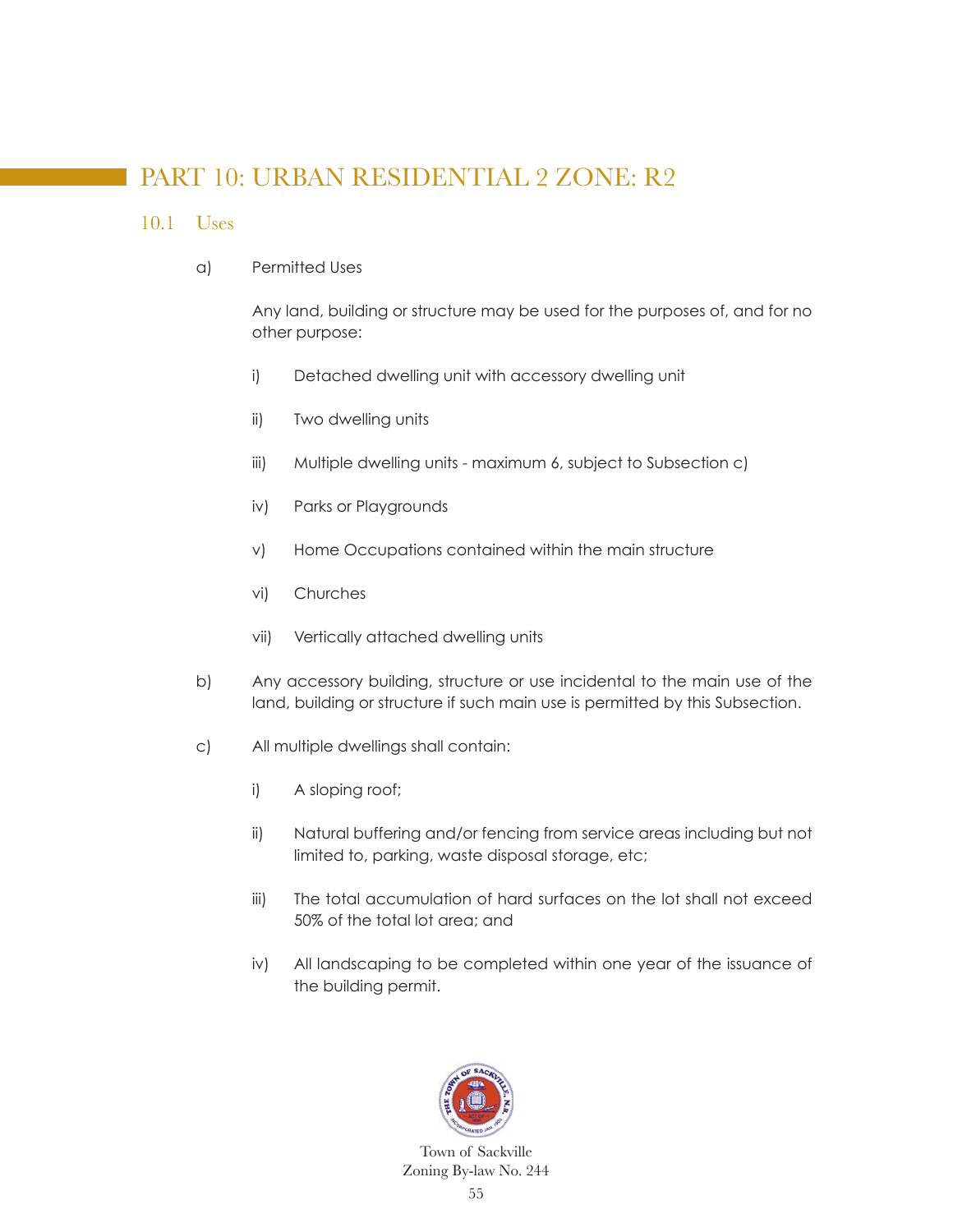d) Uses Subject to Conditions

 The following main, secondary uses are permitted subject to such terms and conditions as may be imposed by the Planning Review and Adjustment Committee and Municipal Plan policy:

- i) Home occupation in accessory buildings
- ii) Bed and Breakfast
- iii) Special Care Homes
- iv) Boarding houses

#### 10.2 Zone Requirements

 Any permitted use in any Urban Residential 2 (R2) Zone must comply with the following regulations:

| <b>Urban Residential 2</b><br>(R2) Zone                           | Detached<br><b>Dwelling</b><br>Unit              | Two Unit<br>Dwelling                   | Vertically<br>Attached<br><b>Dwelling</b><br>Unit                  | Multiple Unit<br>Dwelling - max 6                                            |
|-------------------------------------------------------------------|--------------------------------------------------|----------------------------------------|--------------------------------------------------------------------|------------------------------------------------------------------------------|
| Minimum Lot Size<br>Outside Lot:<br>Inner Lot:                    | 538.8 sq m<br>(5800 sq ft)                       | 659.6 sq m<br>$(7100 \text{ sq ft})$   | 464.5 sq m<br>$(5000 \text{ sq ft})$<br>185.8 sq m<br>(2000 sq ft) | 640.0 sq m<br>(6900 sq ft)<br>+ 93 sq m (1000 sq ft)<br>for each unit over 2 |
| Minimum Lot Frontage<br>Outside Lot:<br>Inner Lot:                | 18.3 m (60 ft)                                   | 22.0 m (72 ft)                         | 15.3 m (50 ft)<br>6.1 m $(20 ft)$                                  | 30.5 m (100 ft)                                                              |
| Minimum Front<br>or Flankage Yard                                 | $7.6 \text{ m}$ (25 ft)                          | $7.6 \text{ m}$ (25 ft)                | $7.6 \text{ m}$ (25 ft)                                            | 10.1 m $(33 ft)$                                                             |
| Minimum Side Yard<br>a) Major<br>b) Minor<br>c) Inner Lot Setback | $2.7 \text{ m}$ (9 ft)<br>$1.2 \text{ m}$ (4 ft) | $2.7 \text{ m}$ (9 ft)<br>1.2 m (4 ft) | 4.0 m (13.2 ft)<br>0 <sub>m</sub><br>0 <sub>m</sub>                | 4.0 m $(13.2 \text{ ft})$                                                    |
| Minimum Rear Yard                                                 | $7.6 \text{ m} (25 \text{ ft})$                  | $7.6 \text{ m}$ (25 ft)                | 7.6 m (25 ft)                                                      | 10.7 m $(35 ft)$                                                             |
| Maximum Lot Coverage                                              | 50%                                              | 50%                                    | 50%                                                                | 33.3%                                                                        |
| <b>Building/Structure Height</b>                                  | $15.3 \text{ m}$ (50 ft)                         |                                        |                                                                    |                                                                              |

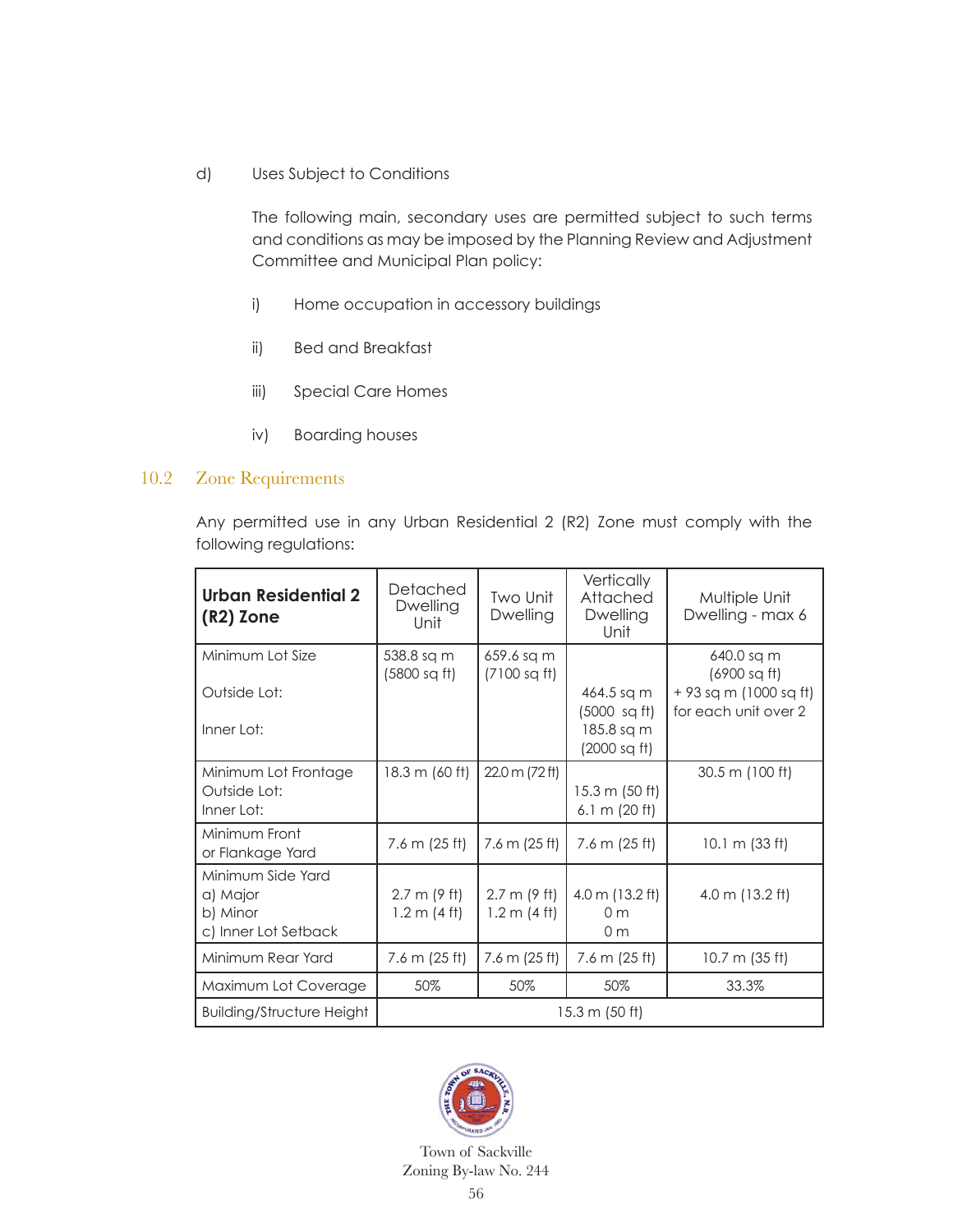# PART 11: URBAN RESIDENTIAL 3 ZONE: R3

#### 11.1 Uses

a) Permitted Uses

 Any land, building or structure may be used for the purposes of, and for no other purpose:

- i) Detached dwelling unit with accessory dwelling unit
- ii) Two unit dwelling
- iii) Multiple unit dwelling, subject Subsection c)
- iv) Home Occupations contained within the main structure
- v) Churches
- vi) Vertically attached dwelling units
- b) Any accessory building, structure or use incidental to the main use of the land, building or structure if such main use is permitted by this Subsection.
- c) All multiple dwellings shall contain:
	- i) A sloping roof;
	- ii) A break in materials/architectural design and/or jogs and recesses of not less than 0.6 metres (2') for segments not exceeding 9 metres (30') along the length of a wall of the building;
	- iii) Natural buffering and/or fencing from service areas including but not limited to, parking, waste disposal storage, etc.;
	- iv) The total accumulation of hard surfaces on the lot shall not exceed 50% of the total lot area;

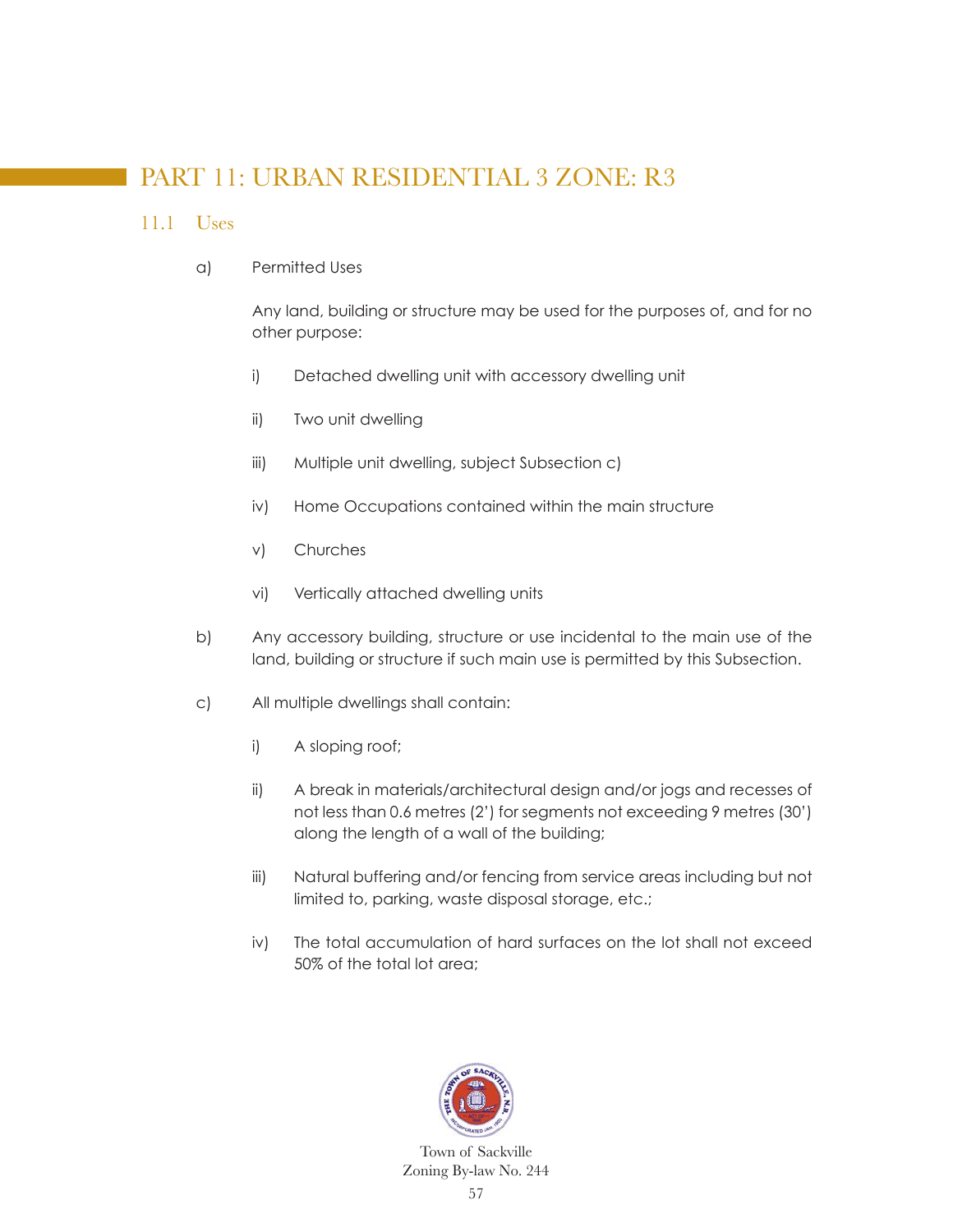- v) No parking or waste disposal storage located in the front yard setback of the building;
- vi) Fire hydrant provided on site for multiple unit buildings located beyond 75 metres of a municipal hydrant;
- vii) Shall plant a minimum of 1 tree with a minimum diameter of 50 mm and a minimum height of 2 metres, for every 5 metres of road frontage in front and flankage yards and
- viii) All landscaping is to be completed within one year of the issuance of the building permit.
- d) Uses Subject to Conditions

 The following main, secondary uses are permitted subject to such terms and conditions as may be imposed by the Planning Review and Adjustment Committee and Municipal Plan policy:

- i) Home occupations in accessory buildings
- ii) Boarding houses
- iii) Bed and Breakfast
- iv) Special Care

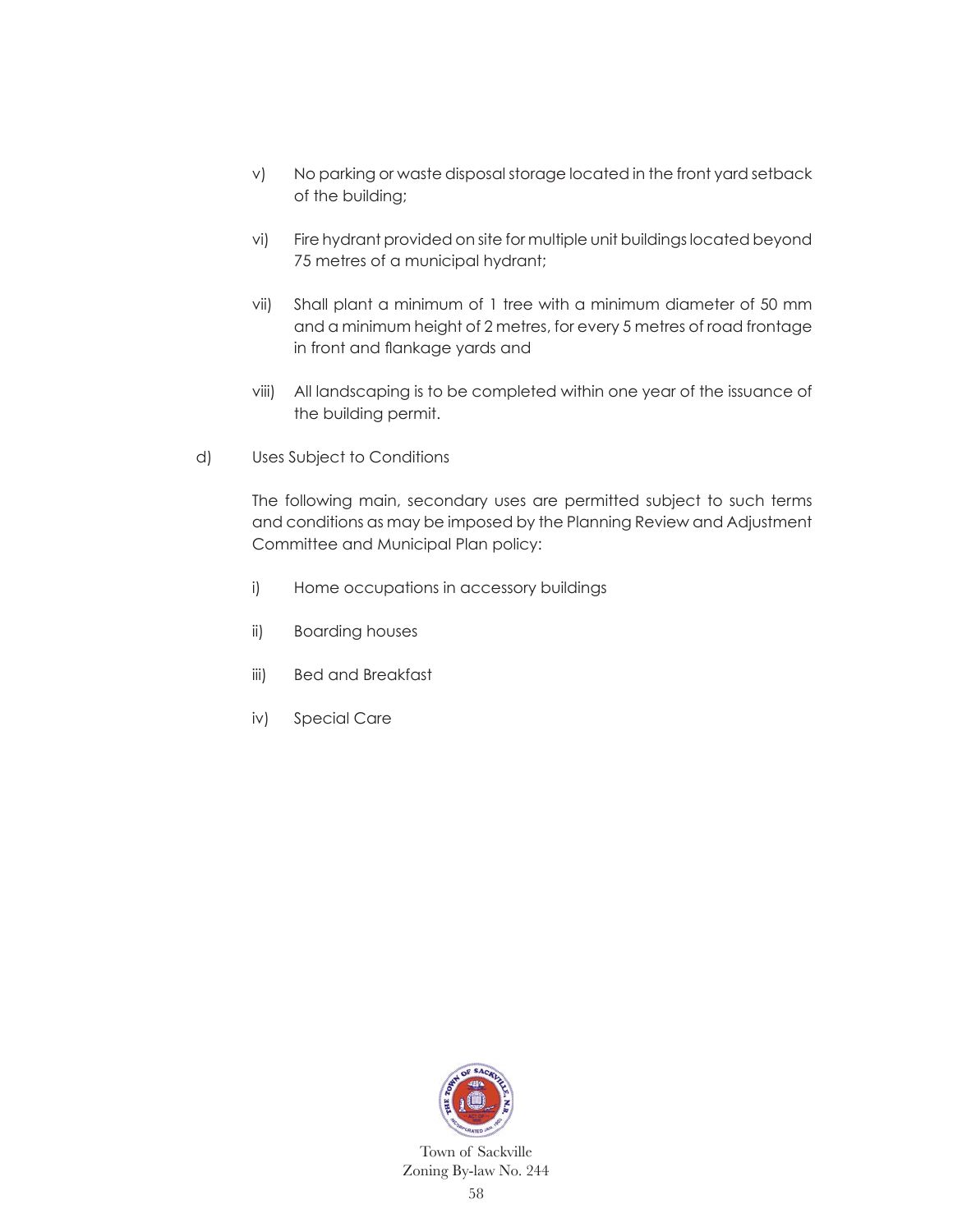### 11.2 Zone Requirements

 Any permitted use in any Urban Residential 3 (R3) Zone must comply with the following regulations:

| Urban Residential 3<br>(R3) Zone                                  | Detached<br>Dwelling<br>Unit           | Two Unit<br>Dwelling                   | Vertically<br>Attached<br><b>Dwelling</b><br>Unit                  | Multiple Unit<br>Dwelling                                                    |
|-------------------------------------------------------------------|----------------------------------------|----------------------------------------|--------------------------------------------------------------------|------------------------------------------------------------------------------|
| Minimum Lot Size<br>Outside Lot:<br>Inner Lot:                    | 540 sq m<br>(5813 sq ft)               | 659.6 sq m<br>(7100 sq ft)             | 464.5 sq m<br>$(5000 \text{ sq ft})$<br>185.8 sq m<br>(2000 sq ft) | 640.0 sq m<br>(6900 sq ft)<br>+ 93 sq m (1000 sq ft)<br>for each unit over 2 |
| Minimum Lot Frontage<br>Outside Lot:<br>Inner Lot:                | 18.3 m (60 ft)                         | 22 m (72 ft)                           | 15.3 m (50 ft)<br>$6.1 \text{ m}$ (20 ft)                          | 30.5 m (100 ft)                                                              |
| Minimum Front<br>or Flankage Yard                                 | $7.6 \text{ m}$ (25 ft)                | $7.6 \text{ m}$ (25 ft)                | 7.6 m (25 ft)                                                      | 10.1 m $(33 ft)$                                                             |
| Minimum Side Yard<br>a) Major<br>b) Minor<br>c) Inner Lot Setback | 2.7 m (9 ft)<br>$1.2 \text{ m}$ (4 ft) | 2.7 m (9 ft)<br>$1.2 \text{ m}$ (4 ft) | 4.0 m (13.2 ft)<br>0 <sub>m</sub><br>0 <sub>m</sub>                | 6.1 m $(20 ft)$                                                              |
| Minimum Rear Yard                                                 | $7.6 \text{ m}$ (25 ft)                | $7.6 \text{ m}$ (25 ft)                | $7.6 \text{ m}$ (25 ft)                                            | 10.7 m $(35 ft)$                                                             |
| Maximum Lot Coverage                                              | 50%                                    | 50%                                    | 50%                                                                | 33.3%                                                                        |
| <b>Building/Structure Height</b>                                  | $15.3 \text{ m}$ (50 ft)               |                                        |                                                                    |                                                                              |

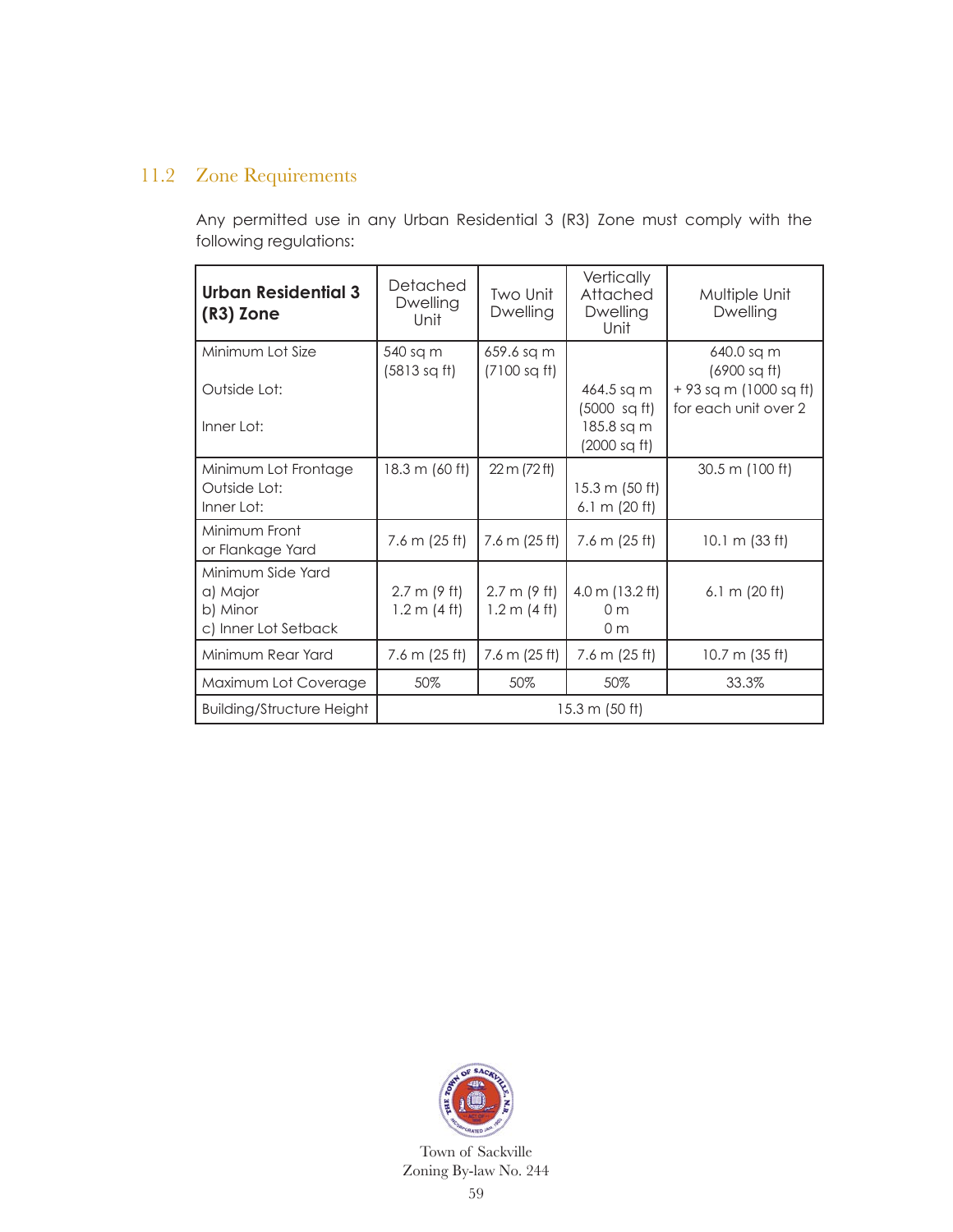# PART 12: RURAL RESIDENTIAL ZONE: RR

#### 12.1 Uses

a) Permitted Uses

 Any land, building or structure may be used for the purposes of, and for no other purpose:

- i) Detached dwelling unit with accessory dwelling unit
- ii) Two dwelling units
- iii) Churches
- iv) Parks or Playgrounds
- v) Home Occupations contained within the main structure
- vi) Kennels
- vii) Farm Market Outlets
- viii) Forestry Uses
- ix) Agricultural Uses
- x) Bed & Breakfasts
- xi) Veterinary Hospitals
- xii) Aquaculture
- xiii) Recreational Use
- xiv) A Small Scale Wind Turbine
- xv) Tourism/environmental related businesses
- xvi) Wildlife conservation uses

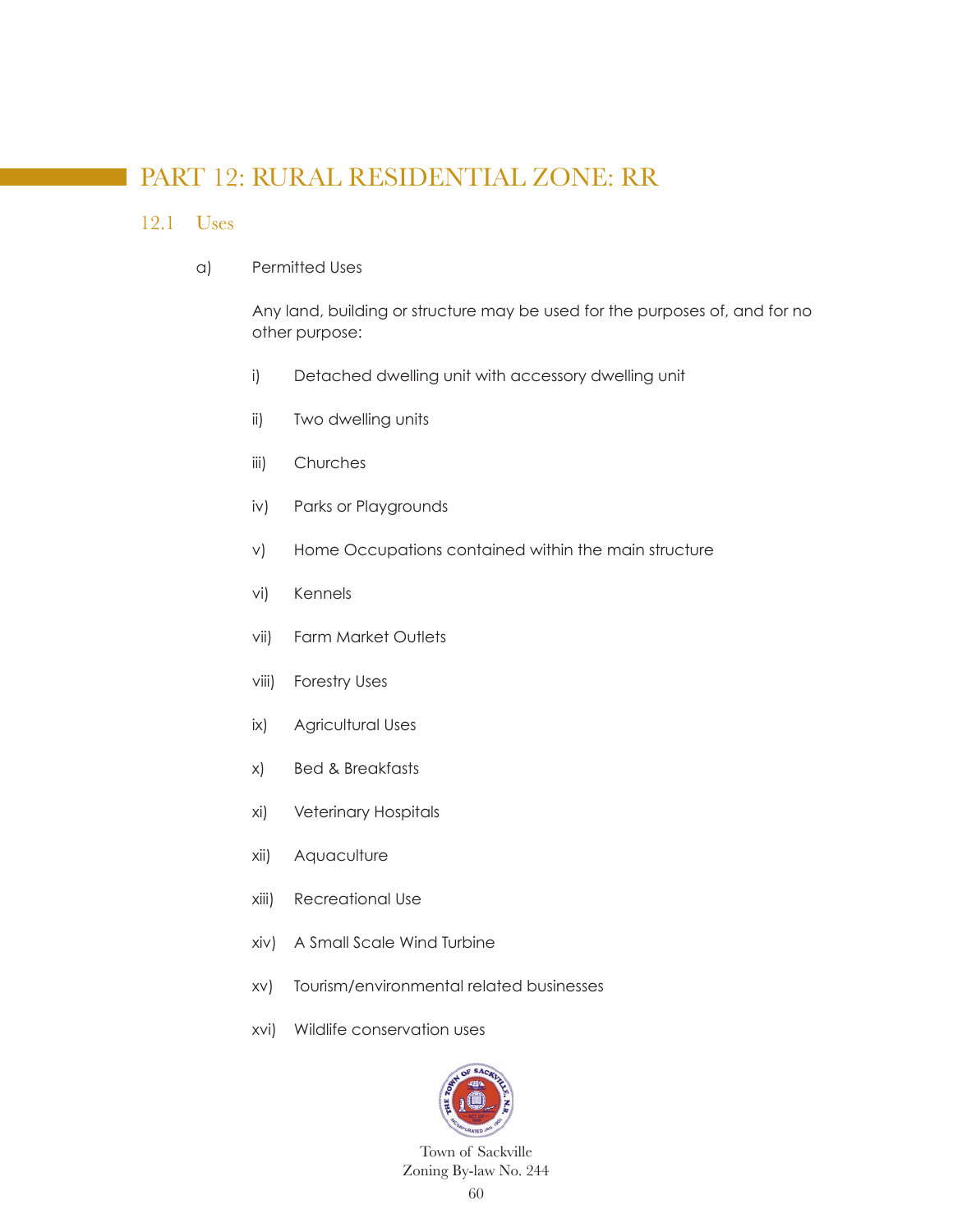- b) Any accessory building, structure or use incidental to the main use of the land, building or structure if such main use is permitted by this Subsection.
- c) Uses Subject to Conditions

 The following main, secondary and/or similar uses are permitted subject to such terms and conditions as may be imposed by the Planning Review and Adjustment Committee and Municipal Plan policy:

- i) Home occupation in accessory building
- ii) Special care
- iii) Boarding houses
- iv) Pits, quarries and mineral extraction activities which meet requirements of Section 3.29 of this by-law.
- v) Hog operations

#### 12.2 Zone Requirements

 Any permitted use in the Rural Residential (RR) Zone must comply with the following regulations:

| <b>Rural Residential (RR) Zone</b> | Detached<br>Dwelling Unit       | All Other RR Uses        |  |
|------------------------------------|---------------------------------|--------------------------|--|
| Minimum Lot Size                   | As regulated by Dept. of Health |                          |  |
| Minimum Lot Frontage               | As regulated by Dept. of Health |                          |  |
| Minimum Front or Flankage Yard     | 7.6 m $(25 ft)$                 | 15.3 m (50 ft)           |  |
| Minimum Side Yard                  | $3.0 \text{ m}$ (10 ft)         | $10.7 \text{ m}$ (35 ft) |  |
| Minimum Rear Yard                  | 7.6 m $(25 ft)$                 | 15.3 m (50 ft)           |  |
| Maximum Lot Coverage               | 50%                             | 40%                      |  |
| <b>Building/Structure Height</b>   | 12.2 m (40 ft)                  |                          |  |

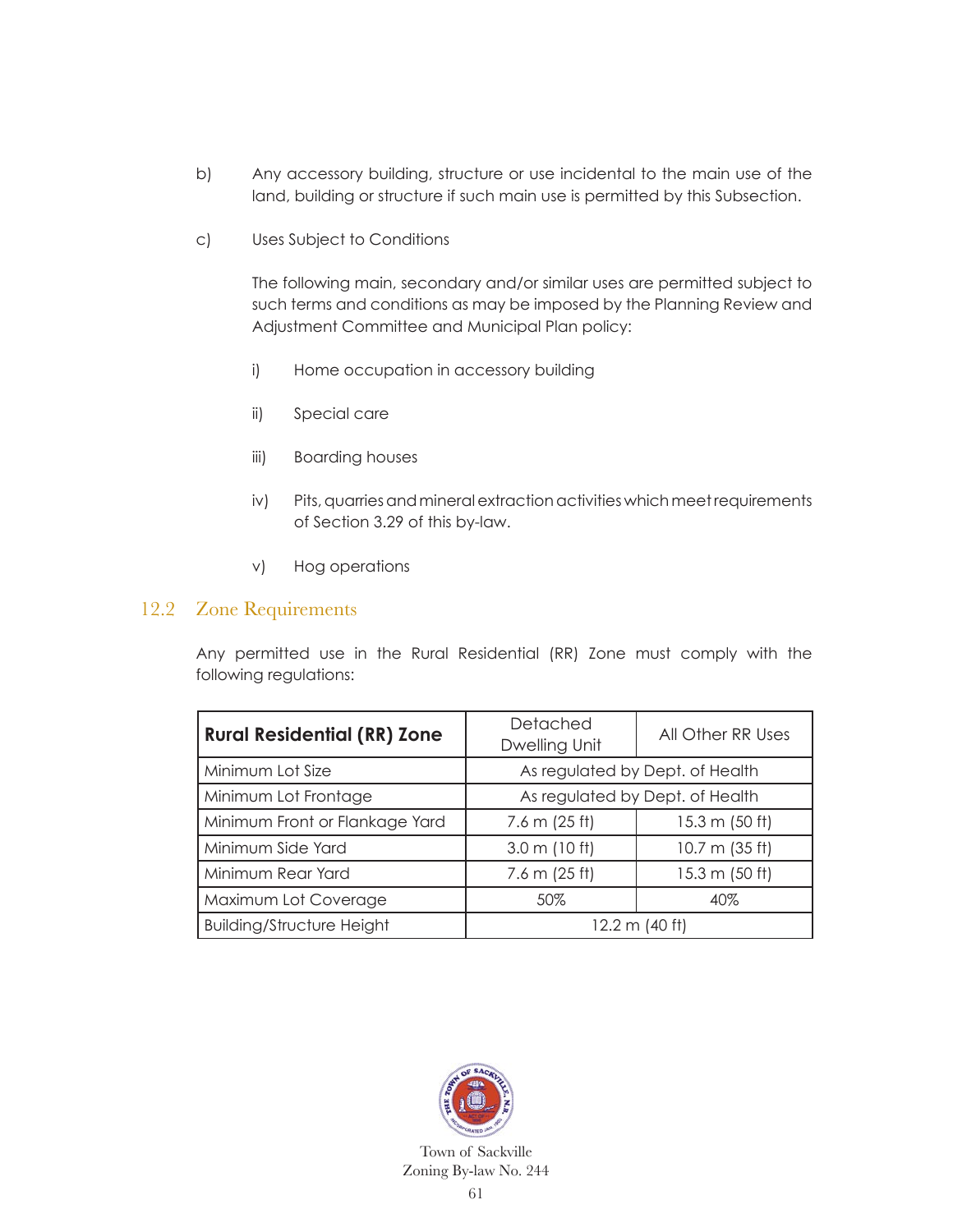# PART 13: MOBILE / MINI HOME RESIDENTIAL: MH

#### 13.1 Uses

a) Permitted Uses

 Any land may be used for the purpose of, and no other purpose one of the following main uses:

- i) Mobile home or mini home park
- ii) Mobile/Mini home subdivision
- iii) Park or playground
- b) Any accessory building, structure or use incidental to the main use of the land if such main use is permitted by this Section.
- c) Accessory building and structures:
	- i) Shall not exceed one storey or 4.27 metres (14 ft) in height;
	- ii) Shall not be placed within the front yard; and
	- iii) Shall not be larger than 5% of lot size.

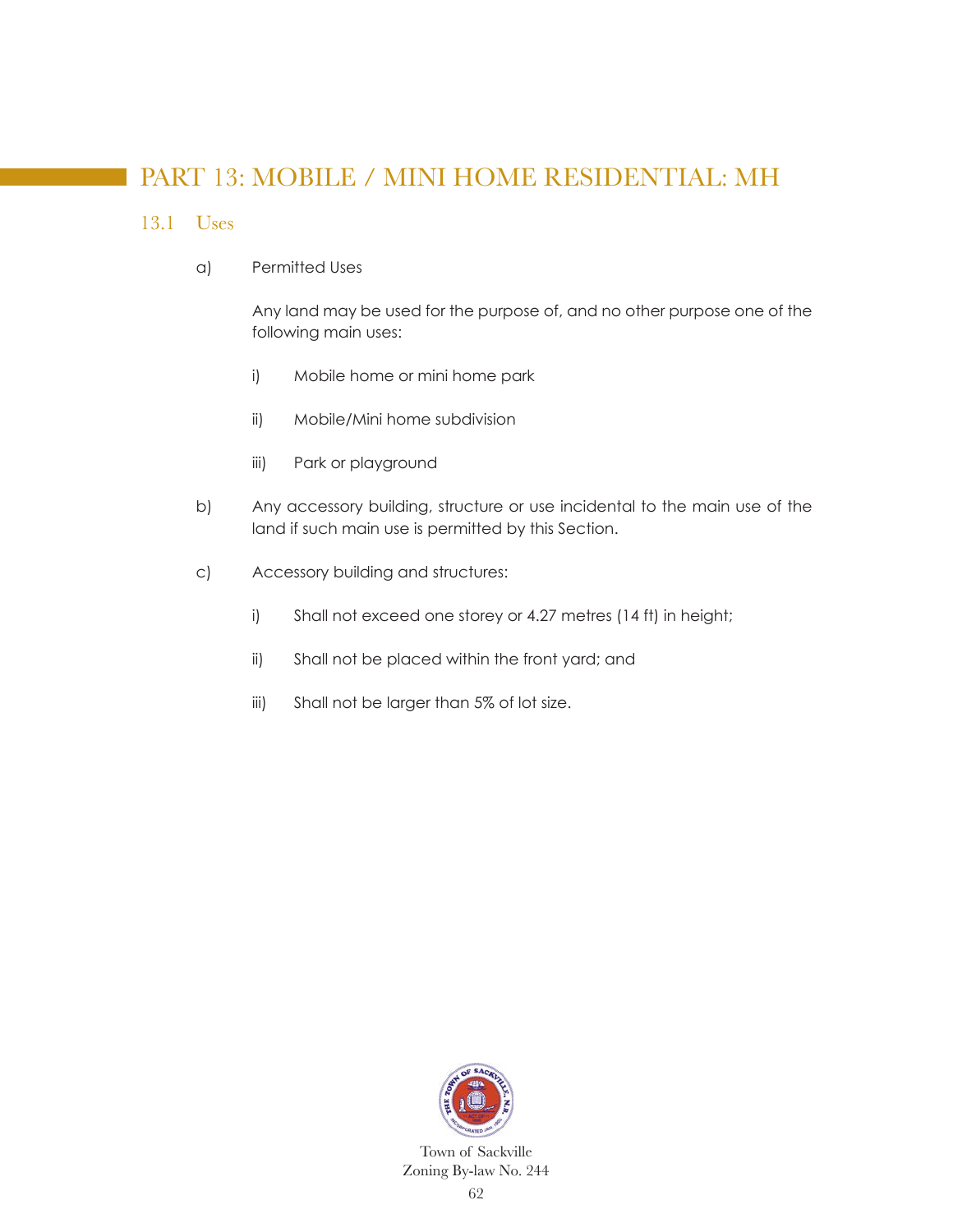## 13.2 Zoning Requirements

a) Any permitted use in any Mobile/Mini Home Residential (MH) Zone must comply with the following regulations:

| <b>Mobile/Mini Home</b><br><b>Residential (MH) Zone</b> | Mobile/Mini Home Park<br>or Subdivision |  |
|---------------------------------------------------------|-----------------------------------------|--|
| Minimum Lot Size                                        | 580.6 sq m (6250 sq ft)                 |  |
| Minimum Lot Frontage                                    | $15.3 \text{ m}$ (50 ft)                |  |
| Minimum Front or Flankage Yard                          | 6.1 m $(20 ft)$                         |  |
| Minimum Side Yard                                       |                                         |  |
| a) Major                                                | $2.4 \text{ m}$ (8 ft)                  |  |
| b) Minor                                                | $2.4 \text{ m}$ (8 ft)                  |  |
| Minimum Rear Yard                                       | 4.6 m $(15 ft)$                         |  |
| Maximum Lot Coverage                                    | 50%                                     |  |

- b) A mobile/mini home park or subdivision shall be located on a well drained parcel of land, properly graded to ensure rapid drainage and freedom from stagnant pools of water. A new mobile home park or mobile/mini home subdivision shall not be established on a floodplain.
- c) All new mobile/mini home park or subdivision shall contain and maintain a buffer between the park or subdivision and adjoining properties. The buffer shall be:
	- i) a minimum of 6.1 metres (20 ft) wide; and
	- ii) consist of trees and shrubs planted and maintained in good condition.
- d) All new mobile/mini home park or subdivision shall be serviced by an internal public road system, subject to the requirements of the Subdivision By-law.
- e) All mobile/mini home park or subdivision spaces shall:
	- i) be clearly defined on the ground by permanent markers;
	- ii) abut an internal road system;

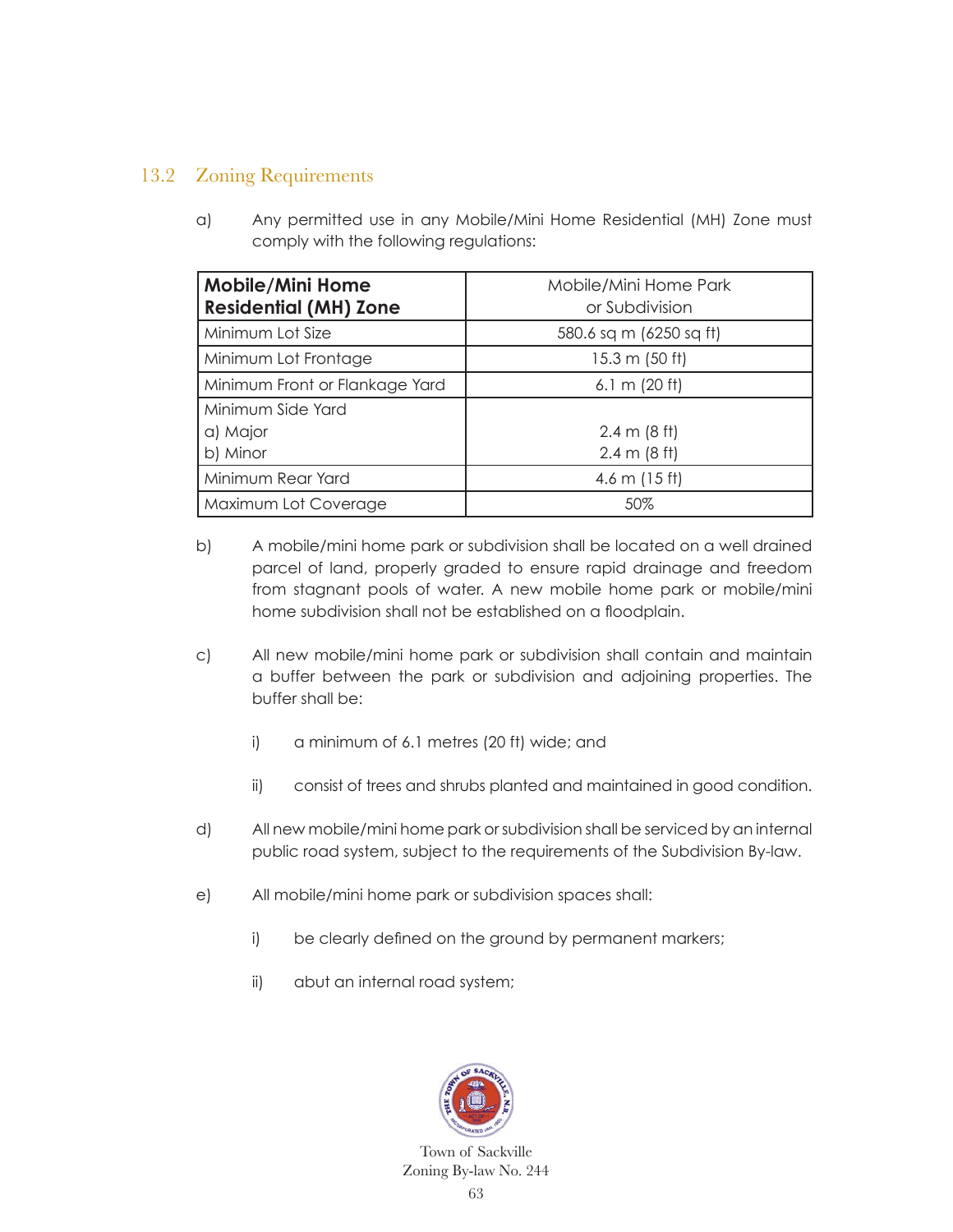- iii) be serviced with Town sewer and water; and
- iv) in the case of a mobile/mini home park, contain a pad where the mobile home is to be placed, properly graded and compacted so as to be durable, and adequate to support maximum anticipated loads during all seasons.
- f) All mobile homes shall contain durable skirting.
- g) No person shall erect or attach to a mobile/mini home located on a space in a mobile home park, any building, structure or addition except:
	- i) a canopy or awning; and
	- ii) patio, deck, steps or porches.
- h) The maximum density of a mobile/mini home park or subdivision shall be 17 mobile/mini homes per net hectare.

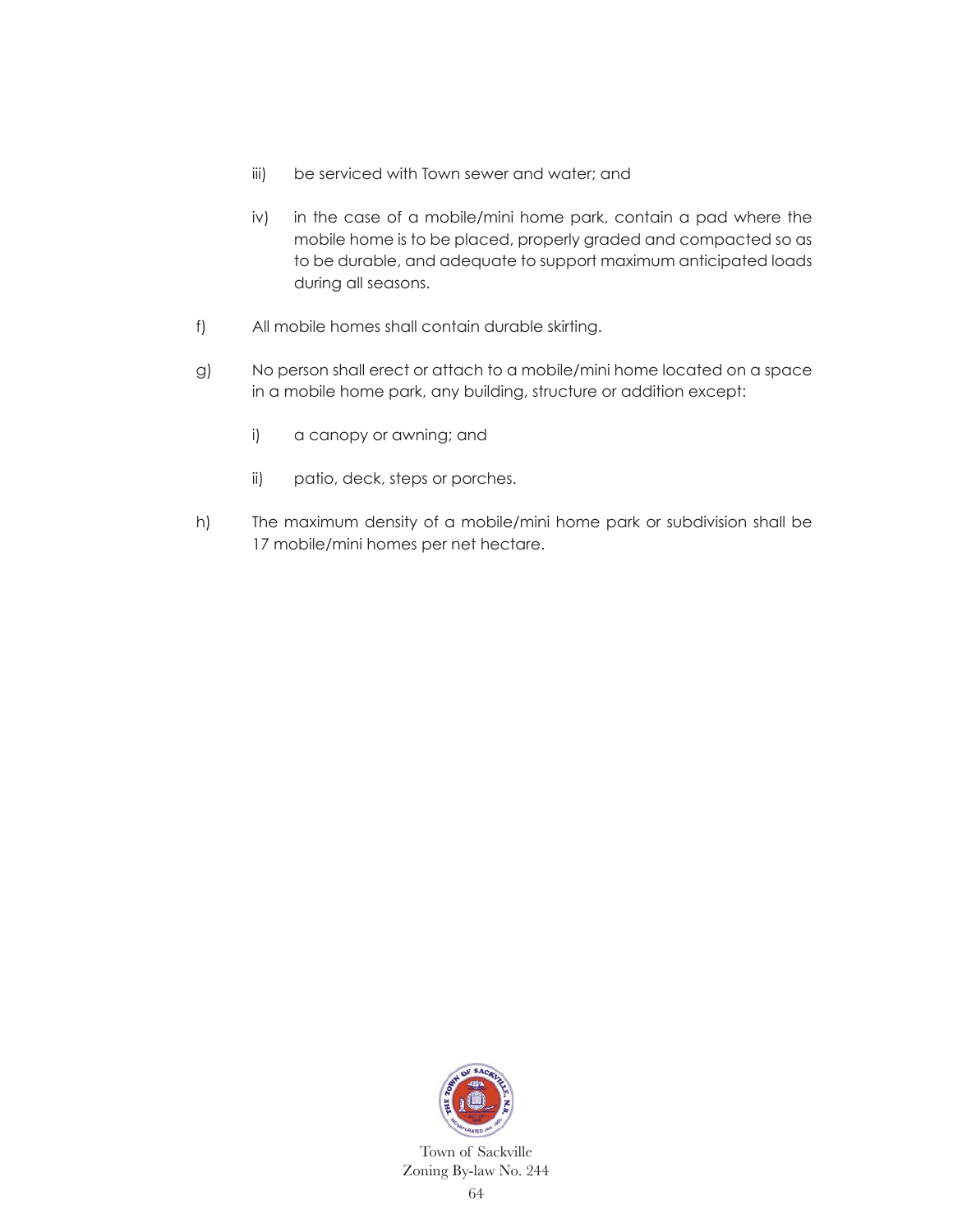# PART 14: INSTITUTIONAL ZONE: I

#### 14.1 Uses

#### a) Permitted Uses

 Any land, building or structure may be used for the purposes of, and for no other purpose one or more of the following main uses:

- i) Art and cultural centers
- ii) Churches and denominational uses
- iii) Community Centers
- iv) Day care centres
- v) Funeral homes
- vi) Cemetery
- vii) Educational facilities
- viii) Governmental or municipal facilities
- ix) Hospitals and clinics
- x) Senior/Nursing Home complex
- xi) Parks or playgrounds
- xii) Recreational facilities
- xiii) Special care
- xiv) Museums
- xv) Detached dwelling unit w/ accessory dwelling unit
- xvi) Home occupation

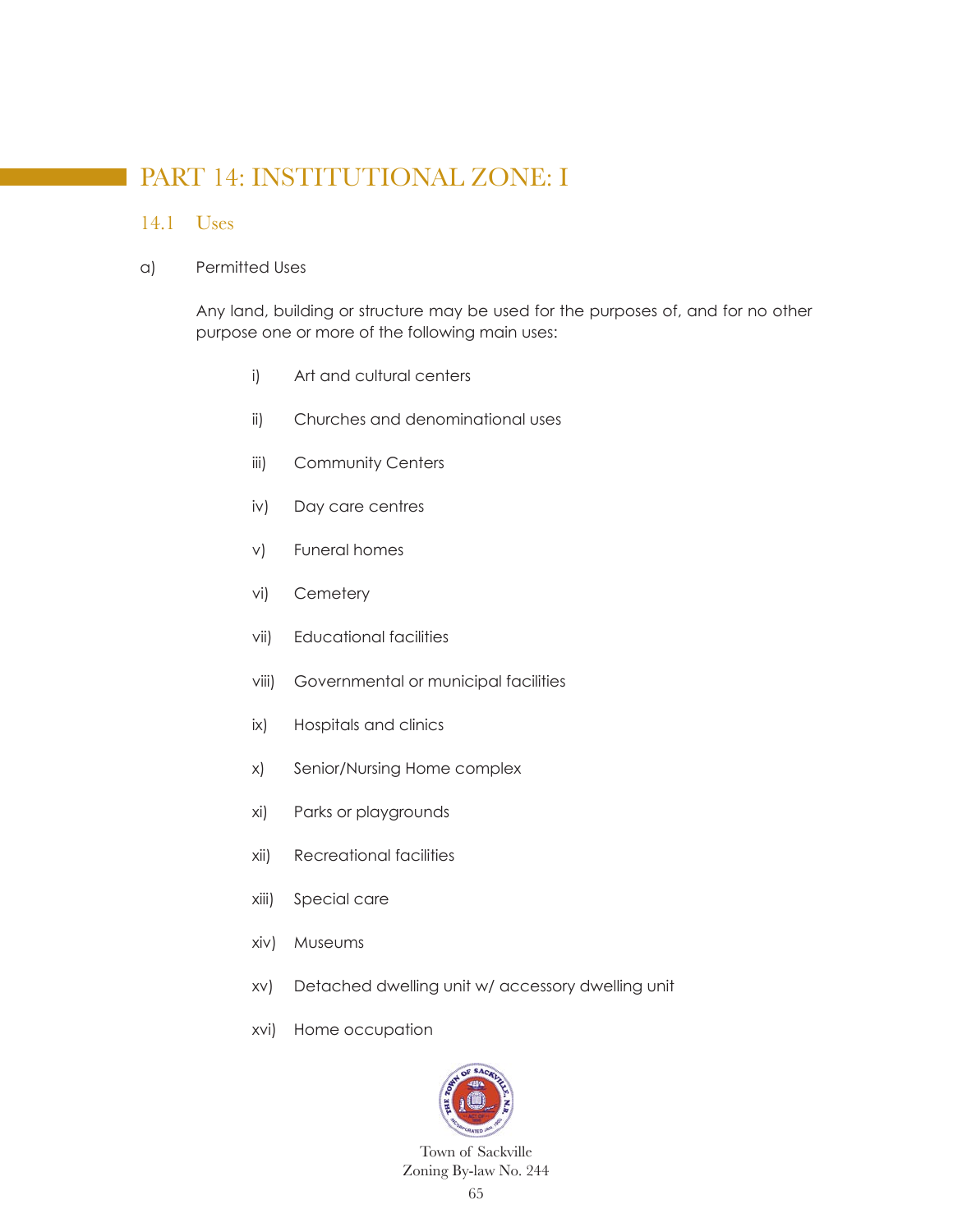b) Any accessory building structure or use incidental to the main use of the land, building or structure if such main use is permitted by this Subsection.

## 14.2 Zoning Requirements

 Any permitted use in any Institutional (I) Zone must comply with the following regulations:

| Institutional (I) Zone           |                                                               |  |  |  |
|----------------------------------|---------------------------------------------------------------|--|--|--|
| Minimum Lot Size                 | 660.0 sq m (7100 sq ft)                                       |  |  |  |
| Minimum Lot Frontage             | 22.0 m (72 ft)                                                |  |  |  |
| Minimum Front or Flankage Yard   | 7.6 m $(25 ft)$                                               |  |  |  |
| Minimum Side Yards               | 3.0 m (10 ft) or 1/2 the height,<br>whichever is the greatest |  |  |  |
| Minimum Rear Yard                | 7.6 m $(25 ft)$                                               |  |  |  |
| Maximum Lot Coverage             | 35%                                                           |  |  |  |
| <b>Building/Structure Height</b> | 15.3 m (50 ft)                                                |  |  |  |

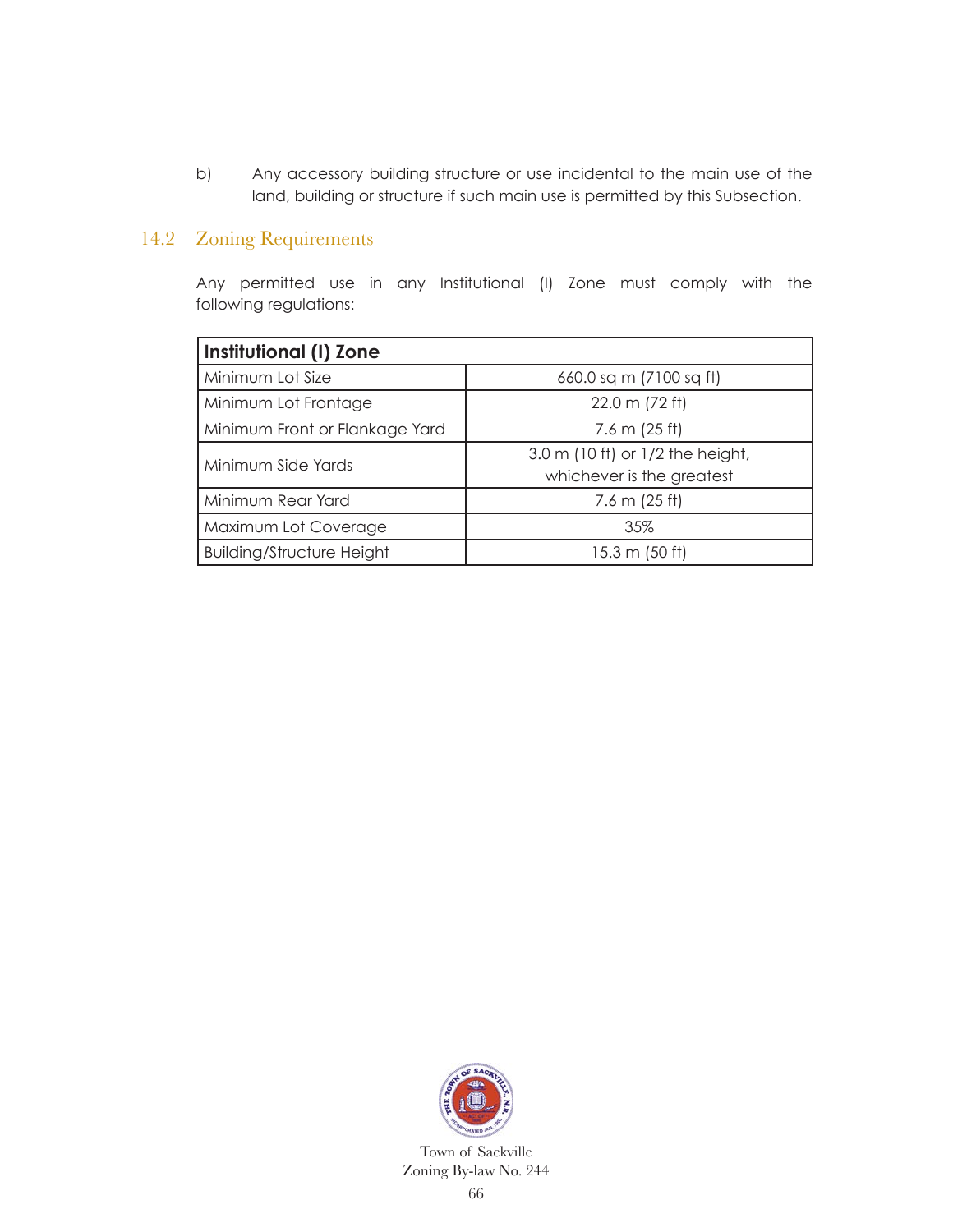# PART 15: INDUSTRIAL/BUSINESS PARK ZONE: IND

### 15.1 Permitted Uses

- a) Any land, building or structure may be used for the purposes of, and for no other purpose one or more of the following main uses:
	- i) Contractor's establishment, including storage yard
	- ii) Subject to Subsection (d), an industrial establishment
	- iii) Machine shop
	- iv) Office directly connected with a use permitted by this Section
	- v) Railway lines or a spur line
	- vi) Restaurant
	- vii) Service or Sales Industry
	- viii) Trucking and transport depot and warehouse
	- ix) Warehouse or Storage Establishment, or
	- x) A Manufacturing and/or Processing Establishment
	- xi) Existing Residential
	- xii) A Small Scale Wind Turbine
	- xiii) Hotels/Motels
- b) A secondary use as open storage for use mentioned in Subsection a).
- c) Any accessory building, structure or use incidental to the main use of the land, building or structure if such main use is permitted by this Subsection.

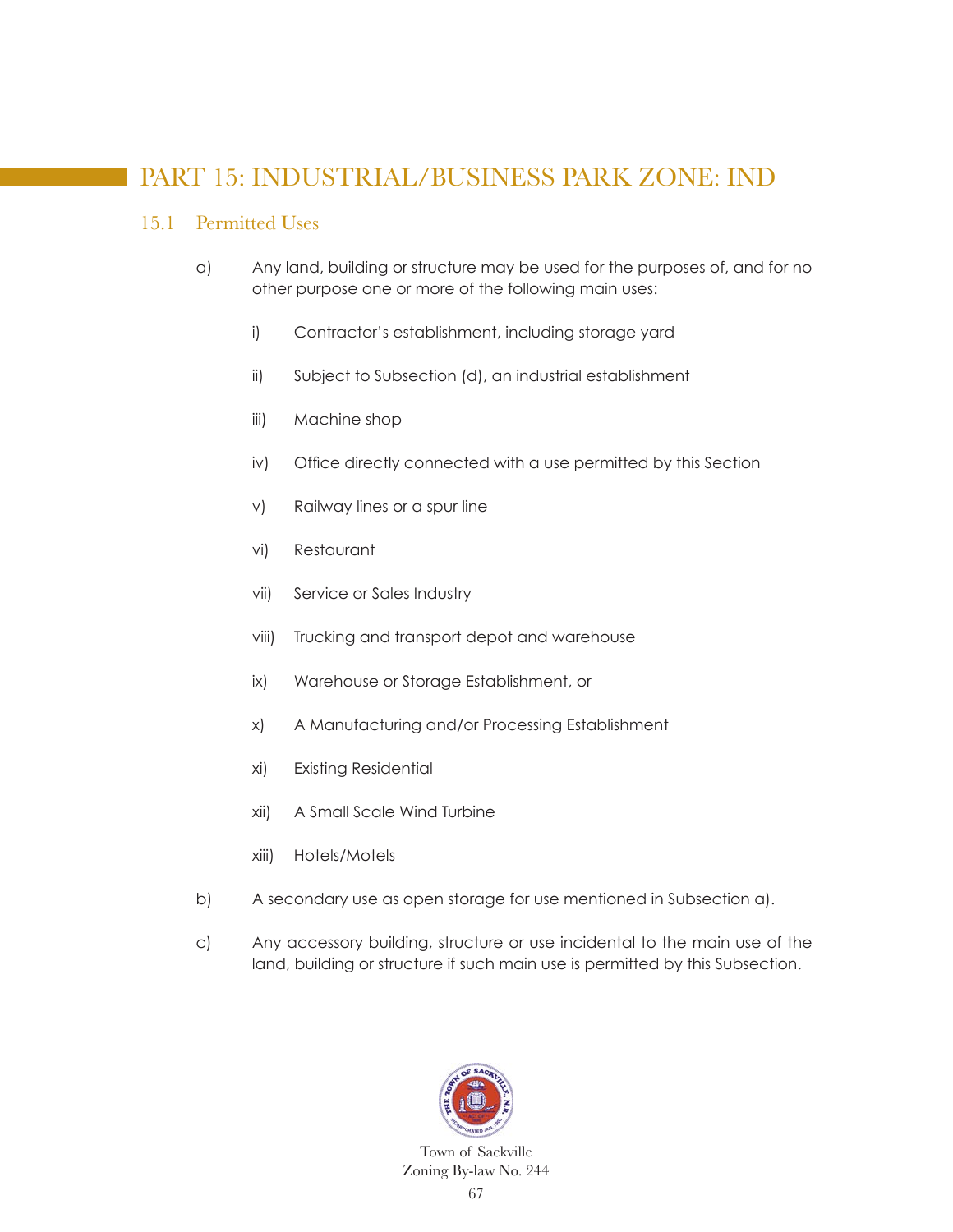d) A use mentioned in Subsection 15.1 a) ii) is subject to the condition that all developments meet minimum requirements of the Department of Environment.

## 15.2 Zoning Requirements

a) Any permitted use in any Industrial/Business Park (IND) Zone must comply with the following regulations:

| <b>Industrial/Business Park (IND) Zone</b> |                           |  |  |  |
|--------------------------------------------|---------------------------|--|--|--|
| Minimum Lot Size                           | 1393.5 sq m (15000 sq ft) |  |  |  |
| Minimum Lot Frontage                       | 30.5 m (100 ft)           |  |  |  |
| Minimum Front or Flankage Yard             | $9.2 \text{ m}$ (30 ft)   |  |  |  |
| Minimum Side Yards                         | $9.2 \text{ m}$ (30 ft)   |  |  |  |
| Minimum Rear Yard                          | $9.2 \text{ m}$ (30 ft)   |  |  |  |
| Maximum Lot Coverage                       | 50%                       |  |  |  |
| <b>Building/Structure Height</b>           |                           |  |  |  |
| a) Industrial Occupancy Buildings          | Unlimited                 |  |  |  |
| b) Commercial and Accommodation Buildings  | 12.2 m (40 ft)            |  |  |  |

### **(By-law No. 244-C)**

b) Other than a use mentioned in Subsection 5.1 a) v), no lot may be used for a purpose mentioned in that Section unless such lot is serviced by municipal water and sewer facilities.

## 15.3 Accessory Buildings and Structures

No accessory building or structure may:

- a) Exceed two stories or 7.3 metres in height;
- b) Be placed, erected or altered so that it is within:
	- i) the front yard of the main building structure; or
	- ii) 6.1 metres (25 ft) of a side lot or a rear lot line.

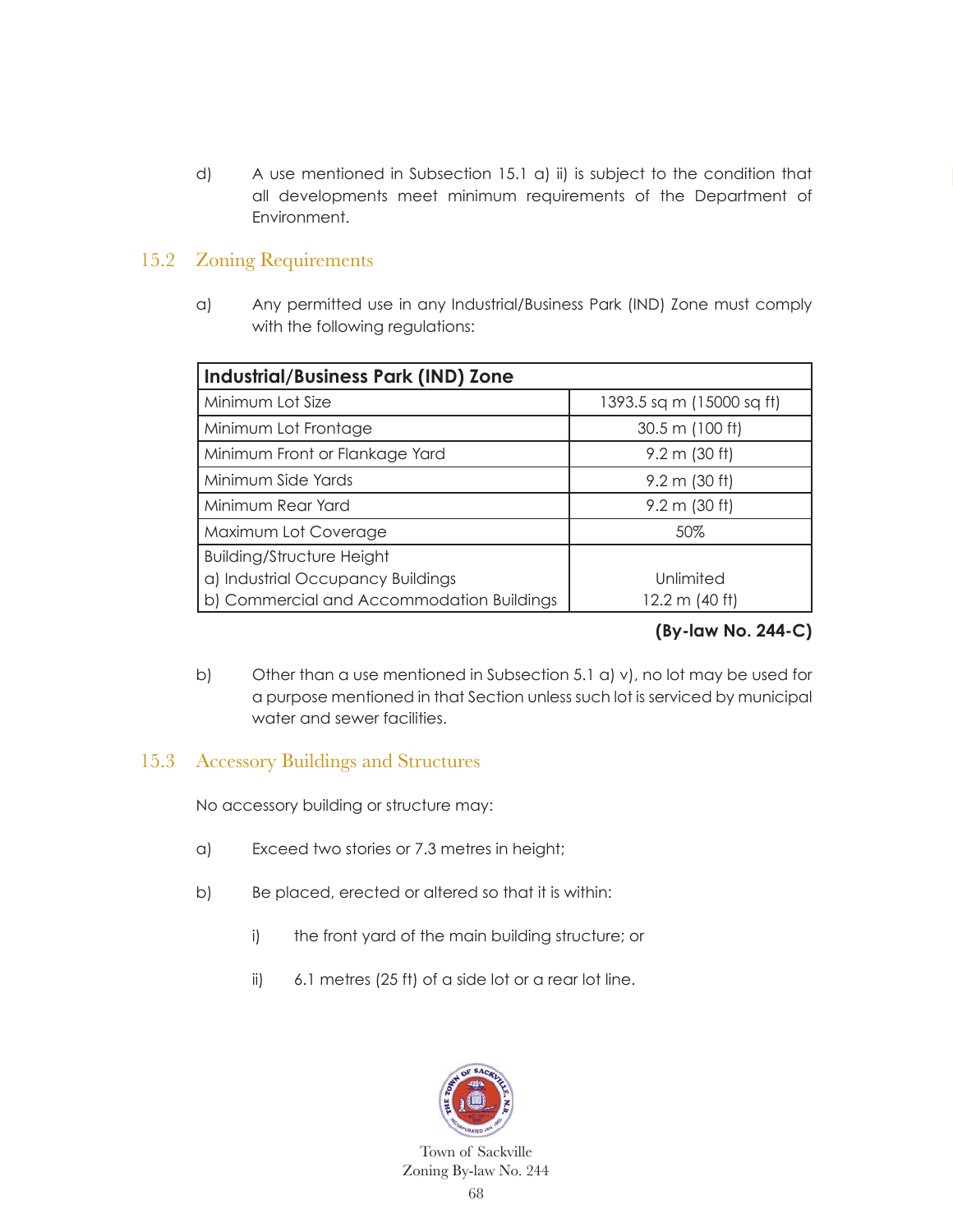# PART 16: AGRICULTURE/CONSERVATION ZONE: A/C

#### 16.1 Uses

a) Permitted Uses

 Any land, building or structure may be used for the purposes of, and no other purpose:

- i) Agricultural uses
- ii) Dykeland/dykes/aboiteaux rehabilitation
- iii) Wildlife reserves
- iv) Existing Residential
- v) A Small Scale Wind Turbine
- vi) Wind Farms
- vii) Research/Conservation
- viii) Ecotourism
- b) The following main and/secondary uses are permitted subject to the terms and conditions as may be imposed by the Planning Review and Adjustment Committee and/or related government departments:
	- i) Expansion of existing non-agricultural structures
- c) Any accessory building, structure or use incidental to the main use of the land if such main use is permitted by this Section.

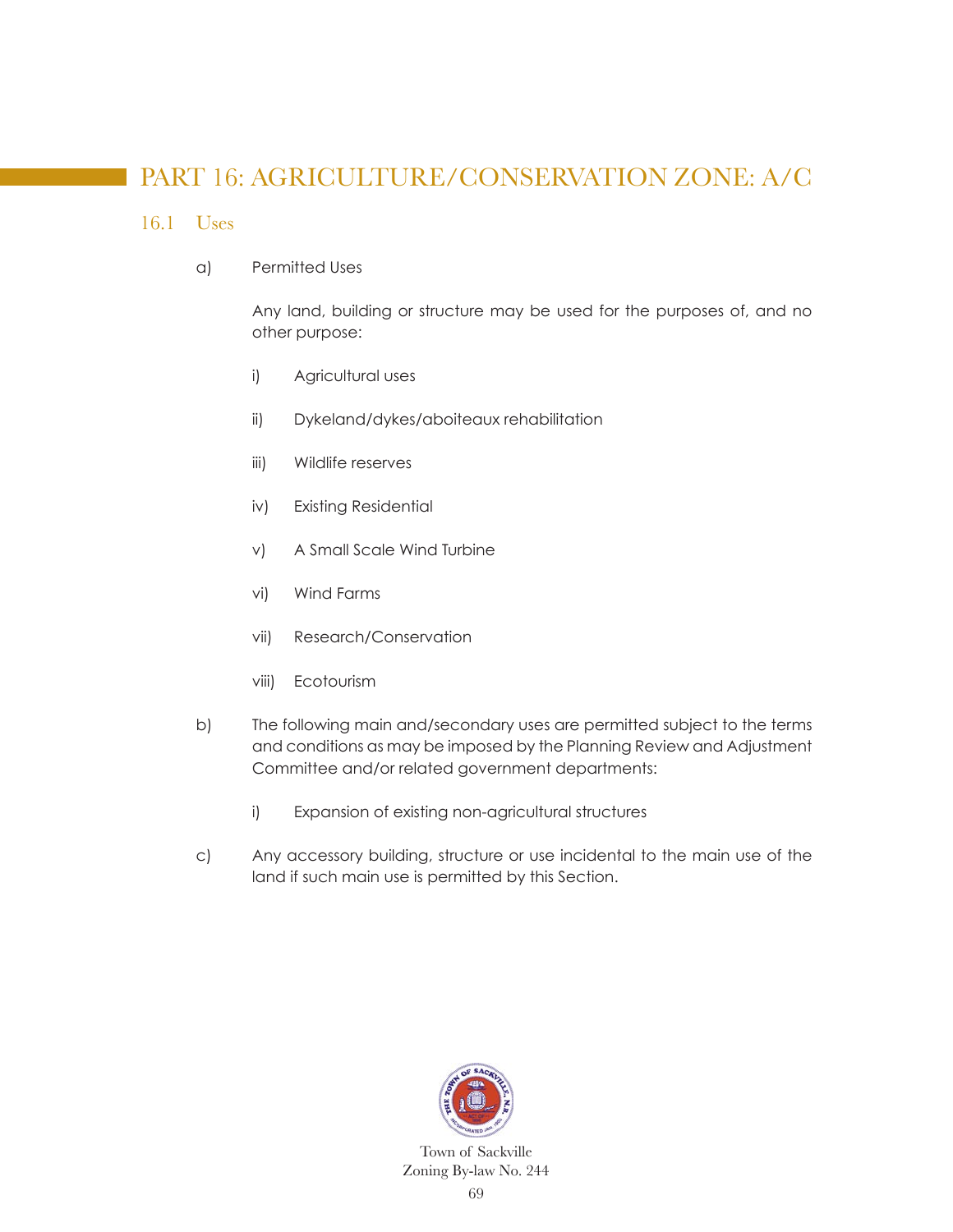## 16.2 Zoning Requirements

a) Any permitted use in any Agriculture/Conservation (A/C) Zone must comply with the following regulations:

| <b>Agriculture/Conservation</b><br>$(A/C)$ Zone | A/C Serviced               | A/C Unserviced                     |  |
|-------------------------------------------------|----------------------------|------------------------------------|--|
| Minimum Lot Size                                | 538.8 sq m<br>(5800 sq ft) | As regulated by<br>Dept. of Health |  |
| Minimum Lot Frontage                            | 18.3 m (60 ft)             | As regulated by<br>Dept. of Health |  |
| Minimum Front or Flankage Yard                  | 7.6 m $(25 ft)$            | 7.6 m $(25 ft)$                    |  |
| Minimum Side Yard                               |                            |                                    |  |
| a) Major                                        | $2.75$ m (9 ft)            | 3 m (10 ft)                        |  |
| b) Minor                                        | 1.2 m (4 ft)               | 3 m (10 ft)                        |  |
| Minimum Rear Yard                               | 7.6 m $(25 ft)$            | 7.6 m $(25 ft)$                    |  |
| Maximum Lot Coverage                            | 50%                        | 50%                                |  |
| <b>Building/Structure Height</b>                | $9.2 \text{ m}$ (30 ft)    |                                    |  |

b) Any building other than a dwelling shall be located 3 metres (10 ft) from a side yard.

## 16.3 Watershed Management

 Within the designated watershed, and subject to Subsection 16.4, a residential dwelling within 75 metres from the bank of the watercourse, brook, river, lake, etc. setback will be subject to:

- a) Sewerage Disposal Systems
	- i) If the septic system is within 75 metres of the bank of a watercourse (brook, river, lake, etc.), you may replace or upgrade an existing sewage disposal system on a residential property. The work must not involve converting a detached dwelling unit into a multiple unit dwelling, or increasing units in a multiple unit dwelling.